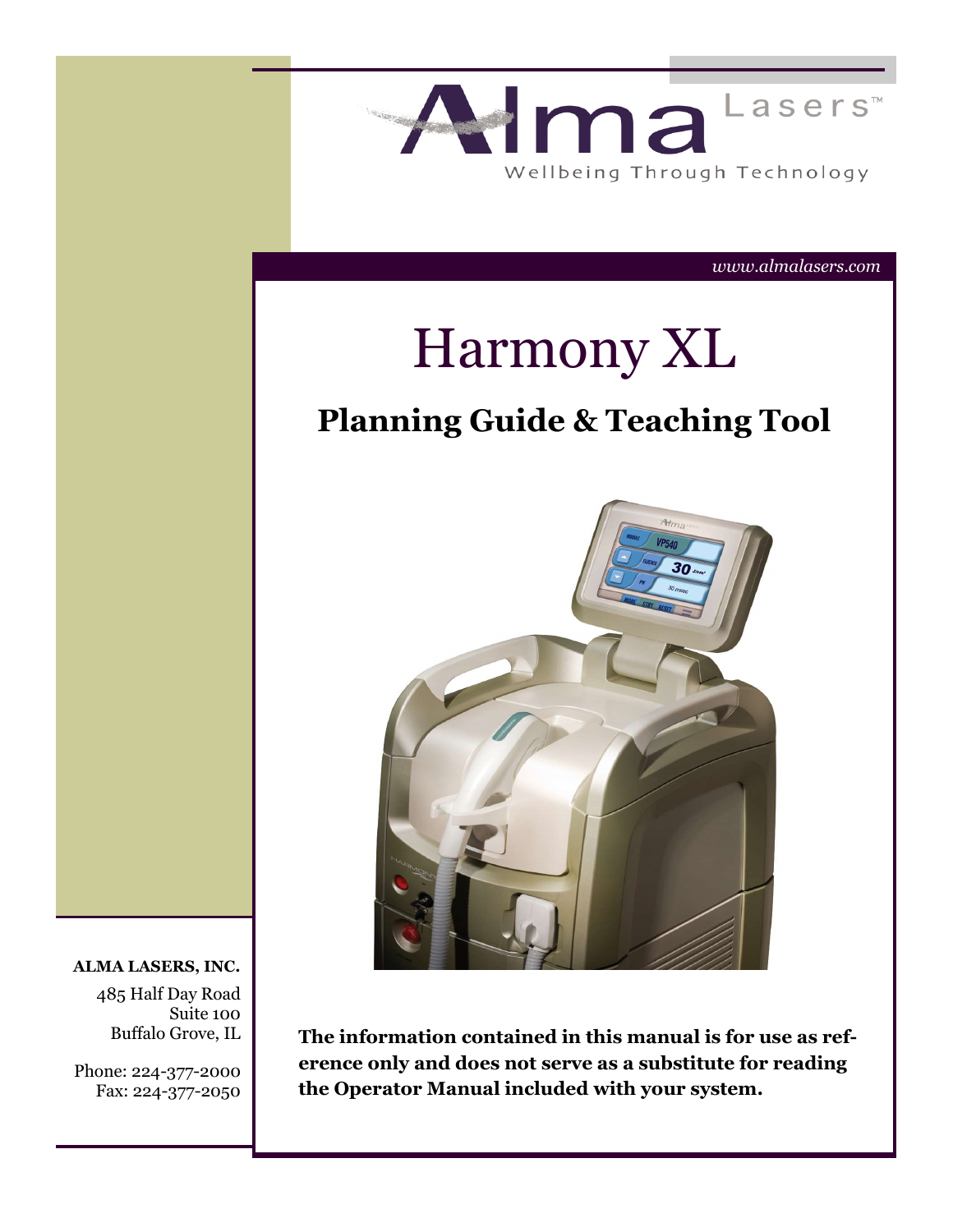# *Table of Contents*

|                        | <b>Section 1 Using This Planning Guide</b>                | $\mathbf{1}$ |
|------------------------|-----------------------------------------------------------|--------------|
|                        | Section 2 Definitions and Applications                    | $2 - 4$      |
|                        | Section 3 In-service Objectives                           | 5            |
|                        | Section 4 Preparing your Patient for Successful Treatment | $6 - 8$      |
|                        | Section 5 Clinical Guide                                  | $9 - 33$     |
| <b>Section 6 Forms</b> |                                                           | 34-50        |
|                        | Section 7 Safety Issues                                   | 51           |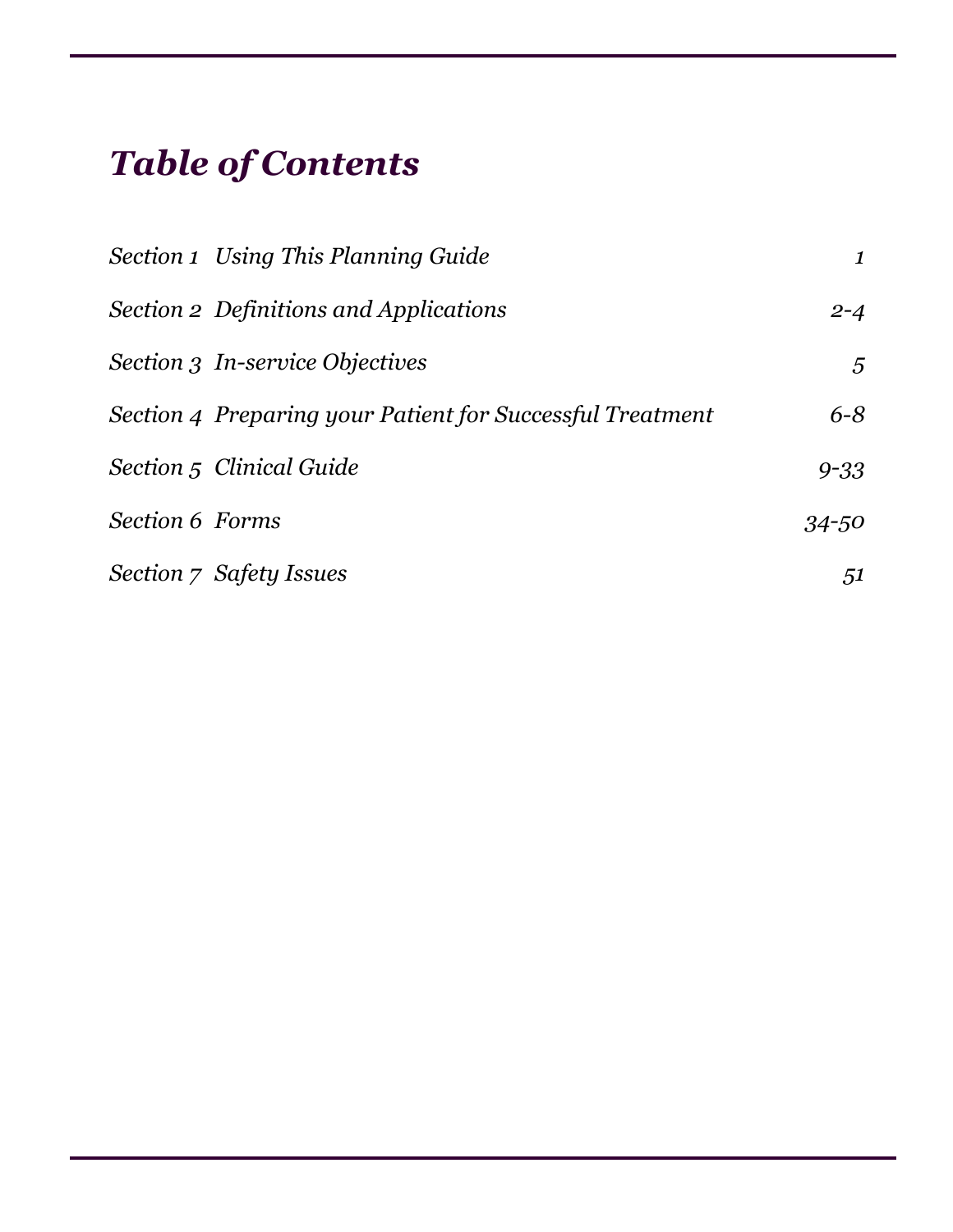# *Section 1: Using This Planning Guide*

The planning guide is **seven sections** for easy reference and review. An added feature is the **bolded** areas listing important facts.

### *You will find key concepts and messages that help you use your HARMONY XL™ more efficiently and safely*

**PRIOR** to the scheduled in-service study all sections. Be familiar with definitions, terminology and forms.

Schedule appropriate patients for the in-service day. Schedule the in-service training at least 2 days after installation of your device. This will allow the Alma Representative time to set up and test your equipment. This also allows your practice a window of time to prepare for your inservice day. Proper preparation and proper use of your in-service time will prove to be beneficial to your long-term success.

Write down all your questions. Ask any questions pertaining to patient selection prior to the inservice day. Please contact the Alma Clinical Specialist assigned to your territory.

The **Physician** and **All Staff** should be present at the in-service that will either treat patients or discuss the treatments available with your patients.

Ask your Clinical Specialist about additional programs available from Alma Lasers, Inc to expand your system capabilities and technology advancement.

> *Note: You may copy this document for your staff, but you may not distribute outside your office.*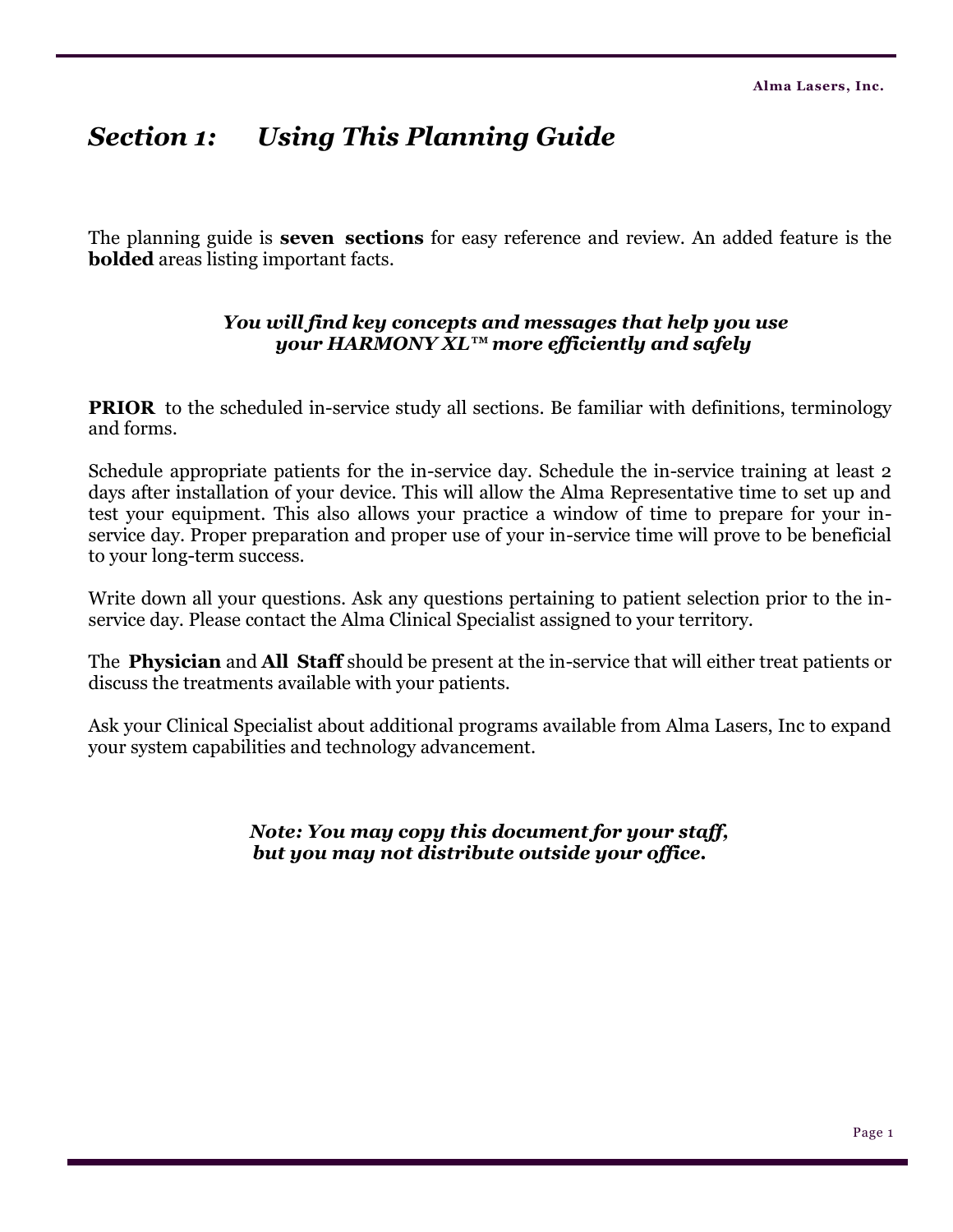# *Section 2: Definitions and Applications - Harmony XL™*

Congratulations on your purchase of the Harmony  $XL^{m}$  system from Alma. With proper operation and maintenance, trained, qualified practitioners can use the system safely. The operator and all other personnel involved with patient care should be familiar with the maintenance, operation and safety information that is provided during in-servicing and found in the Alma Operator's Manual. Understanding the terminology and principles behind AFT/Laser technology will allow you to provide maximum benefits to your patients and your practice. The following definitions assist you in better understanding of AFT/Laser technology and how to apply it to each modality of the Harmony XL™. During your in-service, the Clinical Specialist will review these principles with you and, along with the Training Tool Manual, will guide you through each modality. We ask that you become familiar with these definitions so that your in-service time can be utilized to the fullest degree.

The Harmony system is an aesthetic working platform that is capable of treating a wide variety of skin applications with Advanced Fluorescence Technology (AFT™) light-based technology, Nd:YAG, Q-Switched Nd:YAG, Er:YAG lasers and near Infrared pulsed light and UV lamp.

The Harmony operates with twelve handpieces that may be connected to the platform.

### **Non-Laser Modules**

- UVB Psoriasis and Vitiligo Pulsed UVB 300 -380 nm (Violet Color Code)
- SAcne Acne clearance AFT 420 950nm (Blue Color Code)
- SVL515 **1** Superficial vascularLesionsAFT 515 950nm (Turquoise Color Code)
- VP **1** Vascular andpigmented lesions AFT 540 950nm (Green Color Code)
- VP Vascular andpigmented lesions AFT 540 950nm (Green Color Code)
- SR Skin rejuvenation AFT 570 950nm (Yellow Color Code)  $\bullet$
- LED Various skin conditions LED Yellow wavelength  $\bullet$
- HR **1** Hair removal AFT 650 950nm (Red Color Code)  $\bullet$
- SHR **1** Super hair removal Near infrared 780 950nm (Red Color Code)
- ST **1** Scar revision &Treatment of Striae Near infrared 780 950nm (Burgundy Color Code) **With integrated cooling**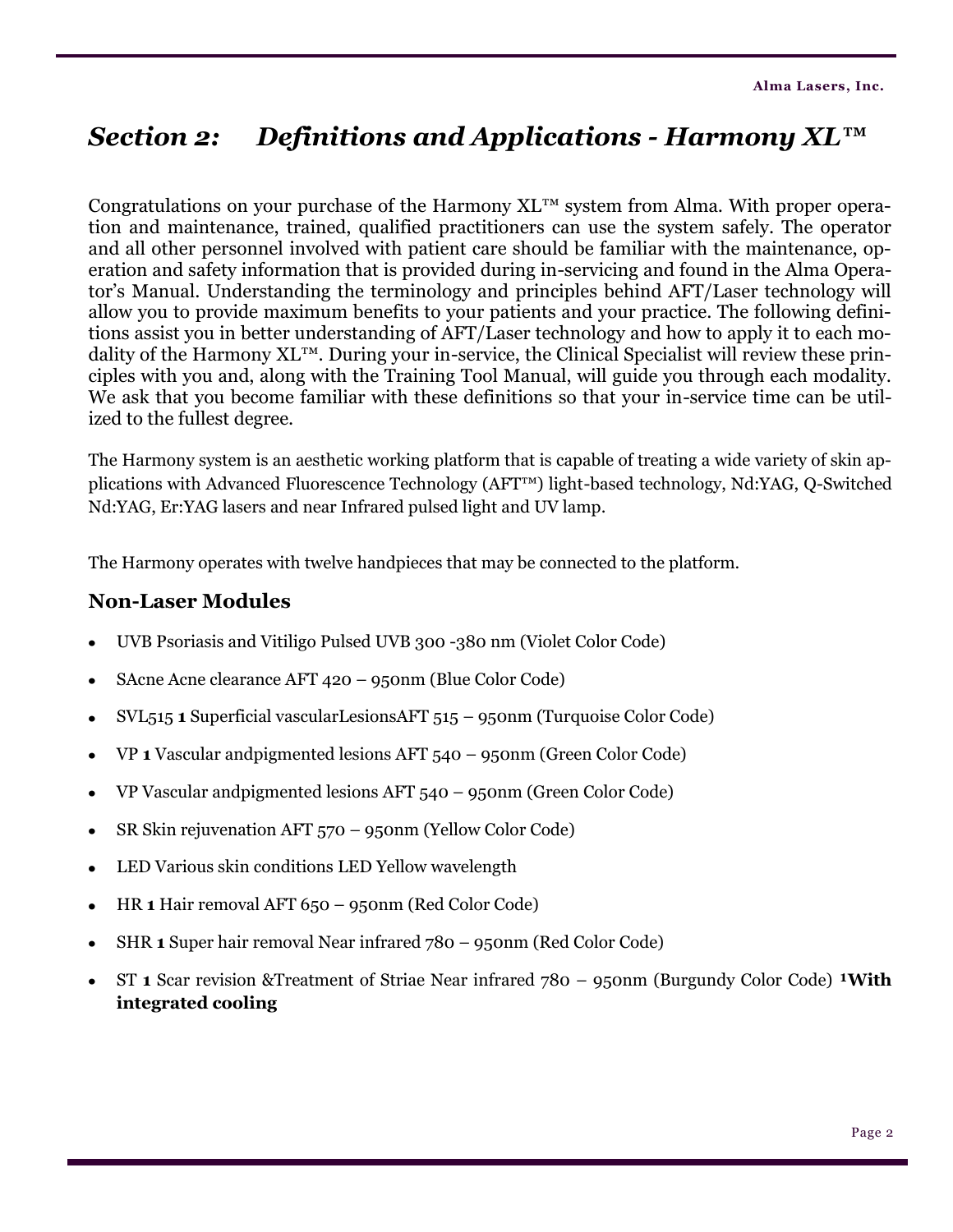# *Laser Modules*

- Q-Switched 1064/532nm Laser Module Tattoo Removal
- Nd:YAG 1064nm Laser Module Vascular Lesions and Leg Veins
- Nd:YAG 1320nm Laser Module Fine Lines, Wrinkles, Acne & Acne Scars  $\bullet$
- Er:YAG 2940nm Laser Module Skin resurfacing & Fractional ablative Skin Resurfacing2940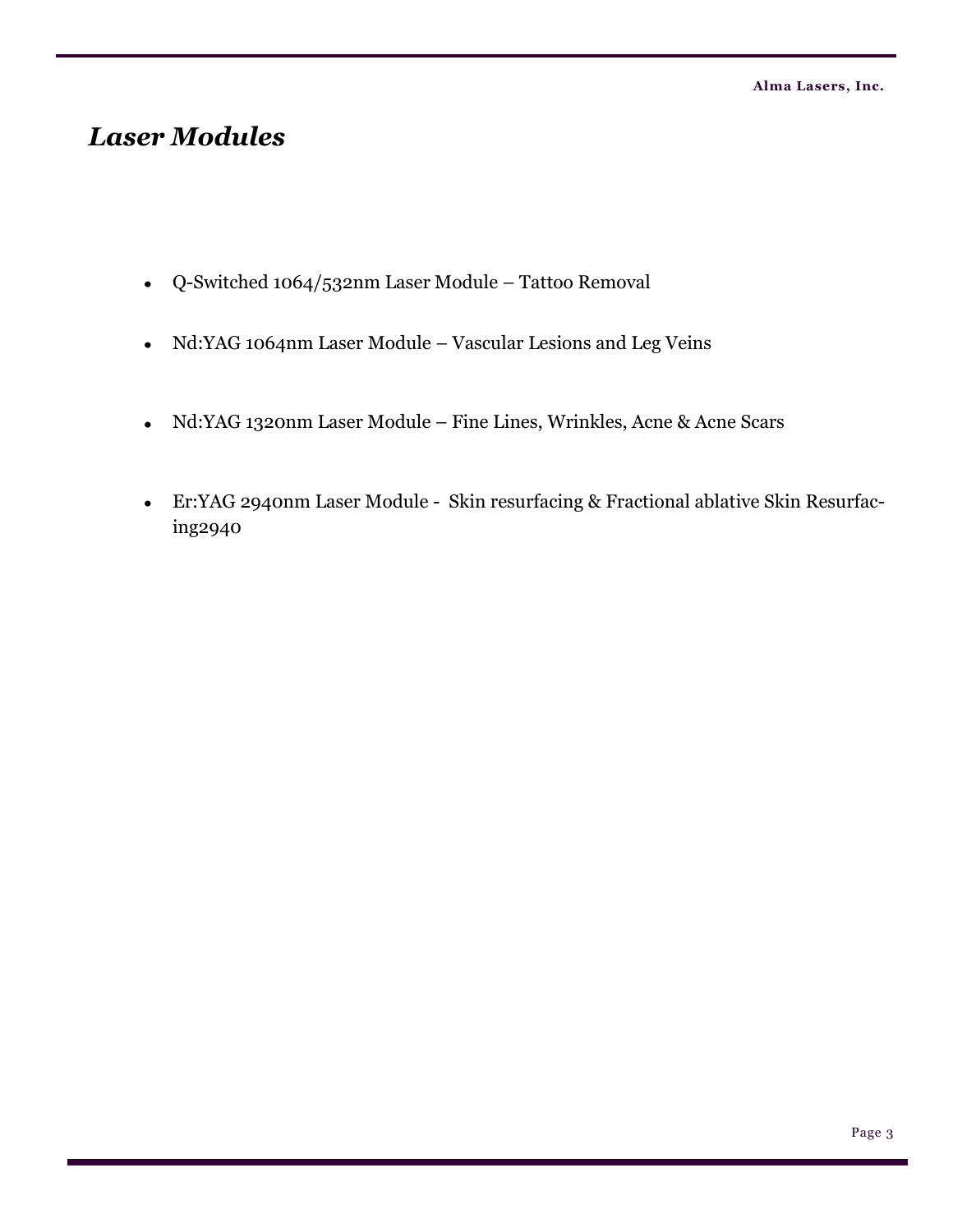# *Abbreviations and Acronyms*

| $\rm ^{o}C$<br>${\bf A}$ |                        | Degree(s) Centigrade/Celsius<br>Ampere(s)        |
|--------------------------|------------------------|--------------------------------------------------|
| <b>AC</b>                |                        | Alternating current                              |
|                          | <b>AFT</b>             | <b>Advanced Fluorescence Technology</b>          |
|                          | <b>CFR</b>             | <b>Code of Federal Regulations</b>               |
|                          | $\mathbf{C}\mathbf{m}$ | Centimeter(s)                                    |
|                          | cm <sub>2</sub>        | Centimeter(s) square                             |
|                          | <b>EDF</b>             | <b>Equally distributed fluence</b>               |
|                          | Er:YAG                 | Erbium-doped Yttrium Aluminum Garnet             |
|                          | <b>HR</b>              | Hair removal                                     |
| Hz                       |                        | Hertz                                            |
|                          | <b>IEC</b>             | <b>International Electrotechnical Commission</b> |
| ${\bf J}$                |                        | Joule(s)                                         |
|                          | J/cm2                  | Joule(s) per square centimeter                   |
| <b>Kg</b>                |                        | Kilogram(s)                                      |
|                          | <b>KTP</b>             | Potassium Titanyl Phosphate                      |
|                          | <b>LCD</b>             | Liquid crystal display                           |
|                          | <b>LED</b>             | Light emitting diode                             |
| LP                       |                        | Long pulse                                       |
| $\mathbf{m}$             |                        | Meter(s)                                         |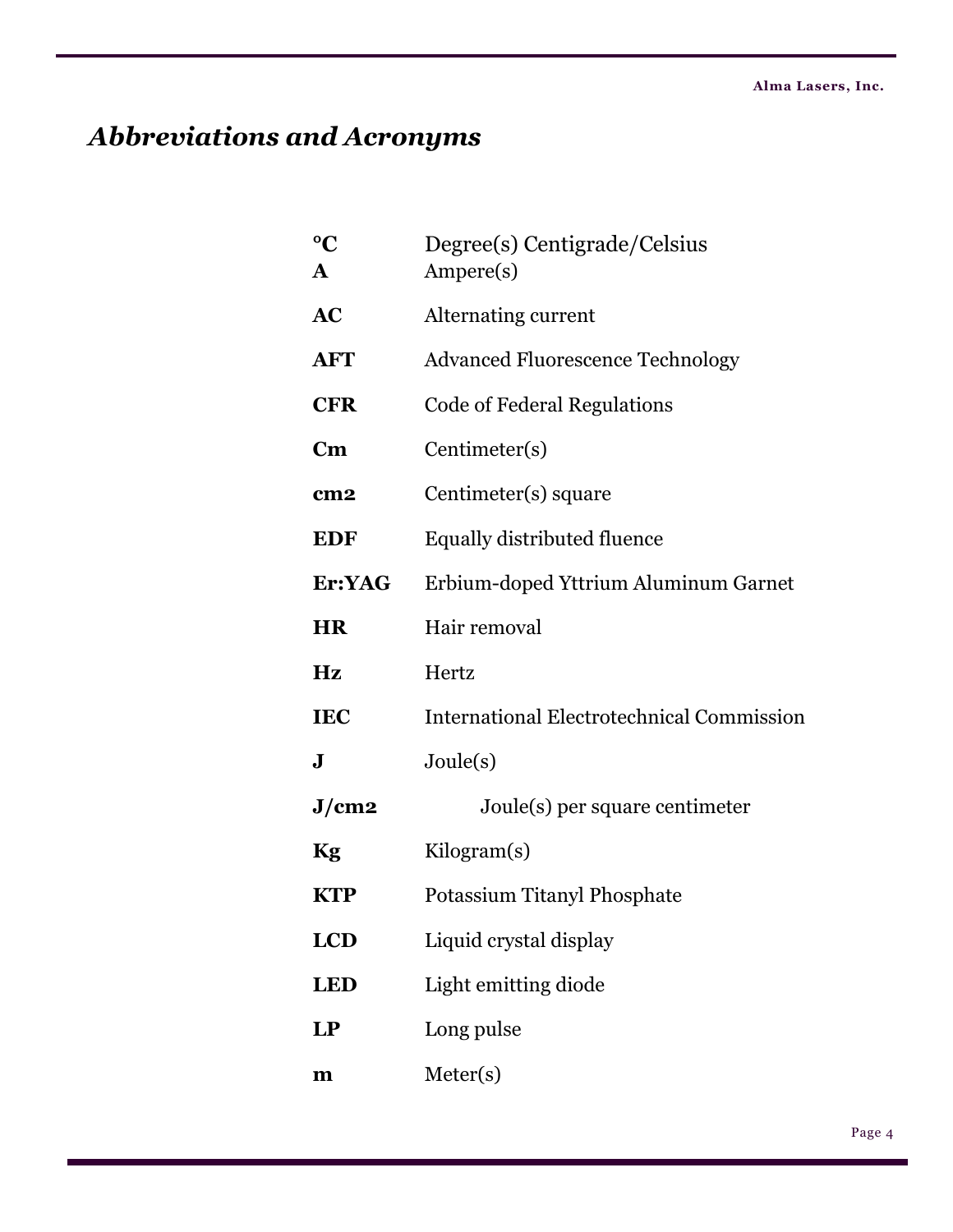# *Section 3: In-service Objectives*

Our objective for the in-service is to provide appropriate on-site training to the physician and staff members in the use of the Harmony XL™ system.

Upon completion of the in-service, the physician and his staff will have a reasonable understanding of the following:

- Patient selection and screening  $\bullet$
- Technical use of the Harmony XL™ system  $\bullet$
- Understanding of AFT/Laser Technology  $\bullet$
- Maintenance of the equipment and accessories  $\bullet$
- Correct protocol to establish and adjust treatments parameters  $\bullet$
- Managing appropriate patient expectations  $\bullet$
- Assessment of tissue and target reaction
- Laser physics and safety  $\bullet$
- Data requirements  $\bullet$
- Patient information, indications and contraindications  $\bullet$
- Sample treatment and patient evaluation forms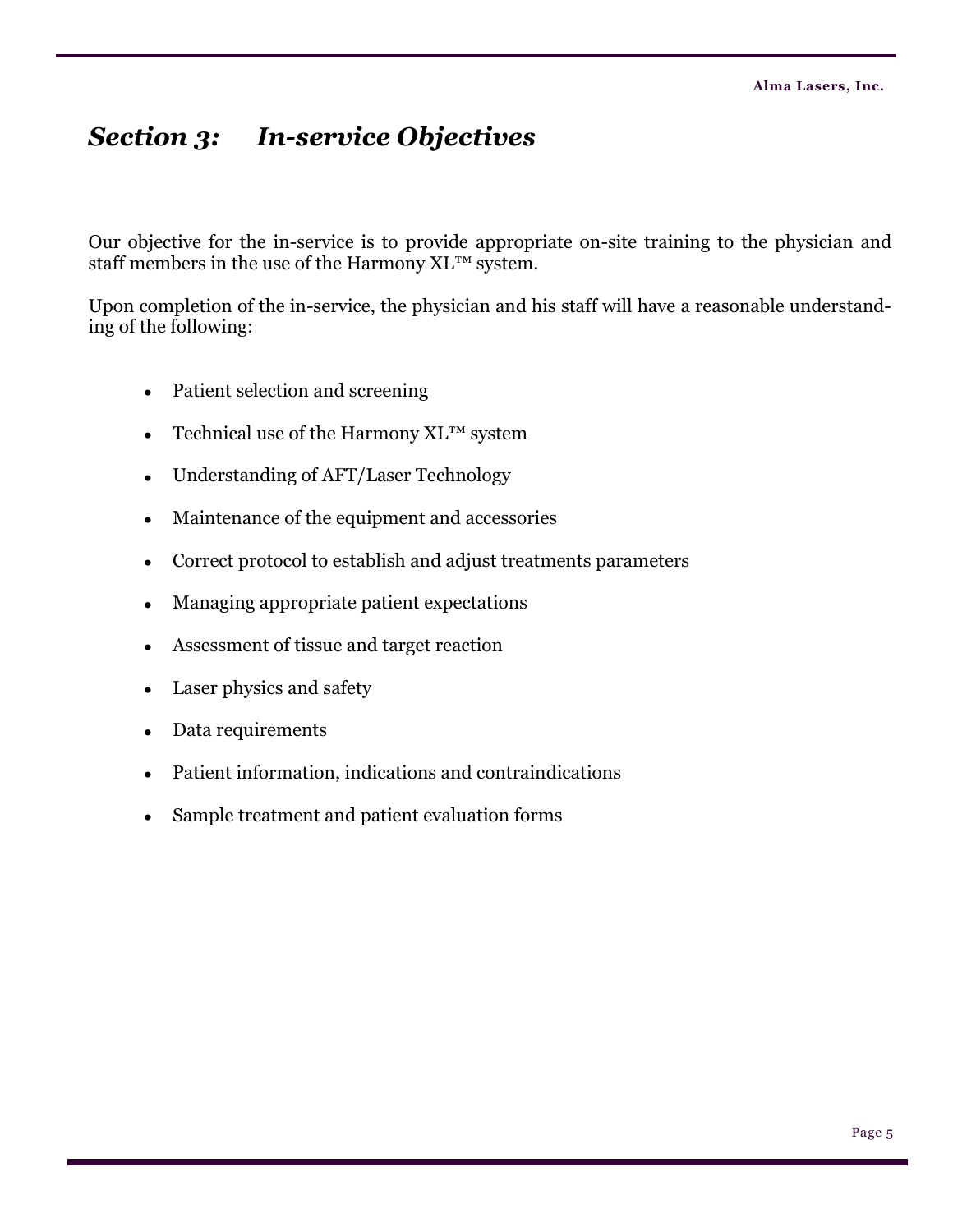# *Section 4: Preparing Your Patient For a Successful Treatment*

### **Planning for Time**

You may accomplish your in-service in 1-2 full days including patient treatments depending on the number of modules. We recommend that you schedule a **minimum of 10 patients**. You may schedule regular patients. However, you may feel more comfortable beginning with staff, family members and friends.

Plan to spend approximately **30 minutes per patient**. Establish proper expectations for treatment with patients before your in-service day. Schedule your day as a regular office day, allowing for 15 minute intervals between patients. The didactic session is in the morning. Please discuss arrangements of your schedule with your Clinical Specialist when she contacts you to schedule your in-service day.

The in-service is divided into four main areas.

- Didactic review of the principles of selective photothermolysis.
- Review of technical aspects of operation, care and maintenance of equipment, documentation of treatment and questions. This portion of the in-service is enhanced by the prior attendance at a course by the physician and/or staff. The entire staff that will be involved with the system should be present. Previous laser experience with competitive products does not relieve any staff member from the in-service day. Staff members that do not attend all portions of the in-service will **not** be eligible to receive Certificates of Attendance for the course.
- Treatment of patients.  $\bullet$
- Time to summarize the events of the day and answer questions.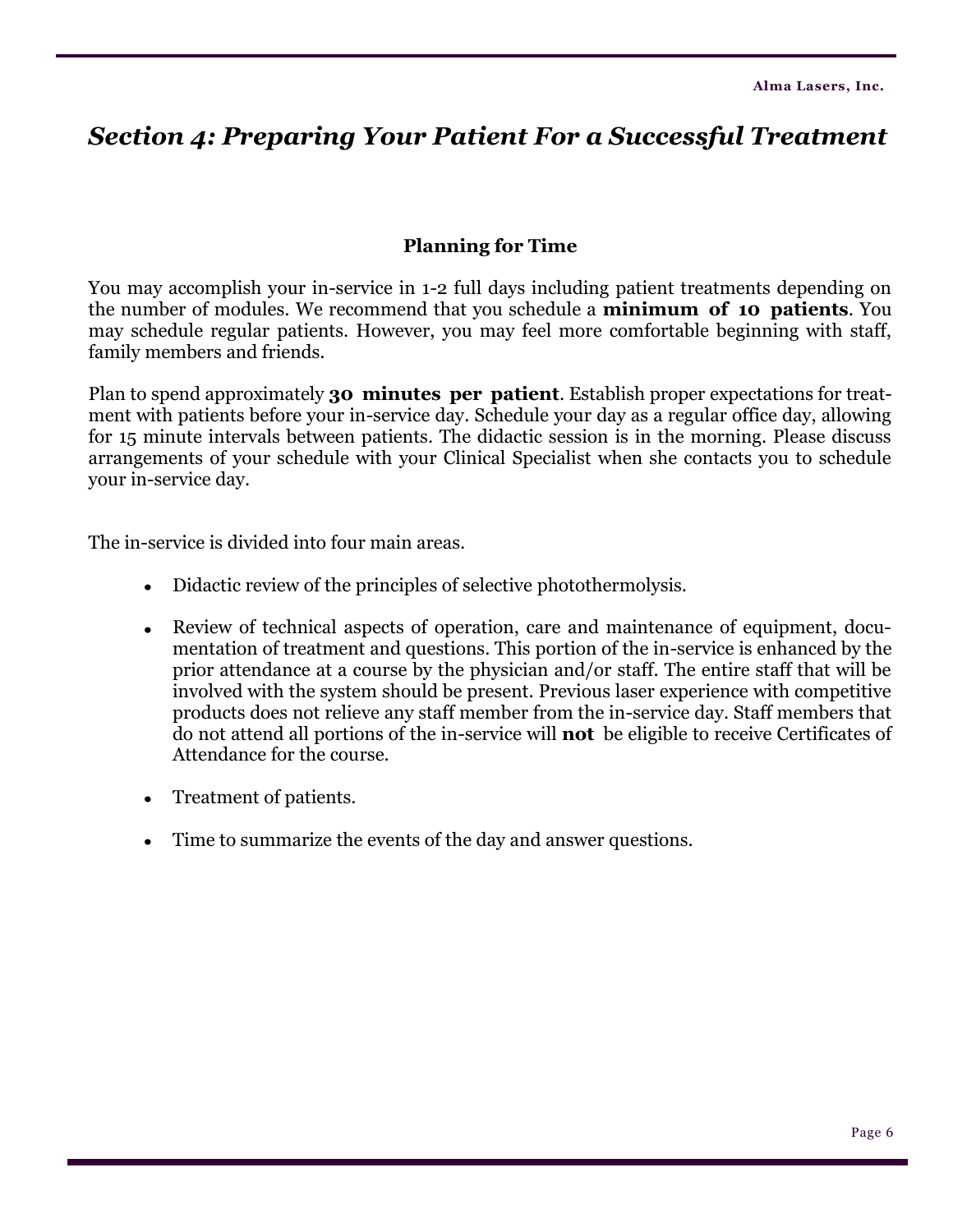# *Patient Selection*

Family members, friends and staff may be chosen for the initial in-service, as much discussion is usually occurring during treatment and it may be more comfortable than scheduling regular patients. We would recommend starting with as many different skin, hair, and lesion types as possible. Please make sure your patient's understand this is a teaching experience and we will **not** be doing full treatments.

We ask that you exclude any patient with a tan or who has been exposed to the sun in the past three to four weeks. Exposure would include biking, hiking, gardening, sports etc. Patients who use tanning beds are included in this category.

We ask that you exclude any patient who is planning to be in the sun after the treatment and any patient who has recently used a self tanning lotion should be excluded.

Also patients who are considered contraindicated for **Harmony AFT** treatment should be excluded. Those are patients that are pregnant, using photosensitive medications, tanned skin, diabetes, history of keloid scarring, on anticoagulants and any patient with a history of bleeding coagulopathies. *Those patients will not be treated during the training session.*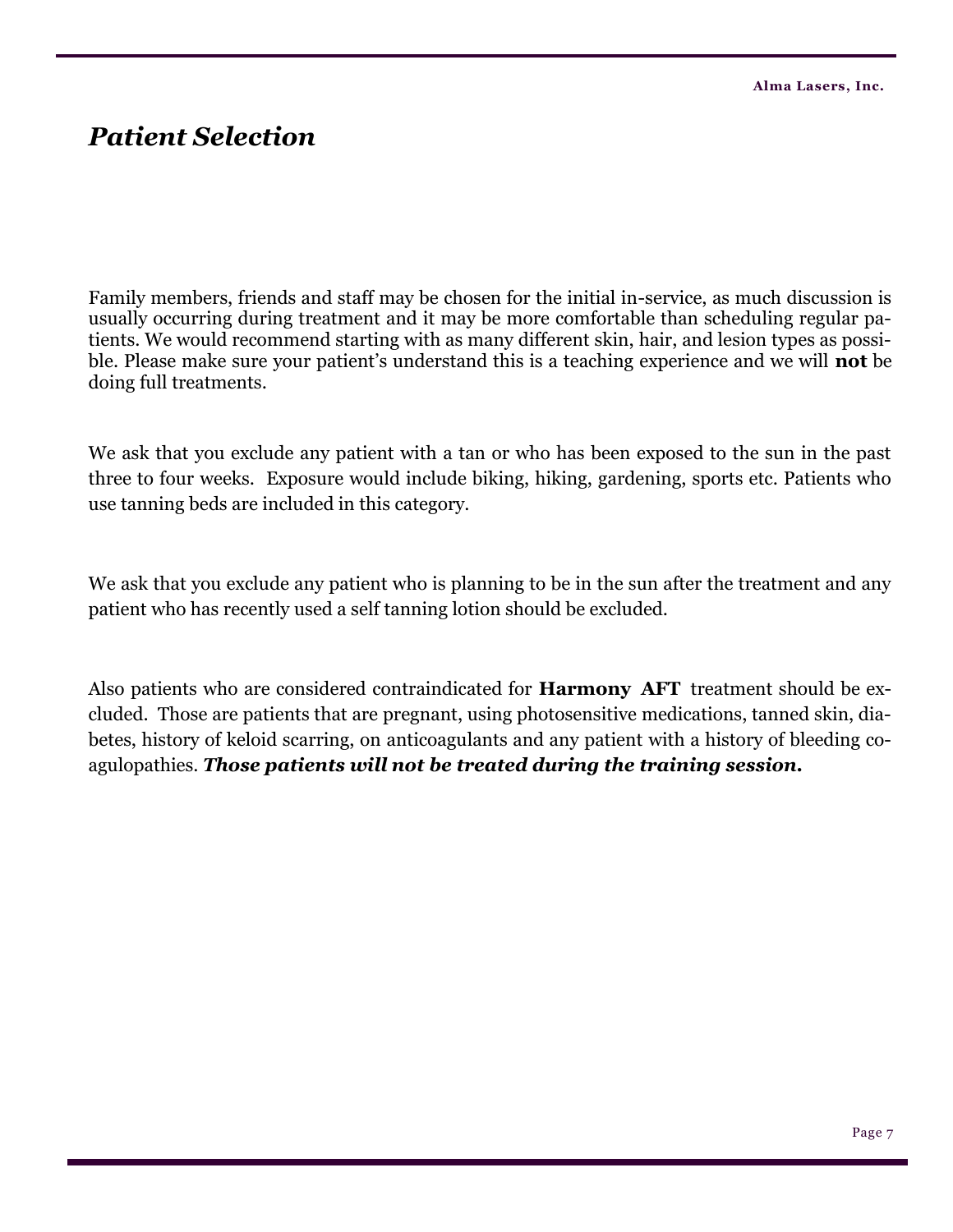# *Checklist for In-Service*

| <b>ITEM</b>                                                                              | $\boldsymbol{Y}$ | N |
|------------------------------------------------------------------------------------------|------------------|---|
| Harmony XL system installed and all accessories available                                |                  |   |
| Operator's Manual read by all appropriate staff                                          |                  |   |
| Treatment table or bed (height adjustable if available)                                  |                  |   |
| Good lightening                                                                          |                  |   |
| Stool                                                                                    |                  |   |
| Trolley                                                                                  |                  |   |
| Cold gel (refrigerate the night before)                                                  |                  |   |
| Container for ice or cold packs to keep gel cold during treatments                       |                  |   |
| Alcohol 70%                                                                              |                  |   |
| 4x4 gauze pads                                                                           |                  |   |
| Soft tissues                                                                             |                  |   |
| Paper towels                                                                             |                  |   |
| Loop or other magnification mean                                                         |                  |   |
| Cold packs                                                                               |                  |   |
| Soothing cream (Aloe Vera Gel, Biafine, Flamazine, Silverol, steroids or<br>antibiotics) |                  |   |
| Camera                                                                                   |                  |   |
| <b>Informed Consent Forms</b>                                                            |                  |   |
| Scheduled minimum of 10 patients                                                         |                  |   |
| Confirmed date with all appropriate staff                                                |                  |   |
| Appropriate protective eyewear for all attendances in the room                           |                  |   |
| Disposable razors                                                                        |                  |   |
| Wooden spatulas                                                                          |                  |   |
| Cryo <sub>5</sub> Zimmer                                                                 |                  |   |
| Plastic Zimmer adaptor                                                                   |                  |   |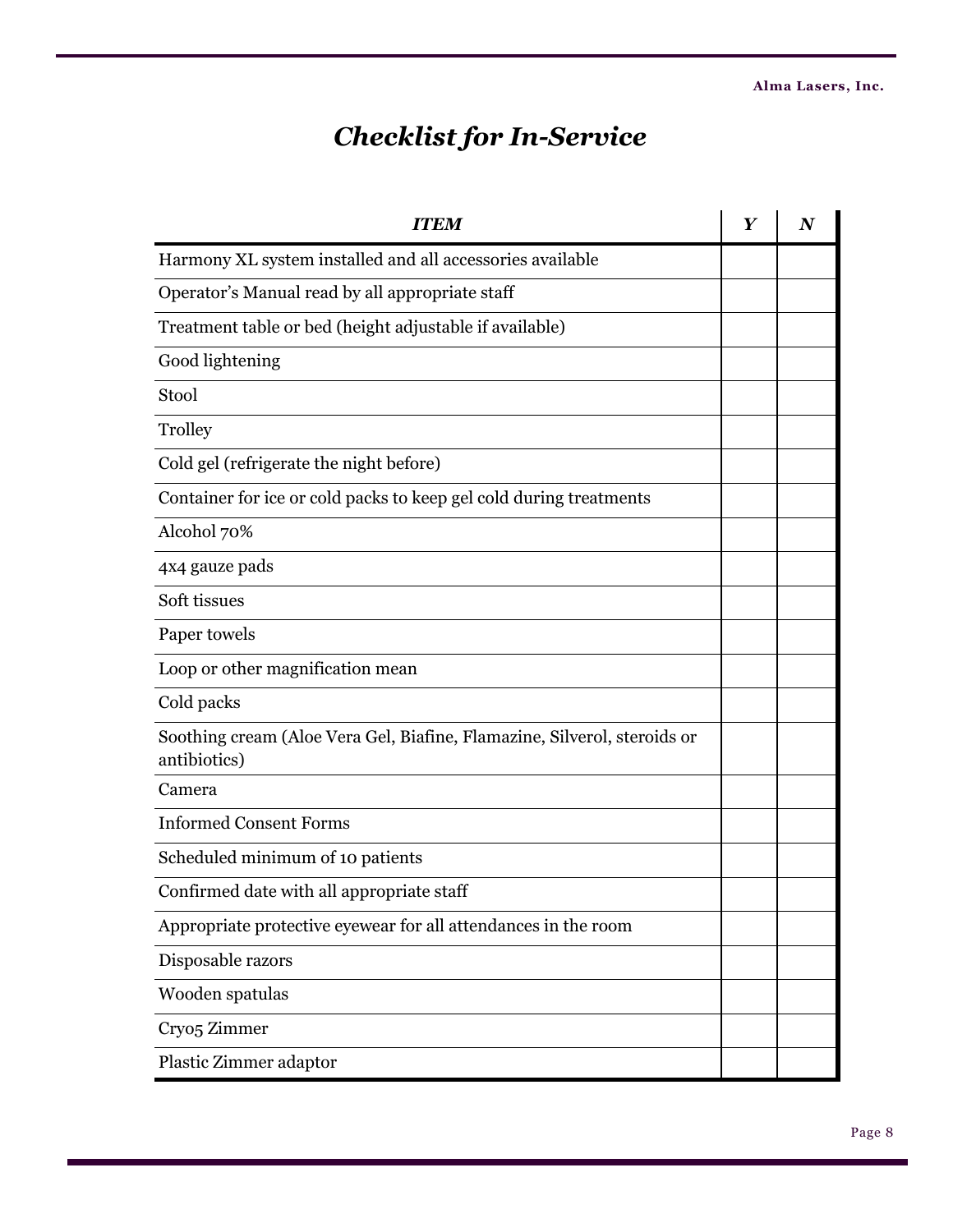# *Section 5: Clinical Guide*

### **Introduction**

The following Clinical Guides are provided to aid professionals in the use of the Harmony XL™system. It adds to or reinforces information presented in the Operator's Manual concerning instructions for use, precautions and warnings necessary to reduce the risk of injury. All operator's must read the entire Operator's Manual before reviewing this appendix and before operating the system.

### **Training Requirements**

The Harmony system is designed to be operated only by personnel properly trained in its handling and use. All personnel who operate the system must read the operator's manual. This includes physicians, nurses, technical staff or other professional staff members.

Alma Lasers provides in-service training for the Harmony system. At the end of this in-service training, personnel are considered trained for the operation of the Harmony system.

The physician is responsible for contacting the local licensing agencies to determine any credentials required by law for clinical use and operation of the device.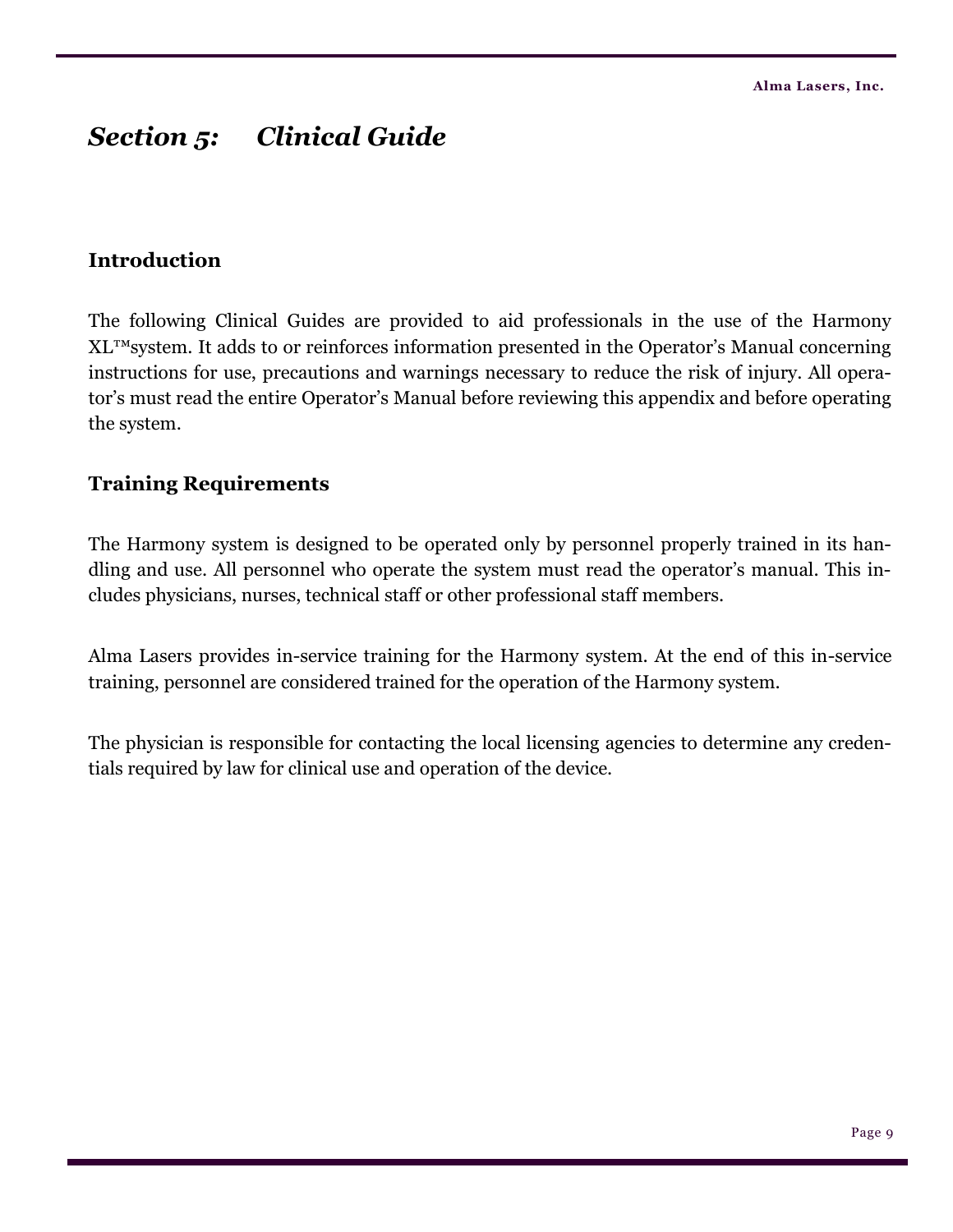# *Contraindications*

- Cancer; in particularly, skin cancer
- Pregnancy (including IVF)
- Use of photosensitive medication and herbs for which 300 to 2940nm light exposure is contra  $\blacklozenge$ -indicated
- Diseases which may be stimulated by light at 300 to 2940nm  $\blacklozenge$
- Prolonged exposure to sun or artificial tanning during the 3 to 4 weeks prior to treatment and  $\bullet$ post treatment
- Active infection of herpes simplex in the treatment area
- History of keloids or hypertrophic scarring  $\bullet$
- Diabetes (insulin dependent)  $\blacklozenge$
- Fragile and dry skin
- Hormonal disorders (that are stimulated under intense light)  $\blacklozenge$
- Use of anticoagulants
- Epilepsy  $\ddot{\bullet}$
- History of coagulopathies  $\bullet$
- Immune deficiency disease or an immuno-compromised status
- Oral or topical use of retinoids (Accutane)  $\bullet$
- Oral or topical use of steroids

### **Each Harmony module may have its own set of contraindications. Refer to each module's Clinical Guide**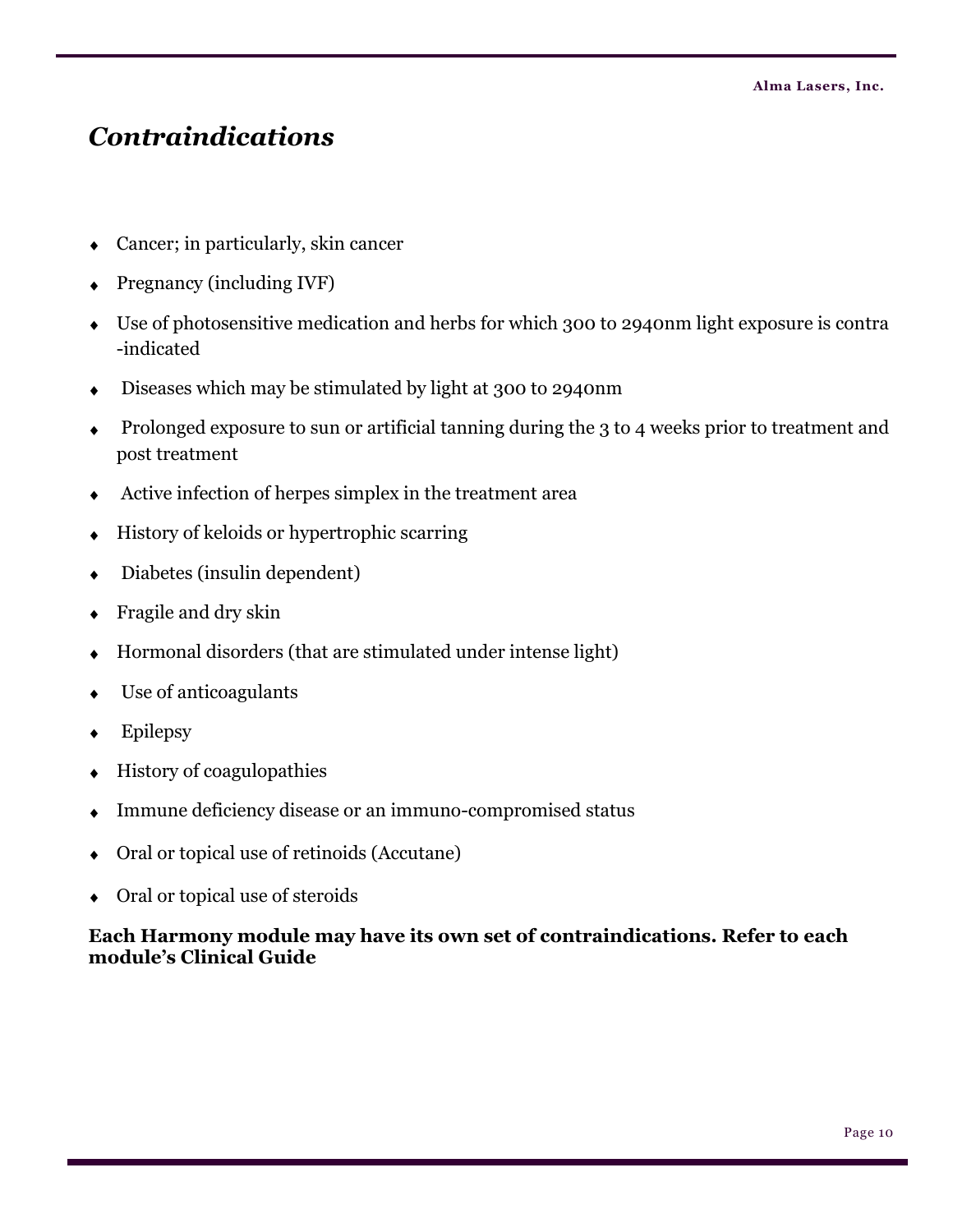# *Adverse Effect of Treatment*

The use of the HarmonyXL™ system is similar to the use of other light based Technologies, including AFT pulsed light, UV or Nd:YAG, Er:YAG lasers. Historically, traditional systems have demonstrated the ability to cause a certain degree of controlled and uncontrolled tissue damage (and on rare occasions, severe bleeding). In addition, there are the following risks:

- Severe or prolonged erythema (redness) and edema (swelling) within 2-24 hours of treatment that could last for several weeks.
- Irritation, itching, a mild burning sensation or pain (similar to sunburn) may occur within 48 hours of treatment at the application site.
- Blisters, epidermal erosions, or peri-lesional hyperpigmentation may develop and remain evident for several days to several weeks following treatment.
- Eye damage from reflected or prolonged unprotected exposure to pulsed light or Laser light. Protective goggles (appropriate to the wavelength) must be worn during all treatments to prevent eye injury.
- It is important to observe tissue reaction during treatment. Poor patient screening and excessive optical energy may cause thermal damage and cause unwanted adverse effects.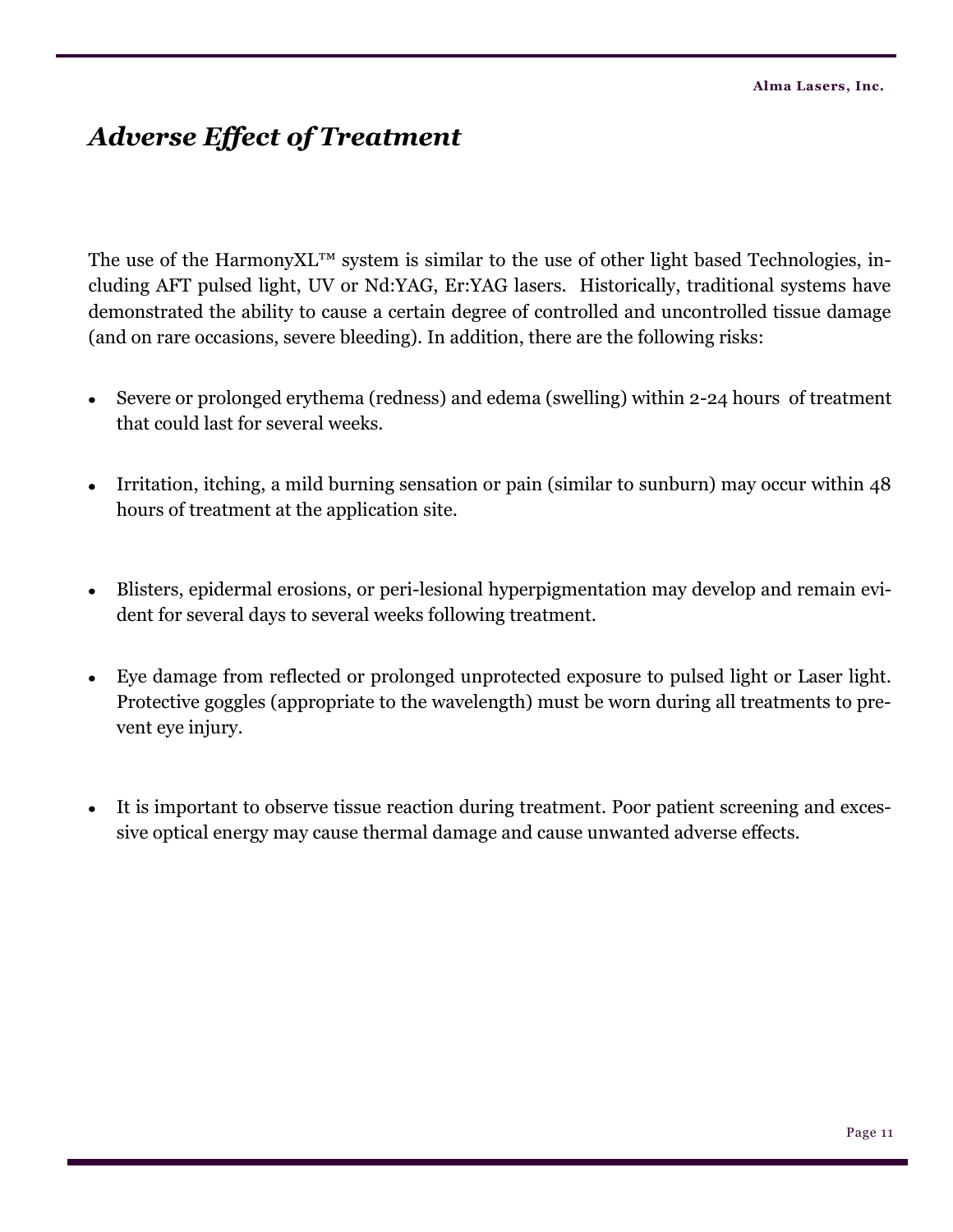# *Potential Side Effects of Treatment*

- **Discomfort** When a light/laser pulse is triggered, some patients experience various degrees of discomfort. Some patients describe the sensation as stinging, while others liken it to a rubber band snap or a burning sensation that may last for up to one hour after treatment. Most patients tolerate the sensation during treatment, but some patients may require a topical anesthetic.
- **Damage to Natural Skin Texture**  in some cases, a crust or blister may form. Normal wound care should be followed.
- **Change of Pigmentation**  there may be a change of pigmentation in the treated area. Most cases of hypopigmentation or hyperpigmentation occur in people with skin types IV to VI, or when the treated area has been exposed to sunlight within 3 weeks before or after treatment.
- In some patients, hyper-pigmentation occurs despite protection from the sun. This discoloration usually fades in three to six months, but in rare cases, (mainly hypo-pigmentation) the change of pigment may be permanent.
- **Scarring**  there is a chance of scarring; such as, enlarged hypertrophic or keloid scars. To reduce the chance of scarring, it is important to carefully follow all pre- and post-treatment instructions.
- **Excessive Swelling**  immediately after treatment, especially on the nose and cheeks, the skin may swell temporarily. Swelling usually subsides within hours, but may continue for up to seven days.
- **Fragile Skin** the skin at or near the treatment site may become fragile. If this happens makeup should be avoided, and the area should not be rubbed (as this might tear the skin).
- **Bruising**  purpura, or bruising, may appear on the treated area which may last from a few hours to several days.

**We will start with test patches to see how the patient reacts to treatment. If the tests are satisfactory we will then begin a session of treatments.**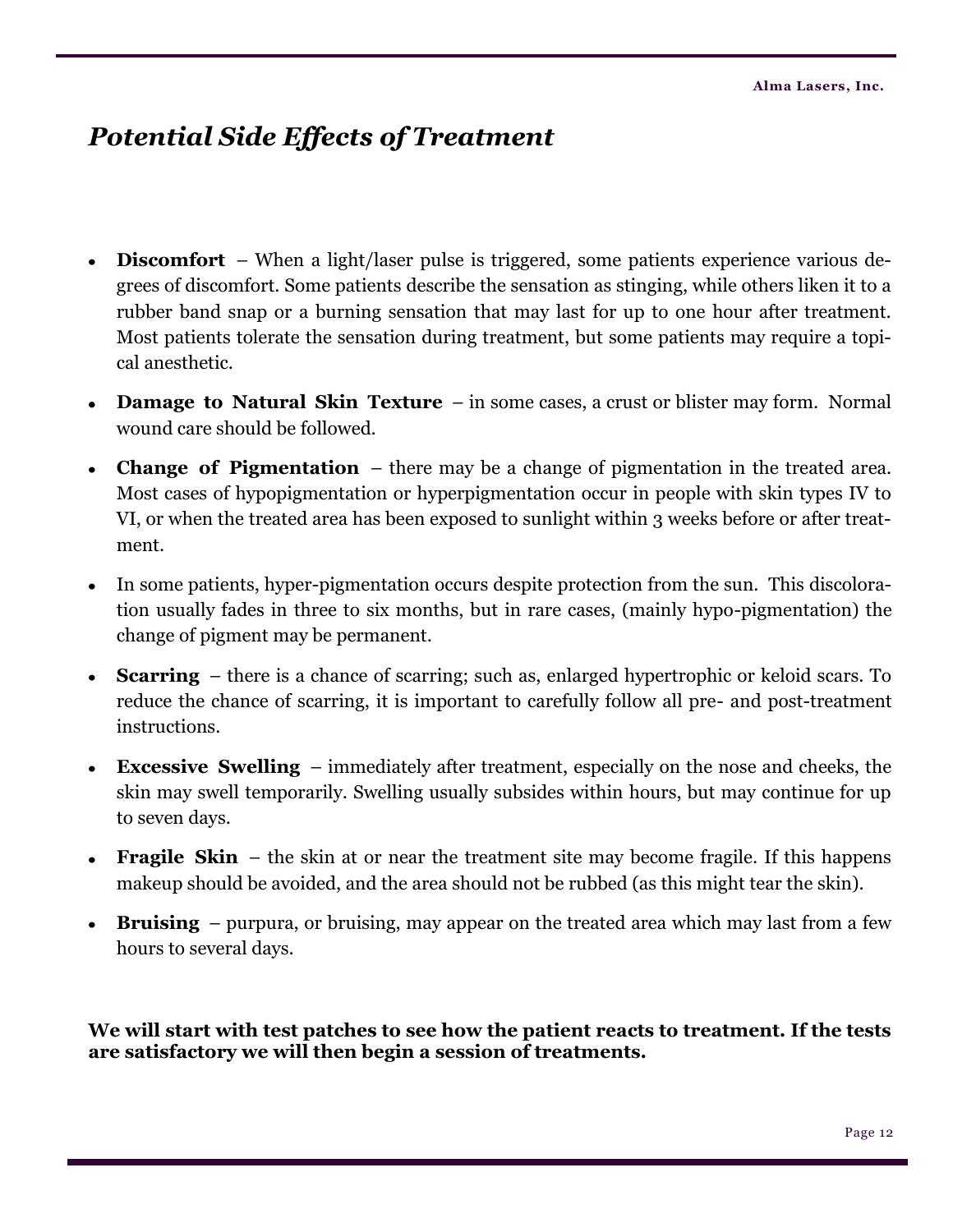# *UVB 300-380 Psoriasis, Vitiligo and Re-pigmentation (Violet HP)*

### **Please read the Clinical Section of the Operating Manual. The following information is abbreviated for your convenience from this clinical section.**

### **Indications:**

Psoriasis, eczema, dermatitis, leukoderma and vitiligo. Hypopigmented skin, stretch marks, post surgical scars, laser resurfacing, grafted skin, burn scars, chemically peeled skin.

### **Treatment considerations**:

- Treatment of Patients with Skin Types I-V
- See list of Contraindications/other considerations
- To start treatments administer 2 per week, then 1 every other week according to operator's discretion.
- For effective treatment perform MED test 24 to 48 hrs prior to treatments, use dose that exhibits uniformed slight redness.
- Refer to Operating Manual for treatment parameter guidelines.

### **Desired Endpoints**:

Visible erythema without adverse side effects to healthy tissue.

- After re-pigmentation, additional treatments may be continued at the same or reduced dose  $\bullet$ and frequency for maintenance.
- Adverse reactions noted from prior treatment, may skip or reduce dose until symptoms resolve.
- Do not apply gel.
- Treatments should over lap the healthy skin at the periphery of the treated sites by approximately 1 to 2 mm.
- Increase settings in 10-20% increments at treatment (in absence of side effects).  $\bullet$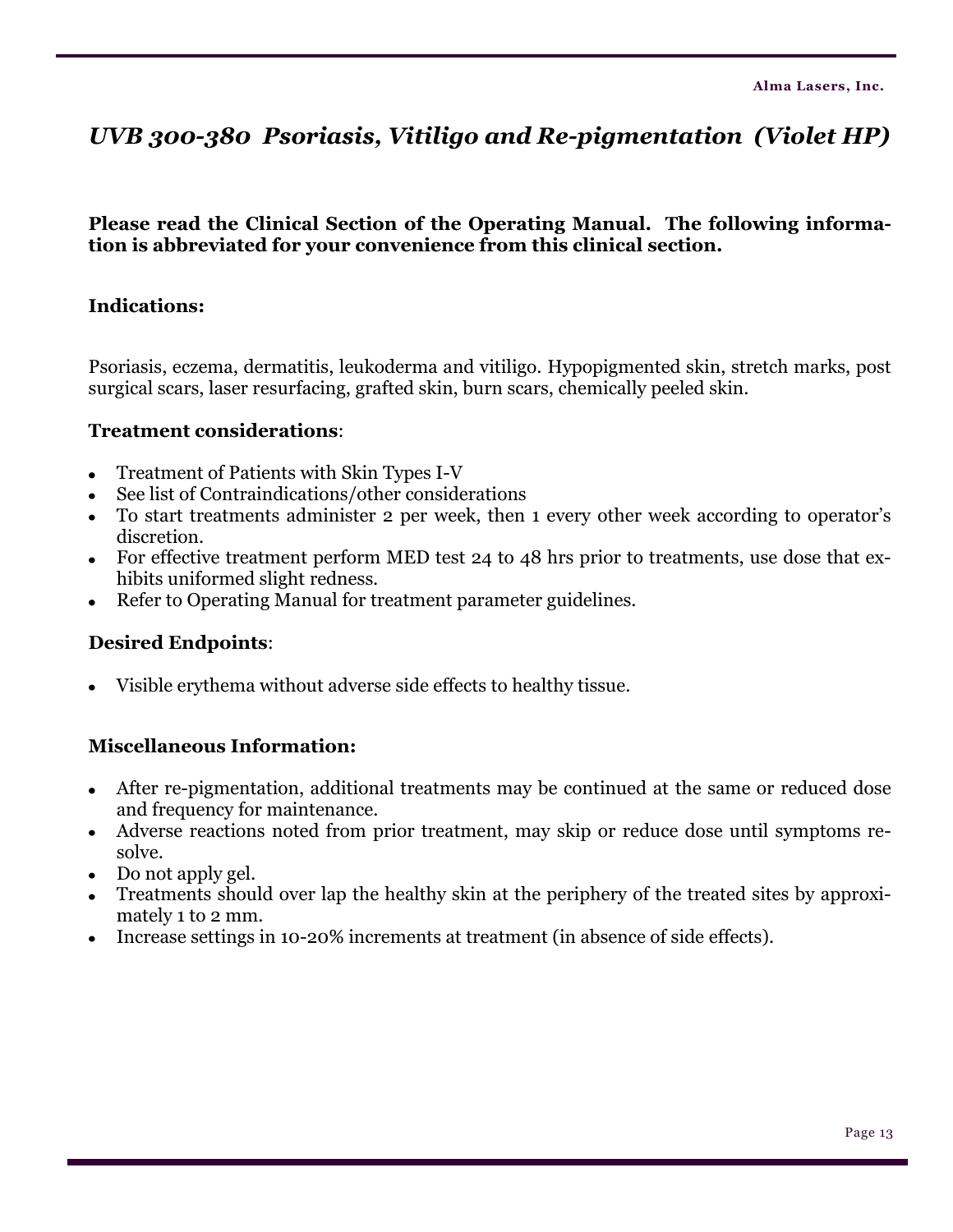# *AFT 420-950nm Moderate Inflammatory Acne (Blue HP)*

**Please read the Clinical Section of the Operating Manual. The following information is abbreviated for your convenience from this clinical section.**

### **Indications:**

Moderate Inflammatory Acne Vulgaris

**SS 6.4cm², 30, 40, 50ms pulse duration, up to 25Joules**

### **Treatment Considerations:**

- Treatment of patients with Skin type I-VI
- Consider a washout period of 14 days for antibiotics to insure quantity of P. Acne bacteria
- See list of Contraindications/other considerations
- Suggest 8 treatments, 2x weekly ( non consecutive days) for up to 6 weeks
- ALA may be used pre TX as desired
- Spot test darker skin

### **Desired Endpoints:**

Slight epidermal erythema, a soft pink tone visible that should last for 1-2 hours up to 24 hours

### **Miscellaneous Information:**

- $\bullet$  Burton Classification Grade 0-6
	- 0 No acne
	- 1 Sub clinical acne
	- 2 Comedonal acne
	- 3 Mild acne
	- 4 Moderate acne many inflamed papules and pustules
	- 5 Severe nodular acne
	- 6 Severe cystic acne

### **Science:**

P. acne bacteria produces porphyrins, which absorb 420 nm light. The Porphyrins release a singlet of oxygen, which then destroys the P. acne bacteria.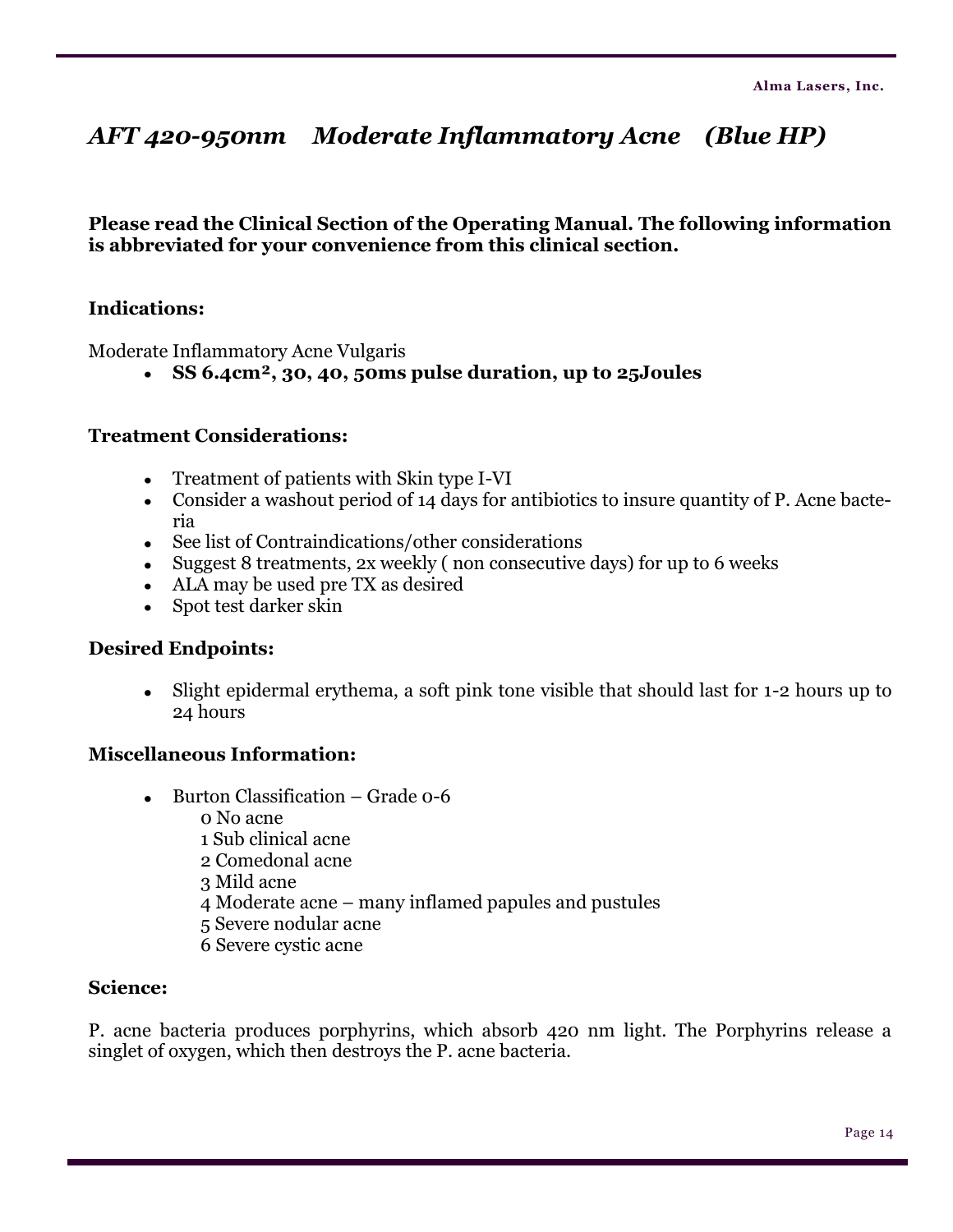# *SVL 515-950nm Vascular Lesions (Turquoise HP)*

### **Please read the Clinical Section of the Operating Manual. The following information is abbreviated for your convenience from this clinical section.**

### **Indications:**

Treatment of Superficial Vascular Lesions such as telangiectasia, hemangioma, spider veins, rosacea, poikiloderma, PWS andother superficial vascular lesions.

SS 6.4 cm<sup>2</sup>, 10, 12, 15 msec at  $5$ -25 J/cm2

#### **Treatment Considerations:**

- Treatment of Patients with Skin Types I-III.
- See list of Contraindications/other considerations.
- 3 weeks after treatment return for examination and additional treatment if needed.
- Follow up visit in 2 months after last treatment or when satisfactory results are obtained.

#### **Desired Endpoints:**

- Darkening of vessel due to blood coagulation and erythema and or edema along the vessel, indication stimulated immune reaction, without change in surrounding epidermis.
- Increase redness with vascularity symptoms of rosacea (excessive reddening or swelling in shape of light guide reduce fluence by 10-20%).
- No effects or changes in vessel increase fluence by 10%.

- Assess the lesion type, depth and size, treat larger vessels first and after they are closed proceed to smaller vessels, to avoid refilling small vessels by the larger.
- Templates may be used if vessels are smaller than the light guide to protect collateral tissue surrounding the vessel.
- Cold gel under and on top of templates.
- Cold gel and Zimmer are recommended.
- Avoid hair, lip line.
- Cool after treatment.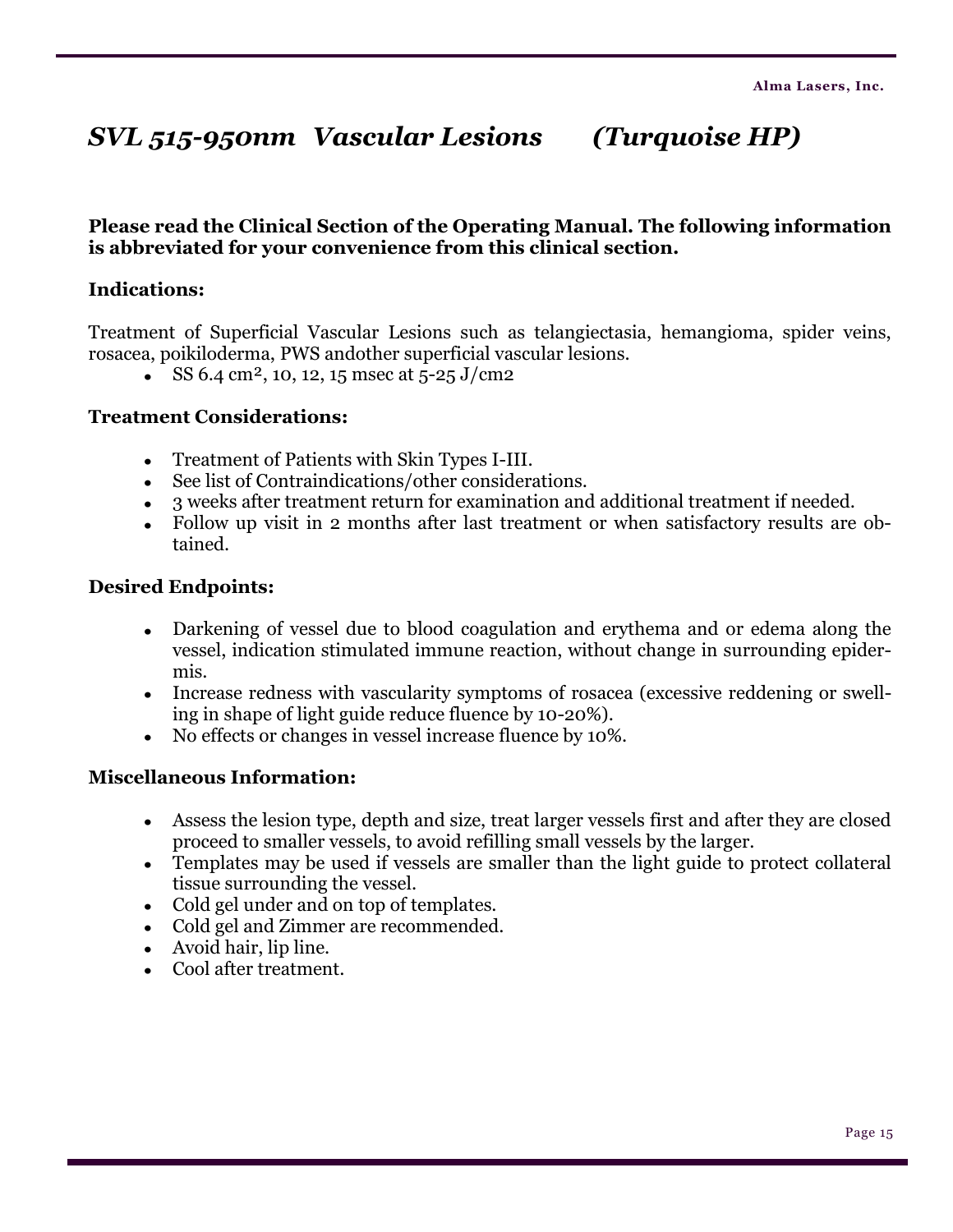# *VP 540-950nm Benign Vascular and Pigmented Lesions (Green*

### **Please read the Clinical Section of the Operating Manual. The following information is abbreviated for your convenience from this clinical section.**

### **Indications:**

Benign vascular and pigmented lesions including dyschromia, hyperpigmentation, melasma and ephelides [freckles]

**SS 6.4cm², 10, 12, 15ms pulse duration, up to 25 J** 

### **Treatment Considerations**:

- Treatment of Patients with Skin Type I-VI
- See list of Contraindications/ other considerations
- Treatment 1X monthly for up to 6 weeks

### **Desired Endpoints:**

- Slight epidermal erythema around lesion
- Increased redness where target is vascular i.e. vascularity symptoms of rosasea
- Disappearance or change in color of small red telangiectasias
- Pigment darkening or graying and/or speckling of brown spot that will flake off in 8-12 days usually
- Morphological changes [raising of the lesion] without changes in epidermis

- Patients may need topical anesthesia if pain threshold is low
- Cold gel is important
- Avoid brows-white tape may be applied over brows
- Avoid lip line- spreading tongue over teeth may assist
- Templates may be used to isolate lesion for treatment
- Treat the larger vessels first and only after they are closed proceed to treat the smaller vessels.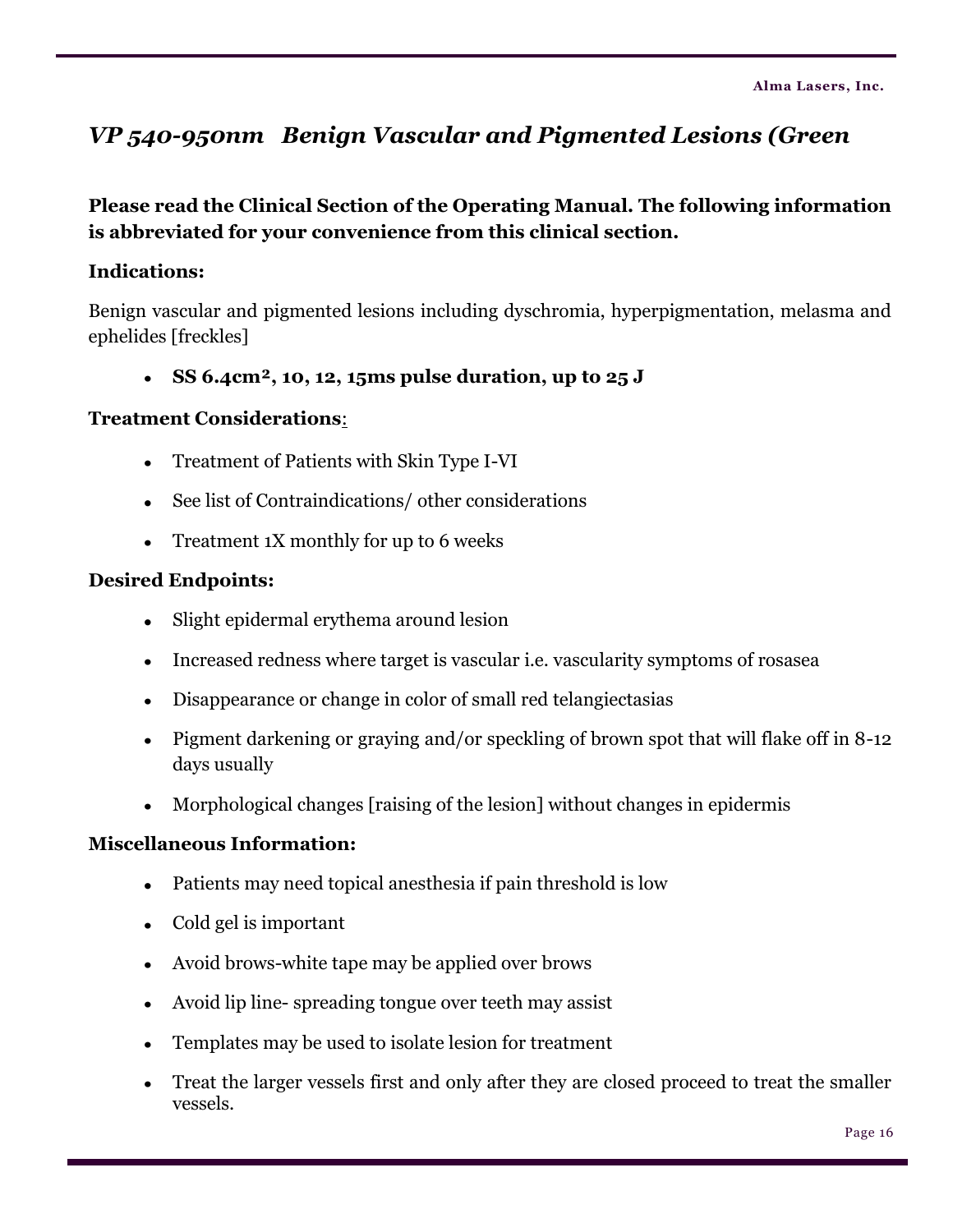# *SR 570-950nm Skin Rejuvenation (Yellow HP)*

**Please read the Clinical Section of the Operating Manual. The following information is abbreviated for your convenience from this clinical section.**

#### **Indications:**

*Sun damaged skin i.e. vascular and benign pigmented epidermal lesions including dyschromia, hyperpigmentation, melasma and ephelides [freckles]*

*SS 6.4cm², 10, 12, 15ms pulse duration, up to 25 Joules*

#### **Treatment Considerations:**

- Treatment of Patients with Skin Type I-VI
- Consider this mode for full-face brown and red dyschromias associated with photo aging.
- See list of Contraindications/ other considerations
- Treatment 1X monthly for up to 6 months

#### **Desired Endpoints:**

- $\bullet$ Slight epidermal erythema, a soft pink tone visible which should last for 1-2 hrs up to 24 hrs
- Pigment darkening and or speckling that will flake off in 8-12 days usually
- Disappearance or change in color of small red telangiectasias

- Patients may need topical anesthesia if pain threshold is low
- Cold gel is important
- Avoid brows-white tape may be applied over brows
- Avoid lip line- spreading tongue over teeth may assist
- Generally, gel and treat one section at a time removing gel after each section is complete  $\bullet$
- $\bullet$  Selective 2<sup>nd</sup> pass may be done from 2<sup>nd</sup> tx on when tolerance is assessed
- As chromophore diminishes with successive treatments, the joules/cm2 may be increased
- Nd:YAG for selective pass on wrinkles may be used following AFT w/1064nm eyewear  $\bullet$
- Templates may be used to isolate lesion for treatment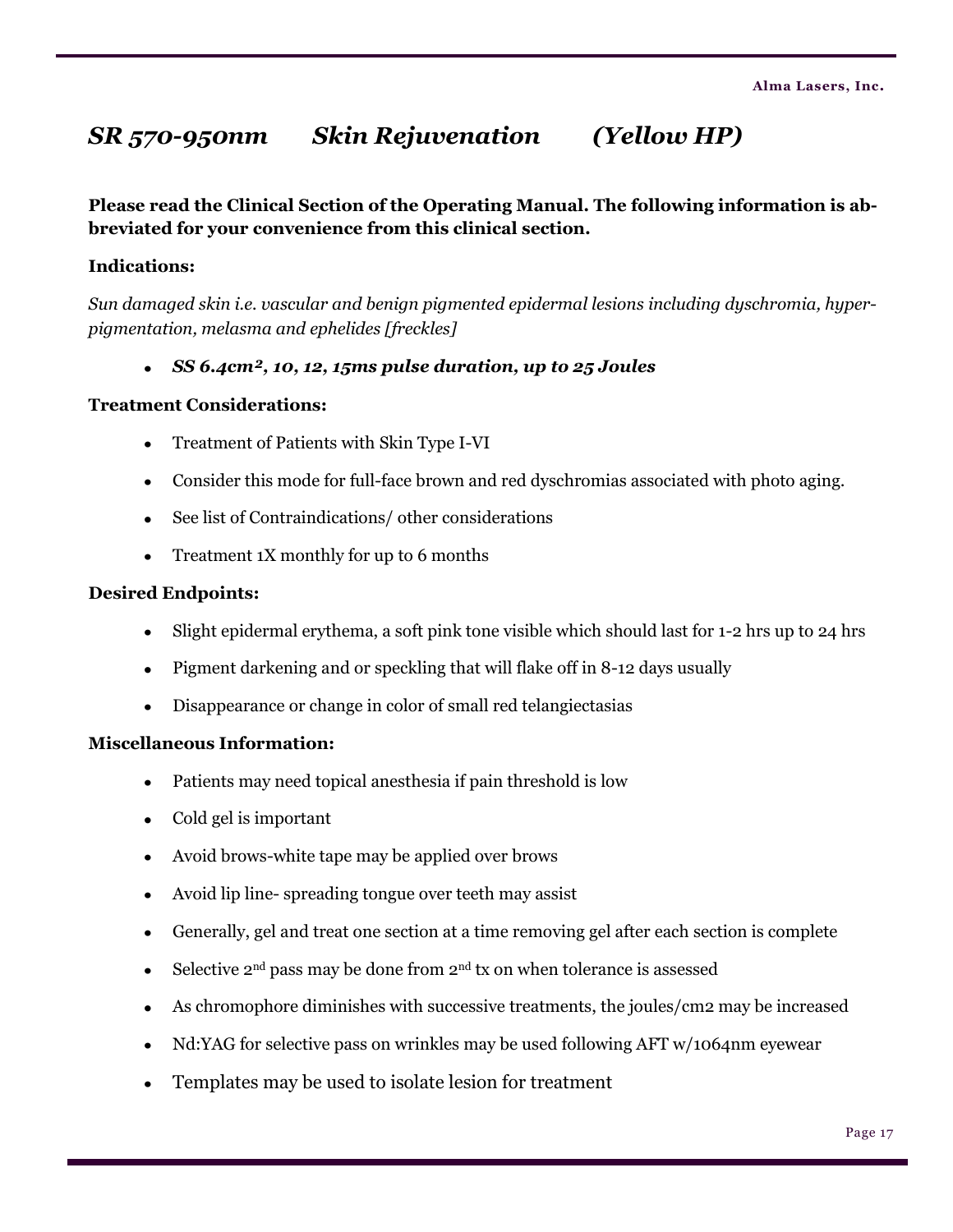# *AFT 650-950nm Hair Removal (Red Handpiece)*

**Please read the Clinical Section of the Operating Manual. The following information is abbreviated for your convenience from this clinical section.**

### **Indications:**

Unwanted hair removal

SS 6.4cm<sup>2</sup>, 30,40,50 msec, 5-25 J/cm<sup>2</sup>

### **Treatment Considerations:**

- Treatment of Patients with Skin Type I-VI.
- See list of contraindications/other considerations.
- Treatment 1X monthly for up to 8 months**.**

#### **Desired Endpoints:**

- Slight epidermal erythema, a soft pink tone visible which should last for 1-2 hrs up to 24hrs.
- Peri follicular edema and redness (swelling and redness around the follicle).
- Odor of singed hair may or may not be present.

- Patients may need topical anesthesia if pain threshold is low.
- Cold gel is important.
- Avoid lip line. Spreading tongue over teeth may assist access to upper lip hair.
- Generally, gel and treat one section at a time removing gel after each section is complete.
- $\bullet$  Selective 2<sup>nd</sup> pass may be done from 2<sup>nd</sup> treatment on when tolerance is assessed.
- Darker hair on lighter skin responds best.
- Shaving hair day prior is suggested for a stubble to be visible.
- No tanning or UV 3 weeks pre and post treatment.
- No waxing or plucking prior to and between treatment.
- Zimmer cooling aids comfort and reduction of epidermal redness.  $\bullet$
- Cool ice packs after treatment can be effective in removing heat sensation for dense hair.
- Always consider a test patch before proceeding with treatment.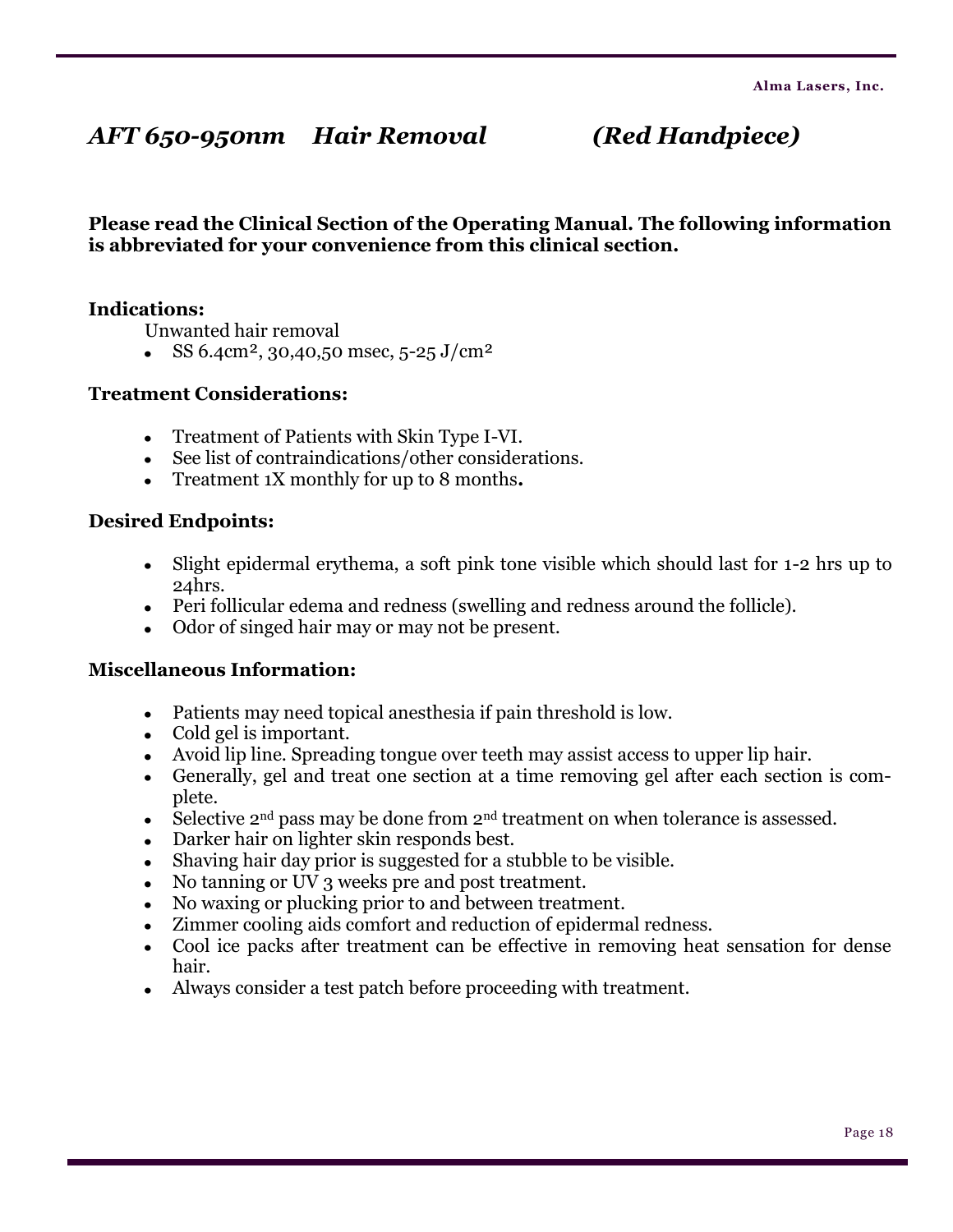# *Non AFT 780-950nm Skin Tightening ST (Burgundy HP)*

### **Please read the Clinical Section of the Operating Manual. The following information is abbreviated for your convenience from this clinical section.**

### **Indications:**

Skin Tightening, skin remodeling

**SS 6.4cm², 10, 30, 90 pulse duration, 1-7Joules**

#### **Treatment Considerations:**

- Treatment of patients with Skin type I-VI.
- See list of Contraindications/other considerations
- 2-6 treatments every 2-4 weeks
- Apply u/s gel at room temp
- Use IR thermometer as suggested

#### **Desired Endpoints:**

- Slight epidermal erythema
- Skin shall be temporarily red and warm to touch post tx

- Treat grids 10x10cm until therapeutic temp reaches 39-42 degrees
- Maintain temperature for three (3) passes at 90 seconds each
- Treat 1 grid before moving to next grid
- No downtime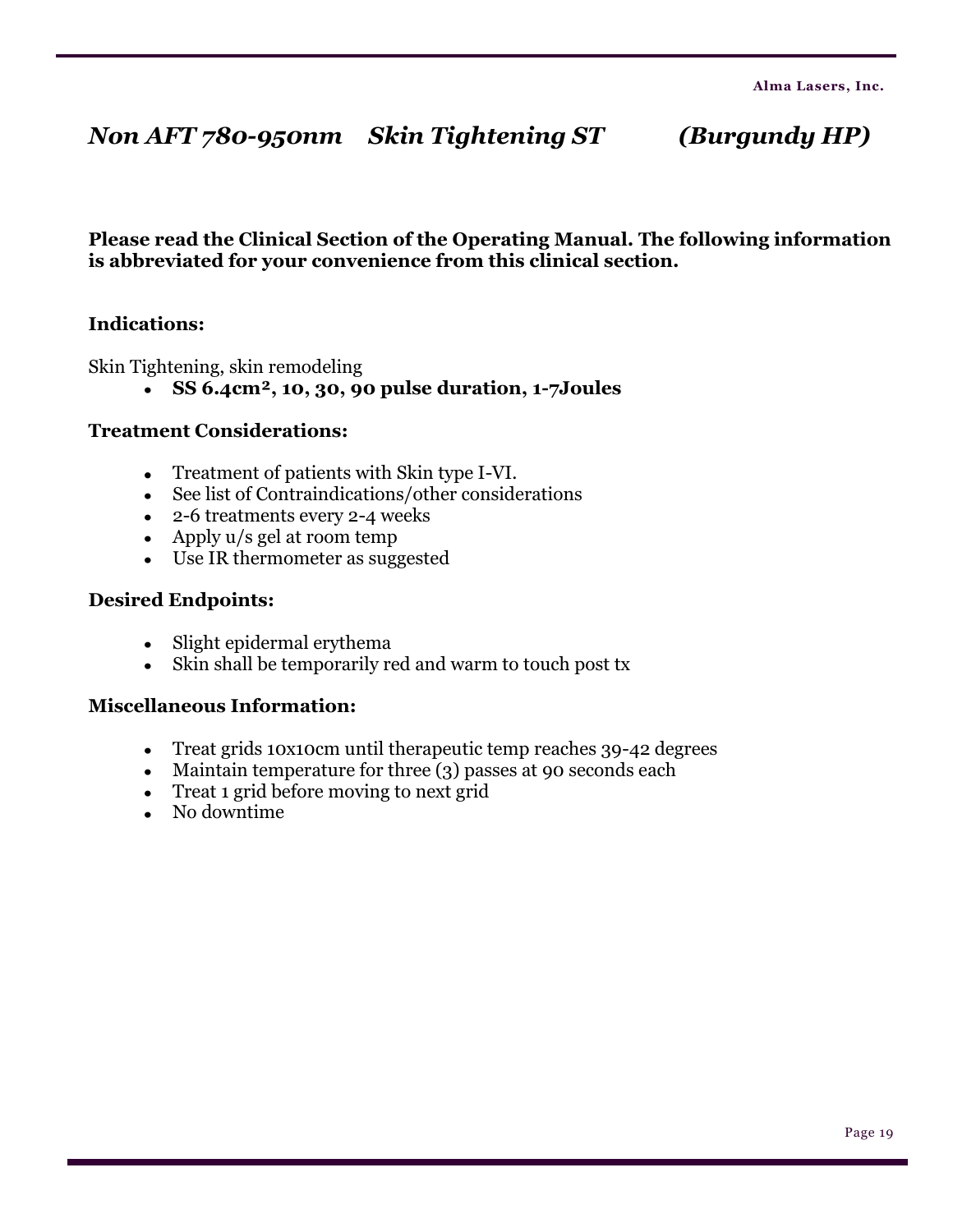# *LED Module (Light emitting diode array)*

### **Please read the Clinical Section of the Operating Manual. The following information is abbreviated for your convenience from this clinical section.**

### **Indications:**

Topical heating to promote increased blood flow, temporary relaxation of muscles, pain relief

- **Repeat up to 70 seconds**
- **CW up to 70 minutes**

#### **Treatment Considerations:**

- Treatment of patients with Skin type I-VI
- See list of Contraindications/other considerations
- Hold handpiece at a distance of 1-2cm from the skin surface (perpendicular to the skin) for the entire exposure time
- CW: treatment should be performed twice per week for 4-5 consecutive weeks (8-10 treatments)
- Repeat: treatment should be performed on 3 to 5 consecutive days post laser or IPL procedure (3-5 treatments)

### **Desired Endpoints:**

Slight epidermal erythema, a soft pink tone visible that should last for 1-2 hours up to  $\bullet$ 24 hours

- Apply sunscreen daily
- Avoid sun exposure after and in between treatments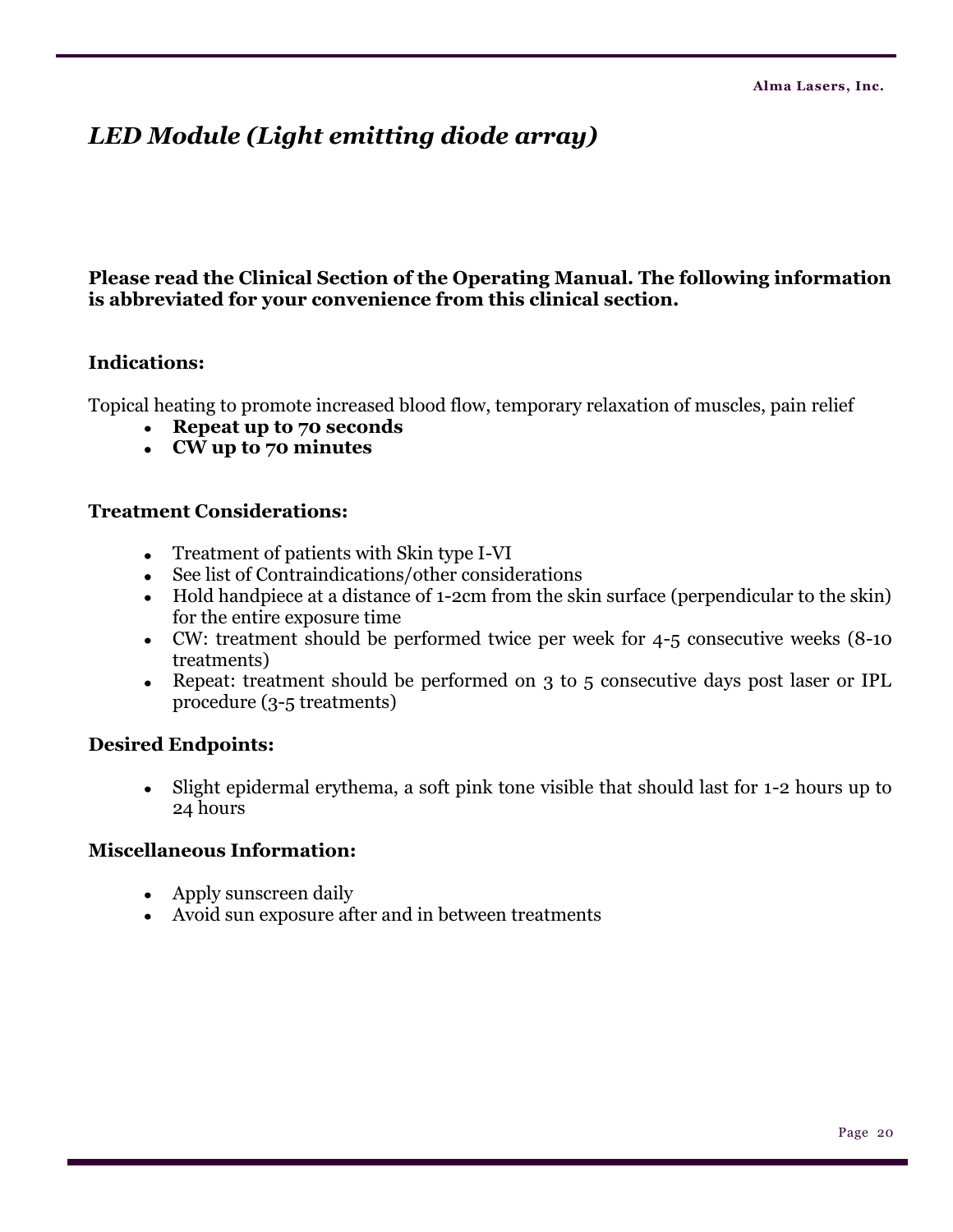# *SVL Cooled 515-950nm Vascular Lesions(Turquoise HP)*

### **Please read the Clinical Section of the Operating Manual. The following information is abbreviated for your convenience from this clinical section.**

### **Indications:**

Treatment of Superficial Vascular Lesions such as telangiectasia, hemangioma, spider veins, rosacea, poikiloderma, PWS and other superficial vascular lesions.

SS 3cm<sup>2</sup>, 10msec, 12msec, 15msec at  $5-30J/cm^2$ 

#### **Treatment Considerations:**

- Treatment of Patients with Skin Types I-V.
- See list of Contraindications/other considerations.
- 3 weeks after treatment return for examination and additional treatment if needed.
- Follow up visit in 2 months after last treatment or when satisfactory results are obtained.

### Caution: Lower the suggested parameters by 5J's and use 2-3mm of cold gel.

#### **Desired Endpoints:**

- Darkening of vessel due to blood coagulation and erythema and or edema along the vessel, indication stimulated immune reaction, without change in surrounding epidermis.
- Increase redness with vascularity symptoms of rosacea (excessive reddening or swelling in shape of light guide reduce fluence by 10-20%).
- No effects or changes in vessel increase fluence by 10%.

- Assess the lesion type, depth and size, treat larger vessels first and after they are closed proceed to smaller vessels, to avoid refilling small vessels by the larger.
- Templates may be used if vessels are smaller than the light guide to protect collateral tissue surrounding the vessel.
- Cold gel under and on top of templates.
- Cold gel and Zimmer are recommended.
- Avoid hair, lip line.
- Cool after treatment.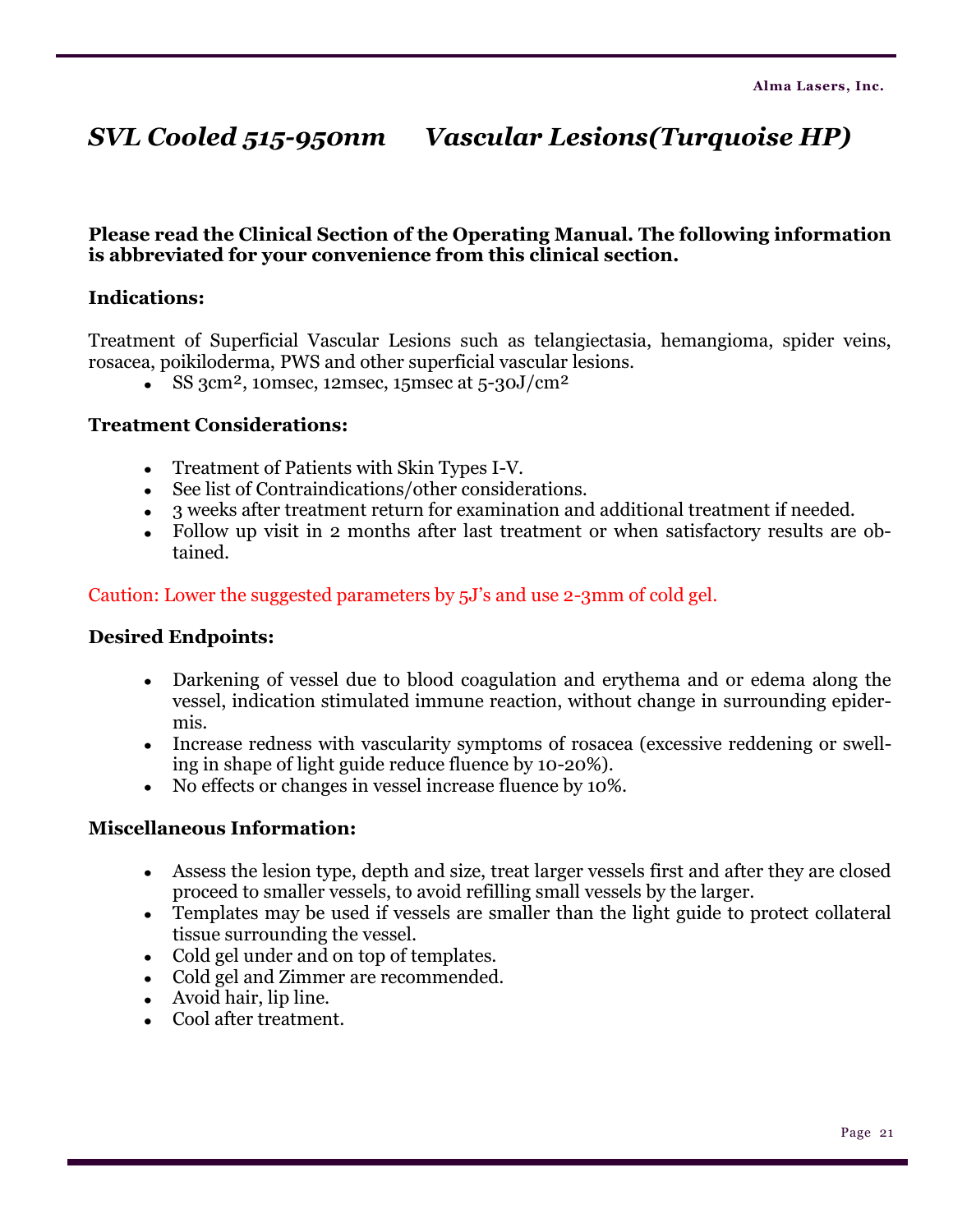## *VP Cooled 540-950nm Benign Vascular and Pigmented Lesions (Green HP)*

### **Please read the Clinical Section of the Operating Manual. The following information is abbreviated for your convenience from this clinical section.**

### **Indications:**

Benign vascular and pigmented lesions including dyschromia, hyperpigmentation, melasma and ephelides [freckles]

### **SS 3cm², 10, 12, 15ms pulse duration, up to 30 J Treatment Considerations**:

- Treatment of Patients with Skin Type I-VI
- See list of Contraindications/ other considerations
- Treatment 1X monthly for up to 6 weeks

Caution: Lower the suggested parameters by 5J's and use 2-3mm of cold gel.

### **Desired Endpoints:**

- Slight epidermal erythema around lesion
- Increased redness where target is vascular i.e. vascularity symptoms of rosasea  $\bullet$
- Disappearance or change in color of small red telangiectasias
- Pigment darkening or graying and/or speckling of brown spot that will flake off in 8-12 days usually
- Morphological changes [raising of the lesion] without changes in epidermis

- Patients may need topical anesthesia if pain threshold is low  $\bullet$
- Cold gel is important
- Avoid brows-white tape may be applied over brows
- Avoid lip line- spreading tongue over teeth may assist
- Templates may be used to isolate lesion for treatment
- Treat the larger vessels first and only after they are closed proceed to treat the smaller vessels.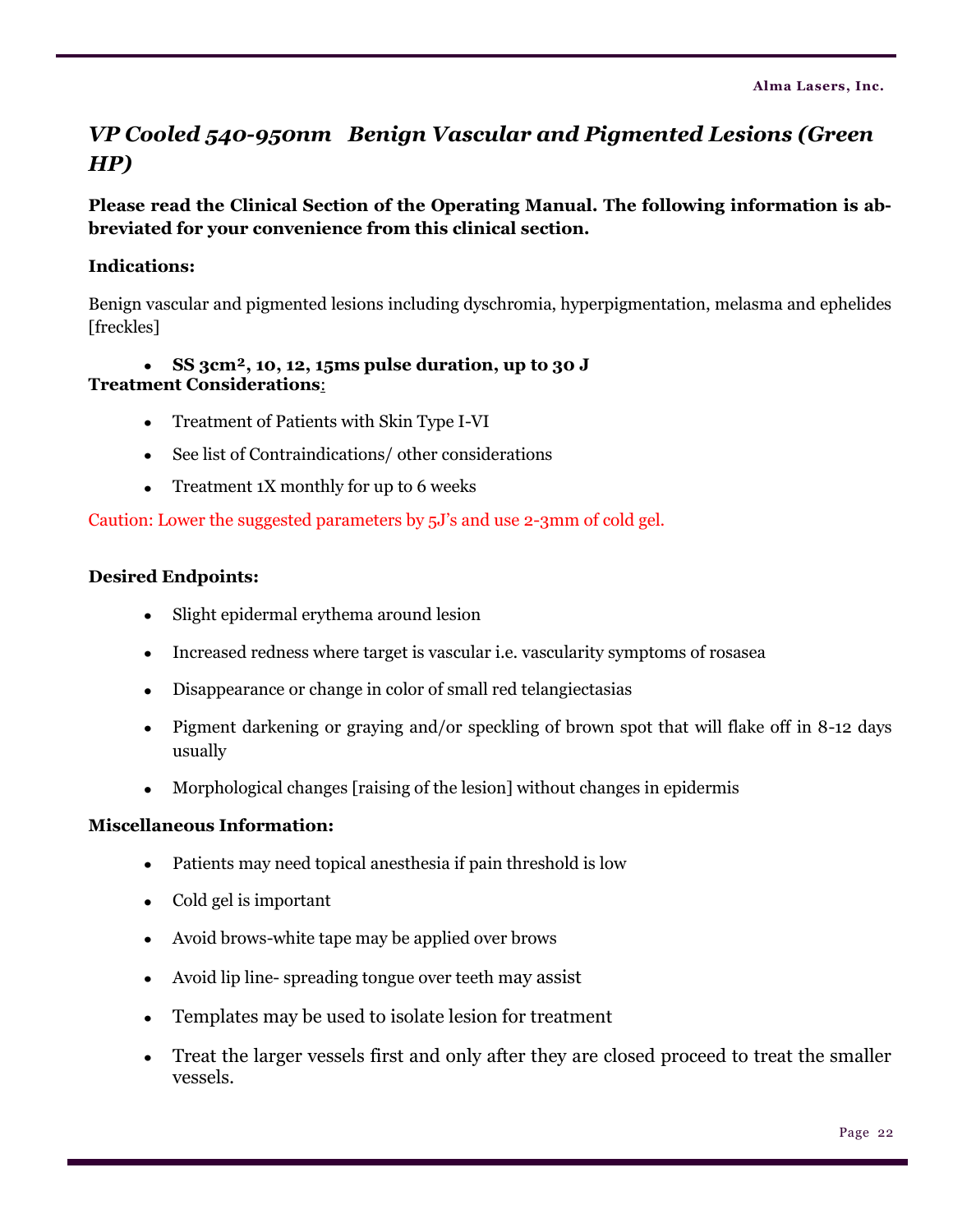# *SR Cooled 570-950nm Skin Rejuvenation (Yellow HP)*

**Please read the Clinical Section of the Operating Manual. The following information is abbreviated for your convenience from this clinical section.**

#### **Indications:**

*Sun damaged skin i.e. vascular and benign pigmented epidermal lesions including dyschromia, hyperpigmentation, melasma and ephelides [freckles]*

*SS 3cm², 10, 12, 15ms pulse duration, up to 30 Joules*

#### **Treatment Considerations:**

- Treatment of Patients with Skin Type I-VI
- Consider this mode for full-face brown and red dyschromias associated with photo aging.
- See list of Contraindications/ other considerations
- Treatment 1X monthly for up to 6 months

Caution: Lower the suggested parameters by 5J's and use 2-3mm of cold gel.

#### **Desired Endpoints:**

- Slight epidermal erythema, a soft pink tone visible which should last for 1-2 hrs up to 24 hrs
- Pigment darkening and or speckling that will flake off in 8-12 days usually
- Disappearance or change in color of small red telangiectasias

- Patients may need topical anesthesia if pain threshold is low
- Cold gel is important
- Avoid brows-white tape may be applied over brows
- Avoid lip line- spreading tongue over teeth may assist
- Generally, gel and treat one section at a time removing gel after each section is complete
- As chromophore diminishes with successive treatments, the joules/cm2 may be increased  $\bullet$
- Nd:YAG for selective pass on wrinkles may be used following AFT w/1064nm eyewear  $\bullet$
- Templates may be used to isolate lesion for treatment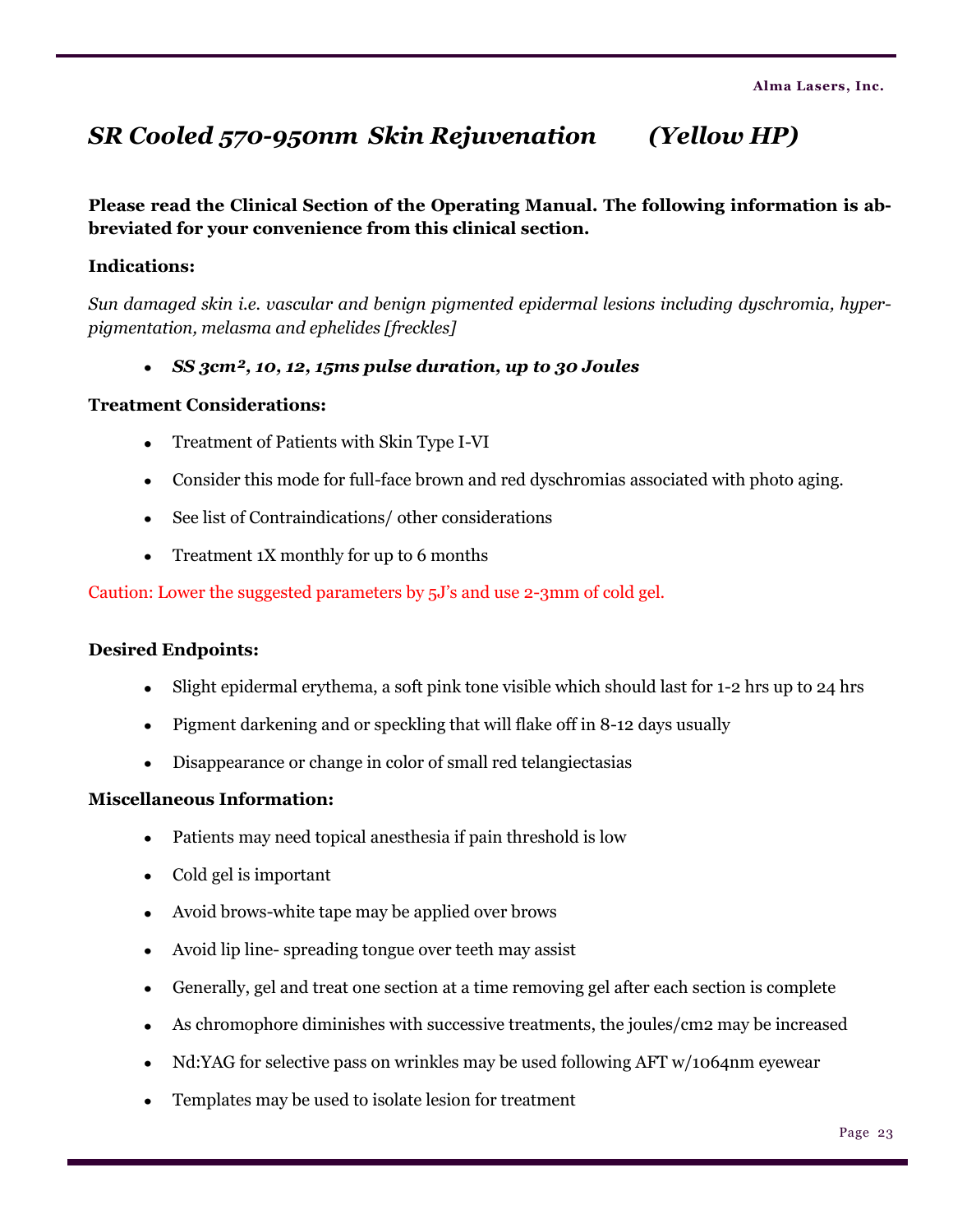# *AFT Cooled 650-950nmHair Removal (Red Handpiece)*

**Please read the Clinical Section of the Operating Manual. The following information is abbreviated for your convenience from this clinical section.**

### **Indications:**

SS 3cm<sup>2</sup>, 30, 40, 50 msec at  $5-30J/cm^2$ 

### **Treatment Considerations:**

- Treatment of Patients with Skin Type I-VI.
- See list of contraindications/other considerations.
- Treatment 1X monthly for up to 8 months**.**

### **Desired Endpoints:**

- Slight epidermal erythema, a soft pink tone visible which should last for 1-2 hrs up to 24hrs.
- Peri follicular edema and redness (swelling and redness around the follicle).
- Odor of singed hair may or may not be present.

- Patients may need topical anesthesia if pain threshold is low.
- Cold gel is important.
- Avoid lip line. Spreading tongue over teeth may assist access to upper lip hair.
- Generally, gel and treat one section at a time removing gel after each section is complete.
- $\bullet$  Selective 2<sup>nd</sup> pass may be done from 2<sup>nd</sup> treatment on when tolerance is assessed.
- Darker hair on lighter skin responds best.
- Shaving hair day prior is suggested for a stubble to be visible.
- No tanning or UV 3 weeks pre and post treatment.
- No waxing or plucking prior to and between treatment.
- Zimmer cooling aids comfort and reduction of epidermal redness.
- Cool ice packs after treatment can be effective in removing heat sensation for dense hair.
- Always consider a test patch before proceeding with treatment.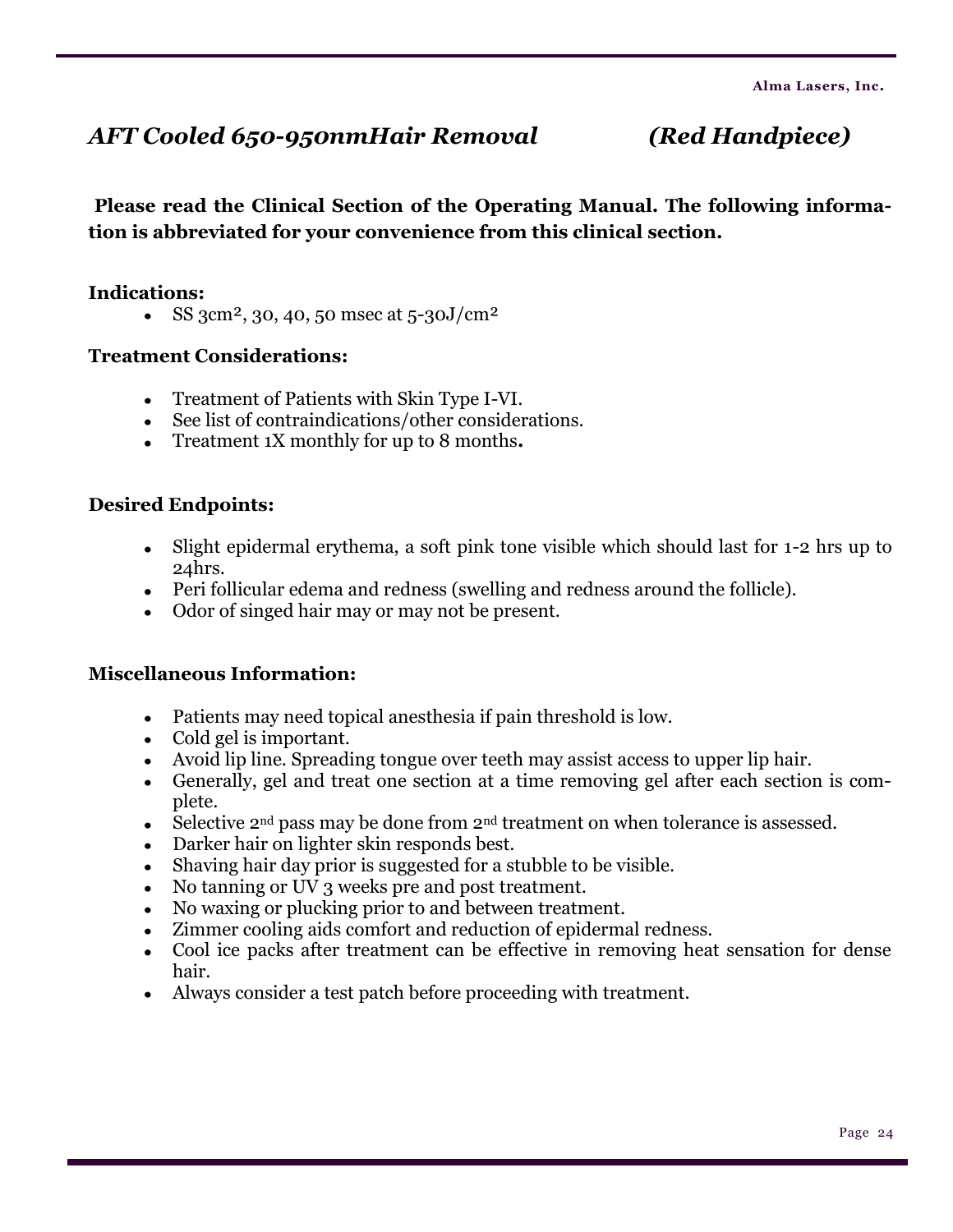# *SHR (Super Hair Removal) Near Infrared (Red Handpiece)*

**Please read the Clinical Section of the Operating Manual. The following information is abbreviated for your convenience from this clinical section.**

**Indications:**

- Unwanted hair removal
- **SS 3cm², 1, 3, 30sec, 3Hz, 1-7J/cm²**
- **Stationary 1 & 3 sec are used on small areas**
- **In-motion used at 30sec interval for large areas**
- **Grid size is 10x10cm (100cm²) for in-motion technique**

### **Treatment Considerations:**

- Treatment of Patients with Skin Type I-VI.
- See list of contraindications/other considerations.
- Treatment 4-8 wk intervals or when any new hair has grown in the treatment area**.**

### **Desired Endpoints:**

- Slight epidermal erythema, a soft pink tone visible which should last for 1-2 hrs up to 24hrs.
- Peri follicular edema and redness (swelling and redness around the follicle).
- Odor of singed hair may or may not be present.
- In-motion deliver the recommended total energy in 10x1-cm grid at 30 second interval
- Stationary technique use 1 or 3 second interval: up to 10% overlapping is acceptable.  $\bullet$

- Patients may need topical anesthesia if pain threshold is low.
- Cold gel is important.
- Avoid lip line. Spreading tongue over teeth may assist access to upper lip hair.
- Generally, gel and treat one section at a time removing gel after each section is complete.
- Darker hair on lighter skin responds best.
- Shaving hair day prior is suggested for a stubble to be visible.
- No tanning or UV 3 weeks pre and post treatment.
- No waxing or plucking prior to and between treatment.
- Zimmer cooling aids comfort and reduction of epidermal redness.  $\bullet$
- Cool ice packs after treatment can be effective in removing heat sensation for dense hair.
- Always consider a test patch before proceeding with treatment.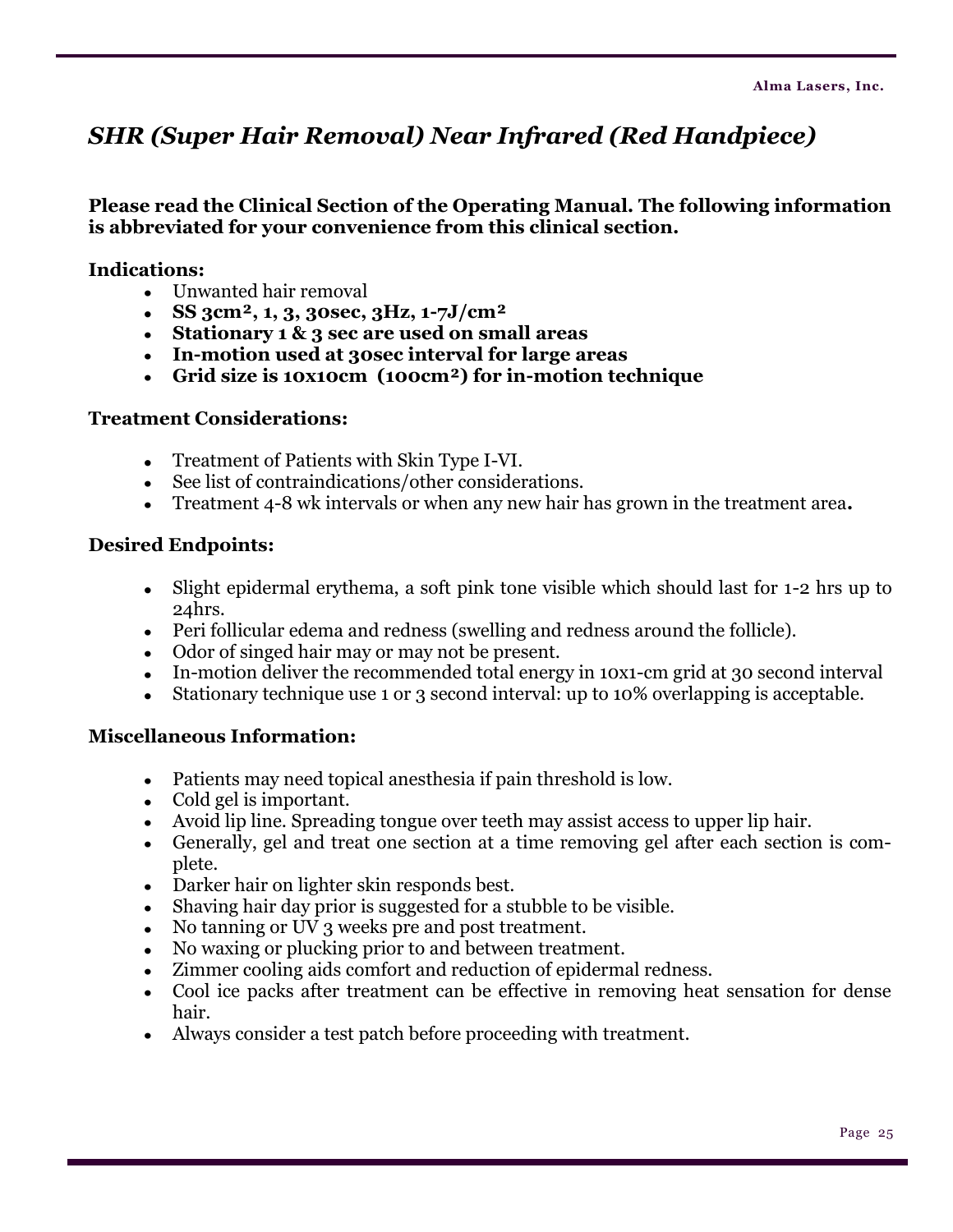# *Long Pulse Nd:YAG 1064nm Vascular Lesions/Veins*

### **Please read the Clinical Section of the Operating Manual. The following information is abbreviated for your convenience from this clinical section.**

### **Indications:**

Unwanted vascular lesions, leg veins and non-ablative treatment of facial wrinkles.

- **2mm SS @ 10ms energy up to 450J… suggest <150J on face**
- **6mm SS @ 15, 45, 60ms up to 150J**
- **10mmSS @ 15msec, 3-50J/cm² (Hair Removal only)**

#### **Treatment Considerations:**

- Treatment of Patients with Skin Type I-VI
- See list of Contraindications/ other considerations
- Treatment every 3-6wks

#### **Desired Endpoints:**

- Slight epidermal erythema, a soft pink tone visible which should last for 1-2 hours up to 24 hours
- Angry vessel look [histamine response after 2-3 minutes]
- Change in vessel color [smudging of vessel look]
- Disappearance of vessel  $\bullet$

- Topical anesthesia is usually ineffective due to sensation of vessel heat discomfort
- Cool ice packs after treatment can be effective in removing heat sensation
- Second pass can be done as needed **ONLY** after several minutes due to response time needed to compromise vessel
- Avoid vigorous exercise for 24 hrs after treatment
- Compression following treatment may be helpful for 24-48 hrs
- Do not stack pulses
- Spot test for darker skin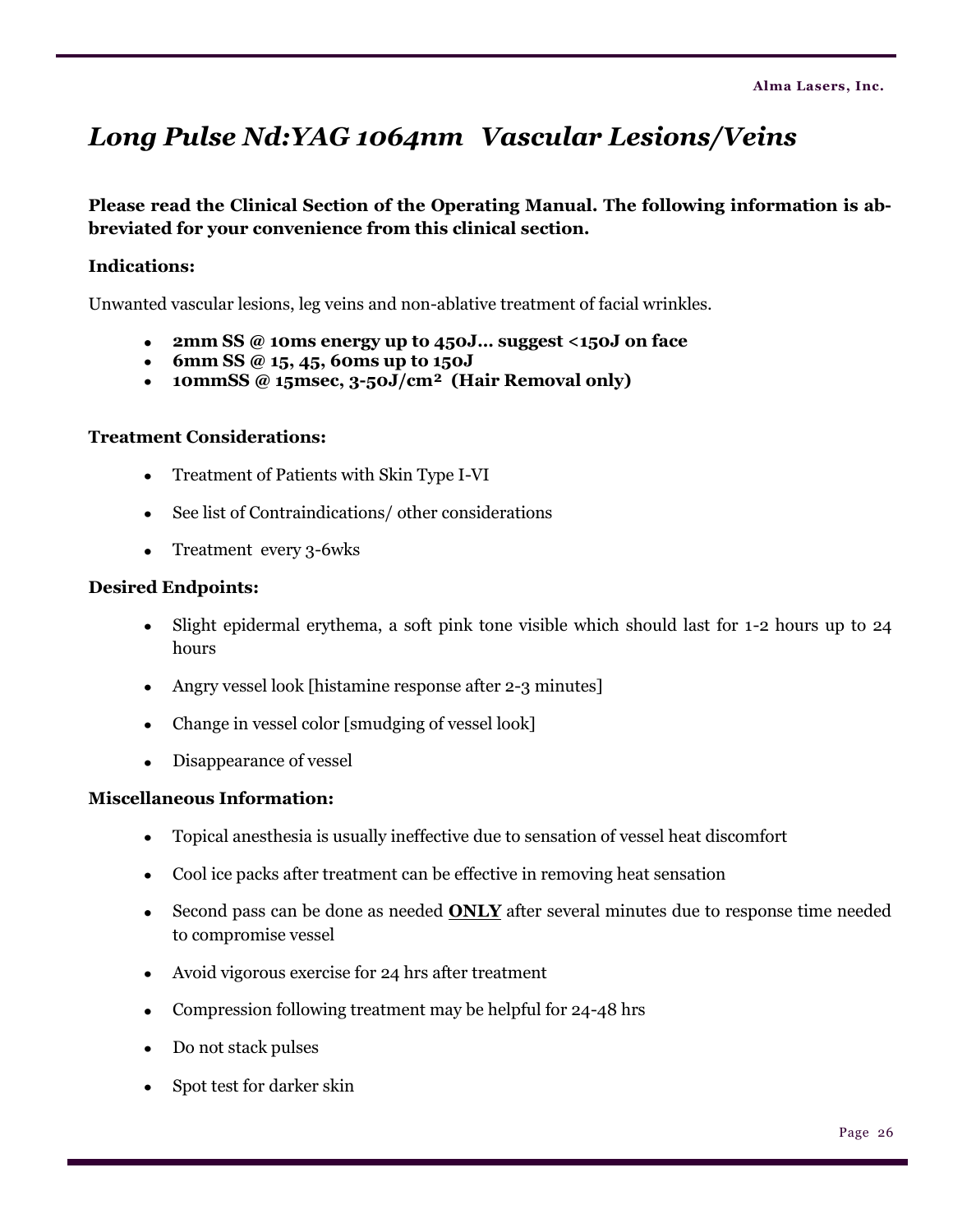# *Q-Switched Nd:YAG 1064/532nm Tattoo Removal/Benign Pigmented Lesions*

## **Indications:**

Non- invasive removal of various colored tattoos, as well as deep and superficial benign pigmented lesion.

- $\cdot$  SS 1 & 2mm, 1,2,5Hz, 400-1200mj/pulse
- $\cdot$  SS 2mm, 532nm tip

# **Treatment Considerations:**

- Treatment of Patients with Skin Type I-VI (NO TANNED SKIN or SUN EXPOSURE)
- See list of Contraindication/other considerations
- Treatment 8 to 12 weeks apart up to 12 treatments ( spot test recommended & return 6 wks after)

# **Desired Endpoints:**

- Slight epidermal erythema, with a change in tattoo color (whitening effect)
- Excessive reddening or swelling, reduce fluence by 10-20%.

- Topical anesthesia (i.e. EMLA) 60 minutes prior, may not be necessary for less dense and older tattoos. Zimmer after treatment to relieve heat sensation (can cause frostbite if held in place).
- Clean and dry area prior to treatment and use laser plume mask, gloves and smoke evacuator during treatment.
- No pulse stacking and overlapping should not exceed 10% with no second passes.
- No changes in tattoo or adverse effects, fluence may be increased by 10% or change spot size with the next treatment. Start with larger spot size on first treatment.
- Use caution with small spot size and high fluence (can cause bleeding).
- Apply antibacterial ointment and keep moist, change dsg. 2 x daily cleaning with soap and water until re-epithelialized.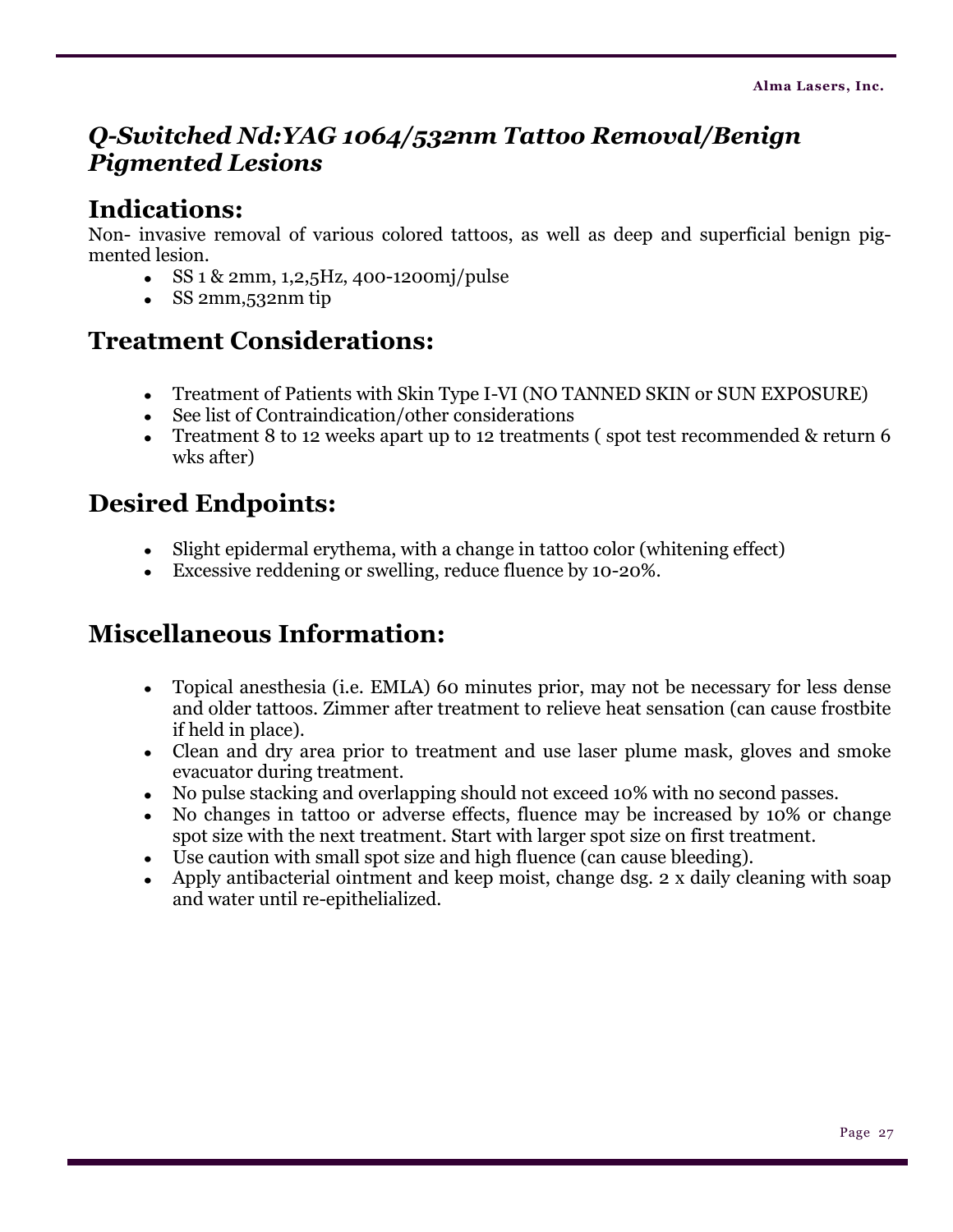# *Long Pulse Nd:YAG 1064nm Hair Removal*

### **Please read the Clinical Section of the Operating Manual. The following information is abbreviated for your convenience from this clinical section.**

### **Indications:**

Removal of unwanted hair, for stable ling term, or permanent hair reduction through selective targeting of melanin in hair follicles, Removal or lightening of unwanted hair, PFB

- **10mmSS @ 15msec, recommended for Skin Type IV-VI**
- **6mmSS @ 45,60 msec recommended for Skin Type I-III**

### **Treatment Considerations:**

- Treatment of Patients with Skin Type I-VI  $\bullet$
- See list of Contraindications/ other considerations
- Treatment every 6-8wks or any new hair has grown in the treatment area
- In-motion mark grid (using red pen) on a treatment area of about 10x10cm.

### **Desired Endpoints:**

- Slight epidermal erythema, a soft pink tone visible which should last for 1-2 hours up to  $\bullet$ 24 hours
- Perifollicular erythema/edema
- The smell of burnt hair may sometimes be detected

- Cool ice packs after treatment can be effective in removing heat sensation
- Spot test for darker skin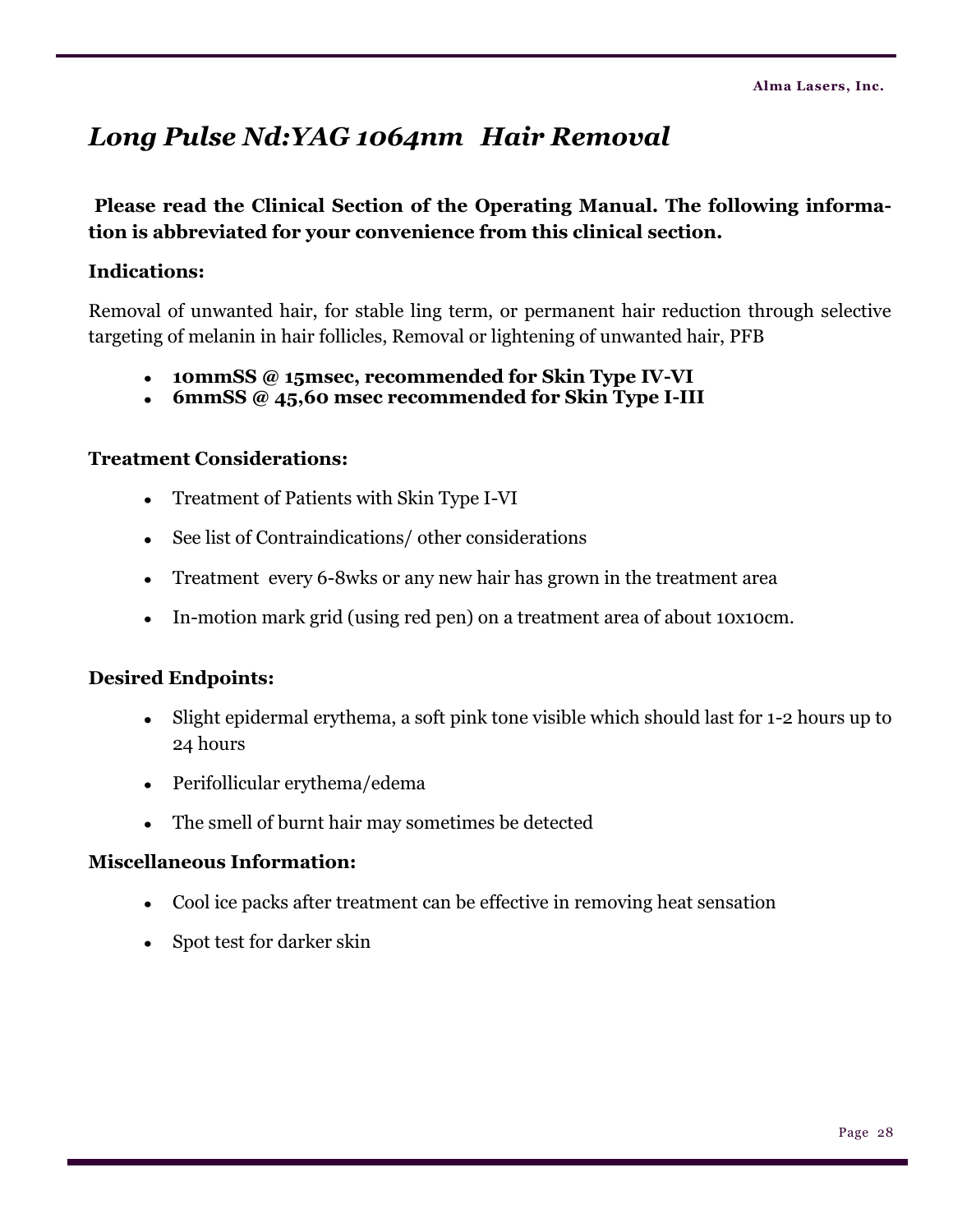## *Er:YAG 2940nm*

### **Indications:**

Incisions, excisions, ablations, vaporizations, coagulations (Target is water)

- **Surgi Light Mode, 100-1400mj/P at 5Hz (1mm Tip)**
- **Skin Remodeling Mode, 10-350 μm at 5 Hz (4mm Tip)**
- **Gentle Peel Mode, 1-20 μm at 5 Hz (4mm Tip)**

### **Treatment Considerations:**

- Treatment of patients with Skin type I-IV
- See list of Contraindications/ other considerations
- Treatment 1x monthly until resolution
- Smoke evacuation needed
- No gel suggested

### **Desired Endpoints:**

- Removal of stratum corneum layer with 1 pass
- Pinpoint bleeding 2 passes
- ―Shammy‖ look with deeper vaporizations 3 passes or more  $\bullet$

- Local or topical anesthesia
- Cross hatching  $2^{nd}$  pass suggested
- Cool ice packs after treatment can be effective in removing heat sensation
- $\bullet$  Erythema lasting approx 7 days
- Ointment or dressing post op until epithelialization takes place
- Moist gauze compression to control bleeding
- Remove shoulder of wrinkle first followed by cosmetic unit  $\bullet$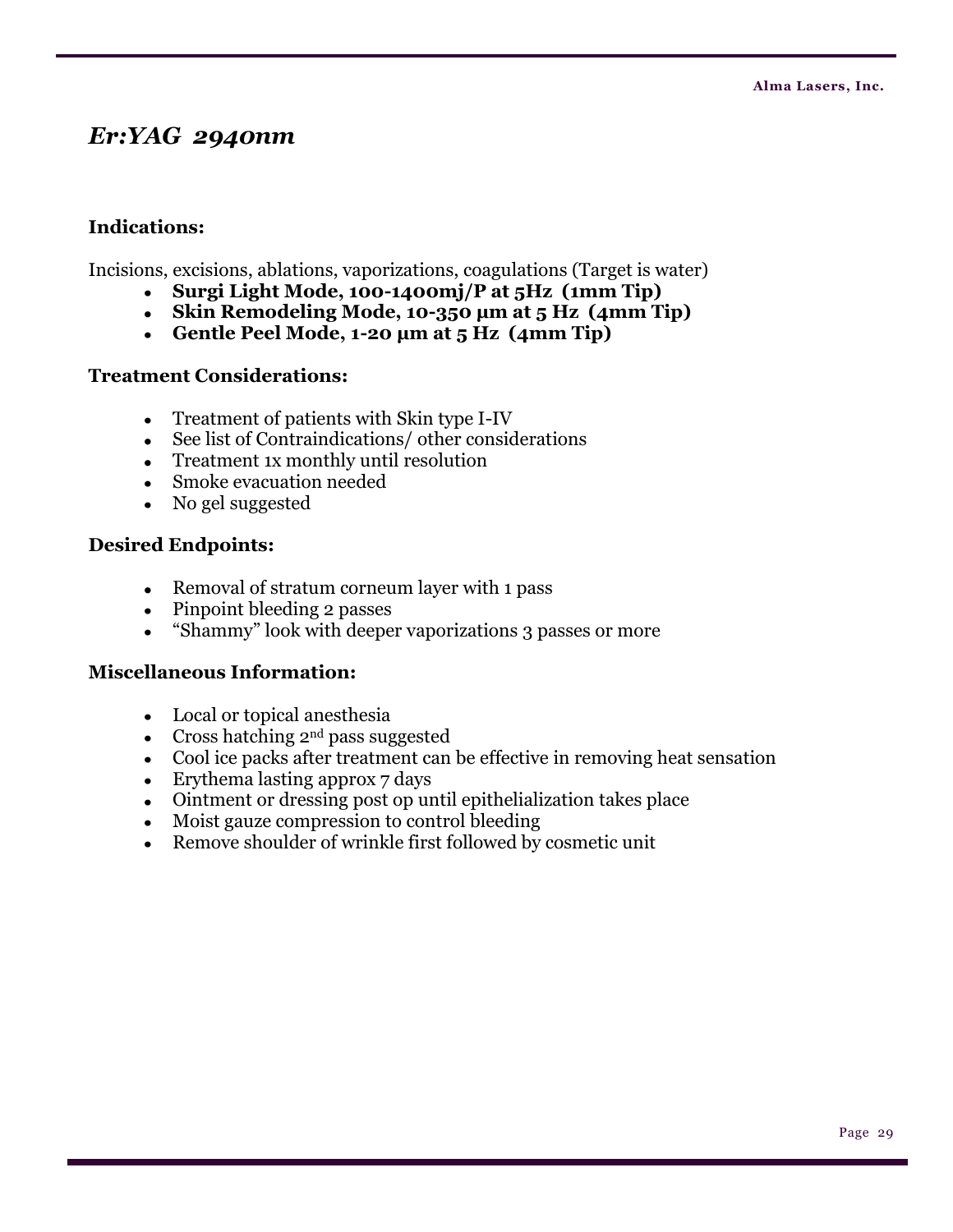# *Er:YAG Pixel 2940nm Skin Resurfacing*

### **Please read the Clinical Section of the Operating Manual. The following information is abbreviated for your convenience from this clinical section.**

### **Indications:**

Skin resurfacing and laser peeling skin types I-V (Target is water)

- **Number of Pixels 49 or 81 dots in 11 x 11mm SS up to 1400mj/pulse**
- **1, 1.5, 2ms pulse width (short, medium, long PW)**

### **Treatment Considerations:**

- Treatment of patients with Skin type I-V
- See list of Contraindications/ other considerations
- 3 treatments 4 weeks apart
- Stacking and mj control depth of penetration
- No pressure, light touch/glide method
- No gel suggested
- Smoke evacuation needed

### **Desired Endpoints:**

- Removal of stratum corneum layer 1 pass (50 microns approx)
- 2-3 passes produces erythema and slight edema
- White desiccated tissue look

- No anesthesia or topical anesthesia. May be used as needed
- Cool ice packs after treatment can be effective in removing heat sensation
- Erythema lasting approx 3-7 days
- Ointment post op until epithelialization takes place
- Moist cool gauze application to remove heat discomfort post op
- 20% of tissue ablated leaving 80% intact per pass
- Remove shoulder of wrinkle first followed by cosmetic unit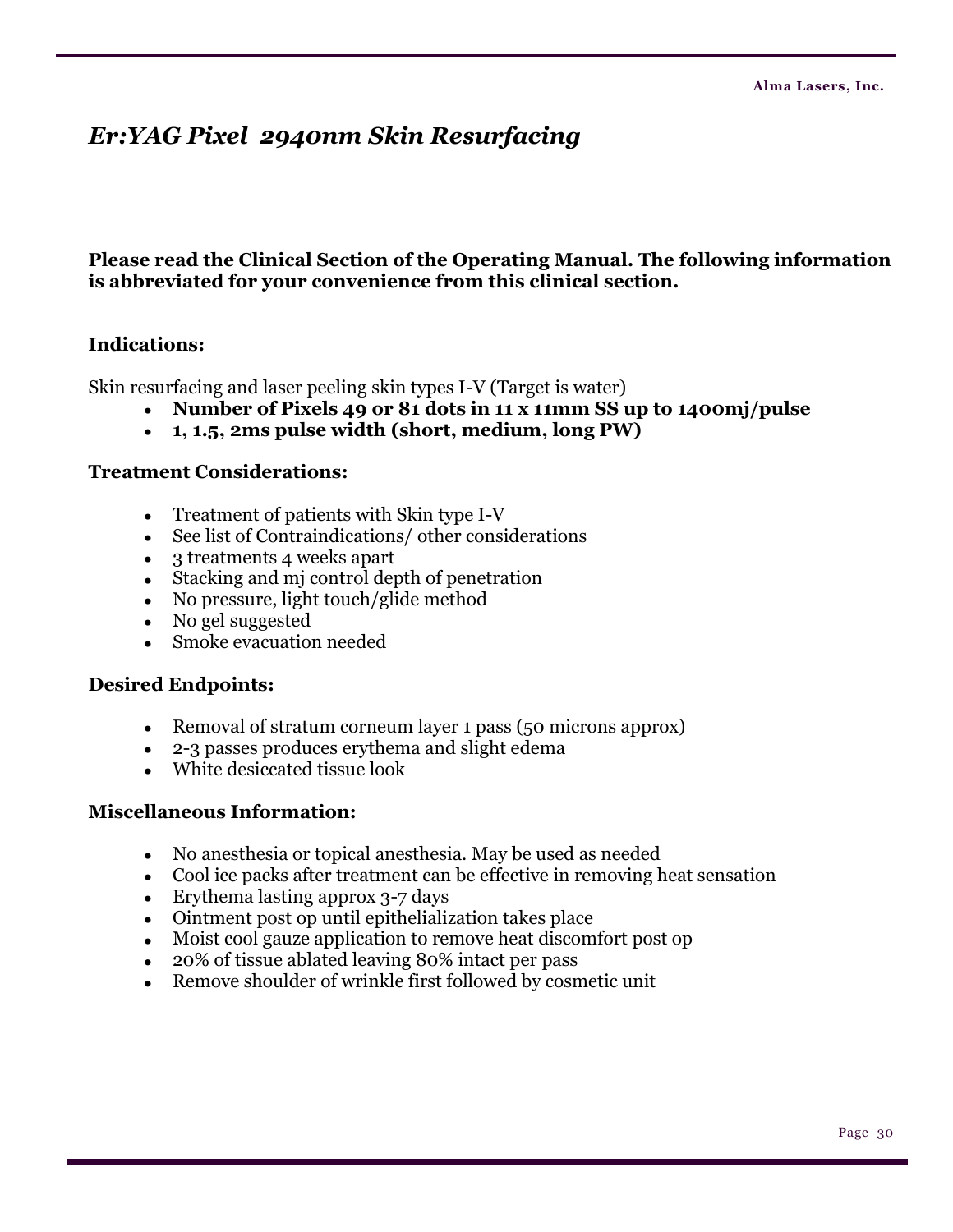# *Er:YAG High Power Pixel 2940nm Skin Resurfacing*

**Please read the Clinical Section of the Operating Manual. The following information is abbreviated for your convenience from this clinical section.**

### **Indications:**

Skin resurfacing and laser peeling skin types I-V (Target is water)

- **7x7 (49 pixels) @ 51mj per pixel 9x9 (81 pixels) @ 31mJ per pixel**
- **Energy Density (Fluence) in Short mode: 300-1200 mJ/P @ 2Hz**
- **Energy Density (Fluence) in Medium mode: 600-1800 mJ/P @ 2 Hz**
- **Energy Density (Fluence) in Long mode: 800-2500 mJ/P @ 2 Hz**

#### **Treatment Considerations:**

- Treatment of patients with Skin type I-V
- See list of Contraindications/ other considerations
- 3 treatments 4 weeks apart
- Stacking and mj control depth of penetration
- No pressure, light touch/glide method
- No gel suggested
- Smoke evacuation needed

#### **Desired Endpoints:**

- Removal of stratum corneum layer 1 pass (50 microns approx)
- 2-3 passes produces erythema and slight edema
- White desiccated tissue look

- Topical Anethesia is strongly recommended for settings over 1400mJ.  $\bullet$
- Cool ice packs after treatment can be effective in removing heat sensation
- Erythema lasting approx 3-7 days
- Ointment post op until epithelialization takes place
- Moist cool gauze application to remove heat discomfort post op
- 20% of tissue ablated leaving 80% intact per pass
- Remove shoulder of wrinkle first followed by cosmetic unit
- Do not perform Pixel treatments over Botox or Restylane for two weeks post injection
- Use an anti-viral before treatments if there is a history of cold sores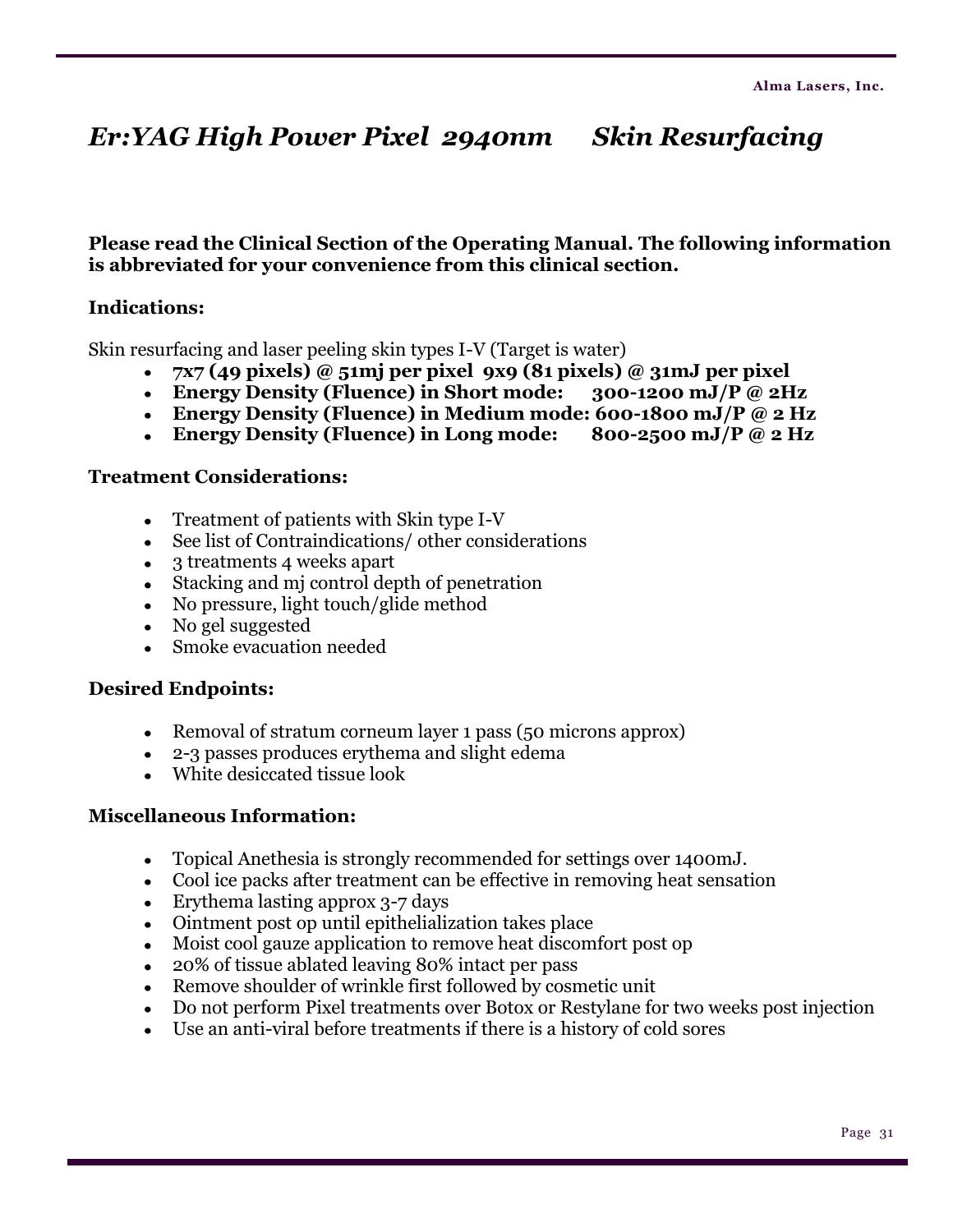# *Pixel Treatment Consideration*

- 1. Indications: Skin resurfacing, scars- acne & full thickness, stretchmarks, enlarged pores, rough skin textured, hyperpigmentation, fine lines and wrinkles.
- 2. Anesthesia: There is no pain associated with a conservative or aggressive treatment. Therefore, no dyes or topical anesthetics are needed. During and post treatment cooling with the Zimmer Cryo 5 is used to minimize redness and sun burn feeling.
- 3. Size of Pixel: 7 x 7 tip for more aggressive and stacking treatments on scars, etc. 9x9 tip for periorbital, full passes and less aggressive treatments.
- 4. Depth of penetration: 20-50 microns ablation plus 75 microns thermal injury zones on single passes. Up to 150 microns on triple stacking.
- 5. Fluence on skin: conservative 600-800, moderate 1000, aggressive up to 1400 mj/pulse.
- 6. Number of passes: conservative 1, moderate 2, aggressive 3 passes plus stacking. When doing multiple passes, change direction- i.e. one pass horizontal and one pass vertical.
- 7. Stacking on problem areas: 2-3 pulses in the exact same place.
- 8. Time for full face treatment: 5-20 minutes.
- 9. Treatment areas: face, neck, chest, hands and body scars.
- 10. Down time on first treatment: redness and sun burn feeling for a couple hours or up to 2 days if aggressive. Pale (conservative) to dark brown (aggressive) pixel pattern and leathery feeling on days 3-5 with flaking. Swelling in aggressively treated areas through day 5. Full recovery by days 5-7. Down time is decreased with subsequent treatments. Since this is an Erbium, patients with more moisture in their skin experience more redness and sensation and greater results in fewer treatments. Therefore, a patient with dry skin may require more treatments.
- 11. Number of sessions: 3 for aggressive to 5 for conservative treatments at 2-4 weeks apart. Results will continue to improve once treatments are complete over 6 months.
- 12. Post treatment care: Immediately after treatment, apply wound healing product such as Humatrix or Biafine and cool with Zimmer. Send patient home with Aquaphor or equal to apply as needed for next 2 days. Instruct to only cleans, moisturize and use sunscreen for the next 7 days. Discontinue Obagi, RetinA, etc. regimen until day 7. On day 7 microderm or use an aggressive exfoliator or micro peel. Make-up can be applied to minimize pixel appearance.
- 13. Precautions: Do not Pixel over Botox or Restylan, for two weeks post injection. Use an antiviral before treatments if there is a history of cold sores. Make sure skin is clean and dry before treatment.
- 14. Treatment price: \$500-\$800 per 20 minute session.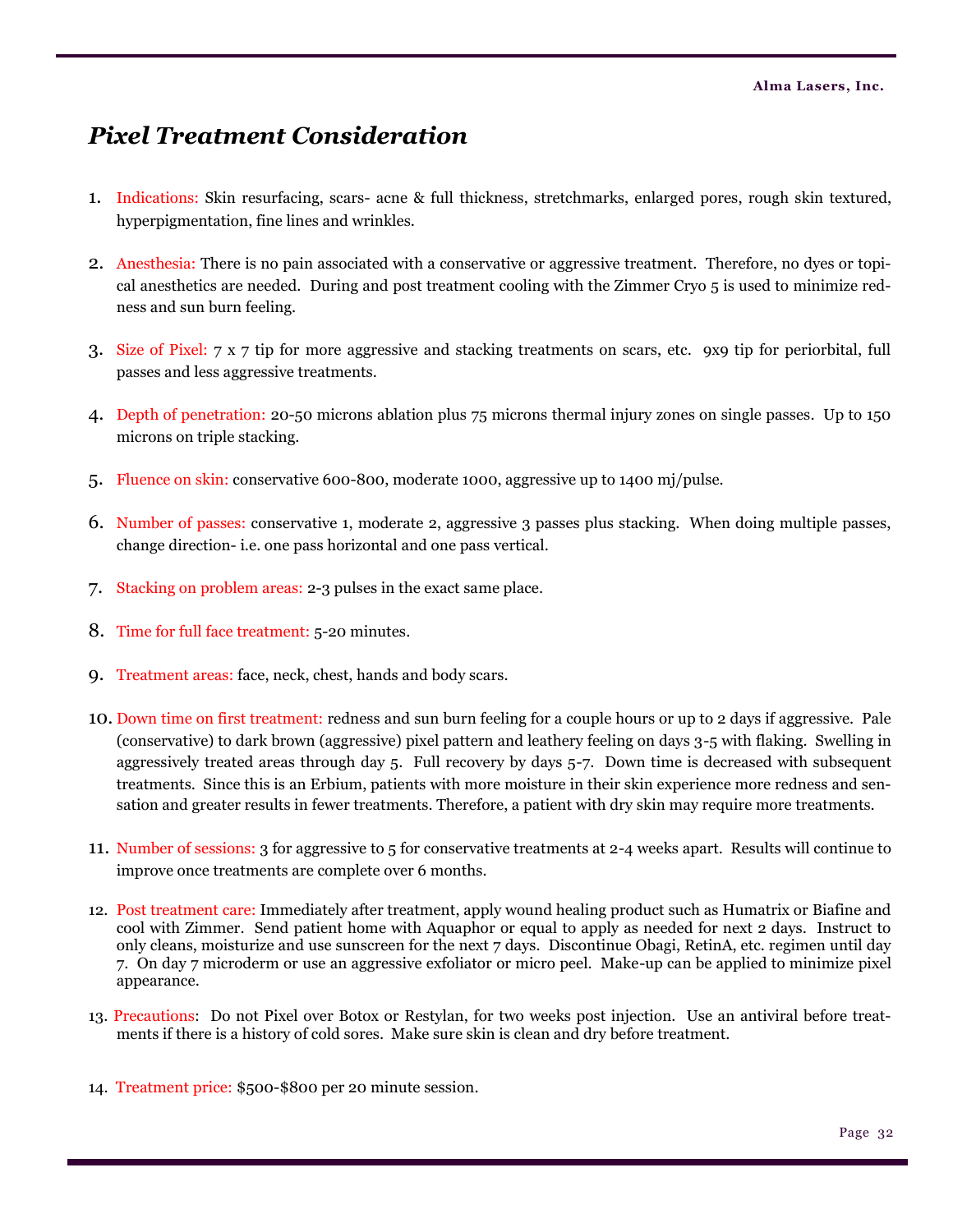## *POST TREATMENT CARE*

- 1. Aerobic exercise should be avoided for 24 hours.
- 2. Hot baths are not advised for 24 hours (quick showers are recommended).
- 3. If the skin is broken or a blister appears apply an antibiotic ointment and notify the company clinical trainer.
- 4. Cold packs, Aloe Vera or any other cooling preparation may be used to ease a temporary discomfort.
- 5. Sun exposure is to be avoided for at least 3 weeks before treatment and then for the following 3 weeks. A total sun block, not a sun screen, should be applied if it is impossible to comply. If further treatment is needed a **commitment to stay out of the sun is necessary**. If there is sun exposure there are certain minor complications that may occur that should be discussed fully.
- 6. If compression has been applied, remove it in 24 hours.
- 7. Makeup can be applied as long as the skin is not ruptured.

Any questions or concerns please do not hesitate to contact the clinical trainer of the company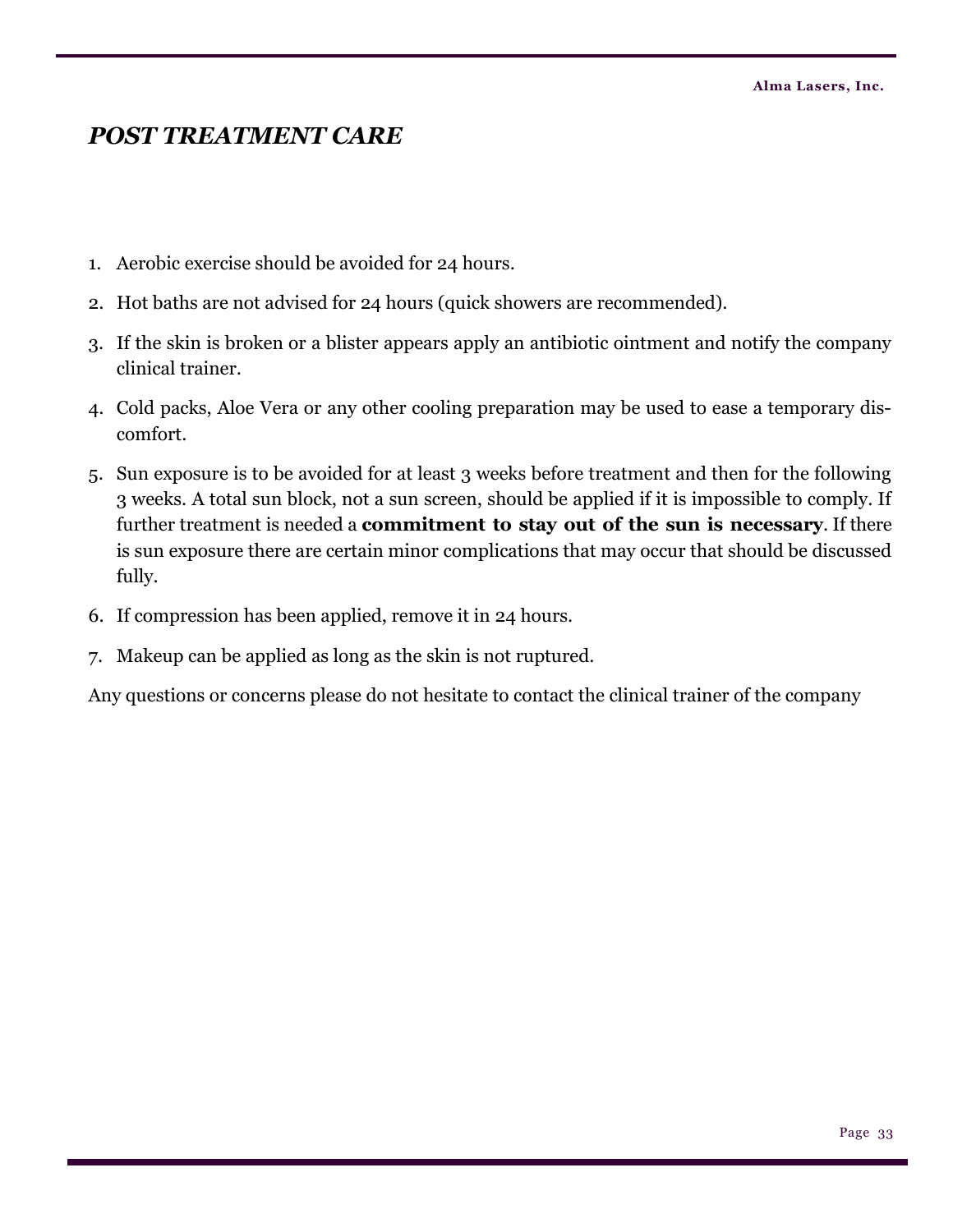# *Section 6: Forms*

- **● Medical History Form**
- **● Harmony ST Consent Form**
- **● Harmony Skin Rejuvenation Consent Form**
- **● Tattoo Removal Consent Form**
- **● Acne Treatment Consent Form**
- **● Laser Vein Treatment Consent Form**
- **● Harmony Pixel Consent Form**
- **● Laser Hair Consent**
- **● Vascular/Pigmented Lesions Disclosure & Consent**
- **● Post Laser/Light Treatment Care – Vascular/ Pigmented Lesions**
- **● Harmony Skin Rejuvenation Consultation**
- **● Pt. FAQ's Harmony Skin Rejuvenation**
- **● Acne AFT Treatment Form**
- **● Fitzpatrick Skin Types**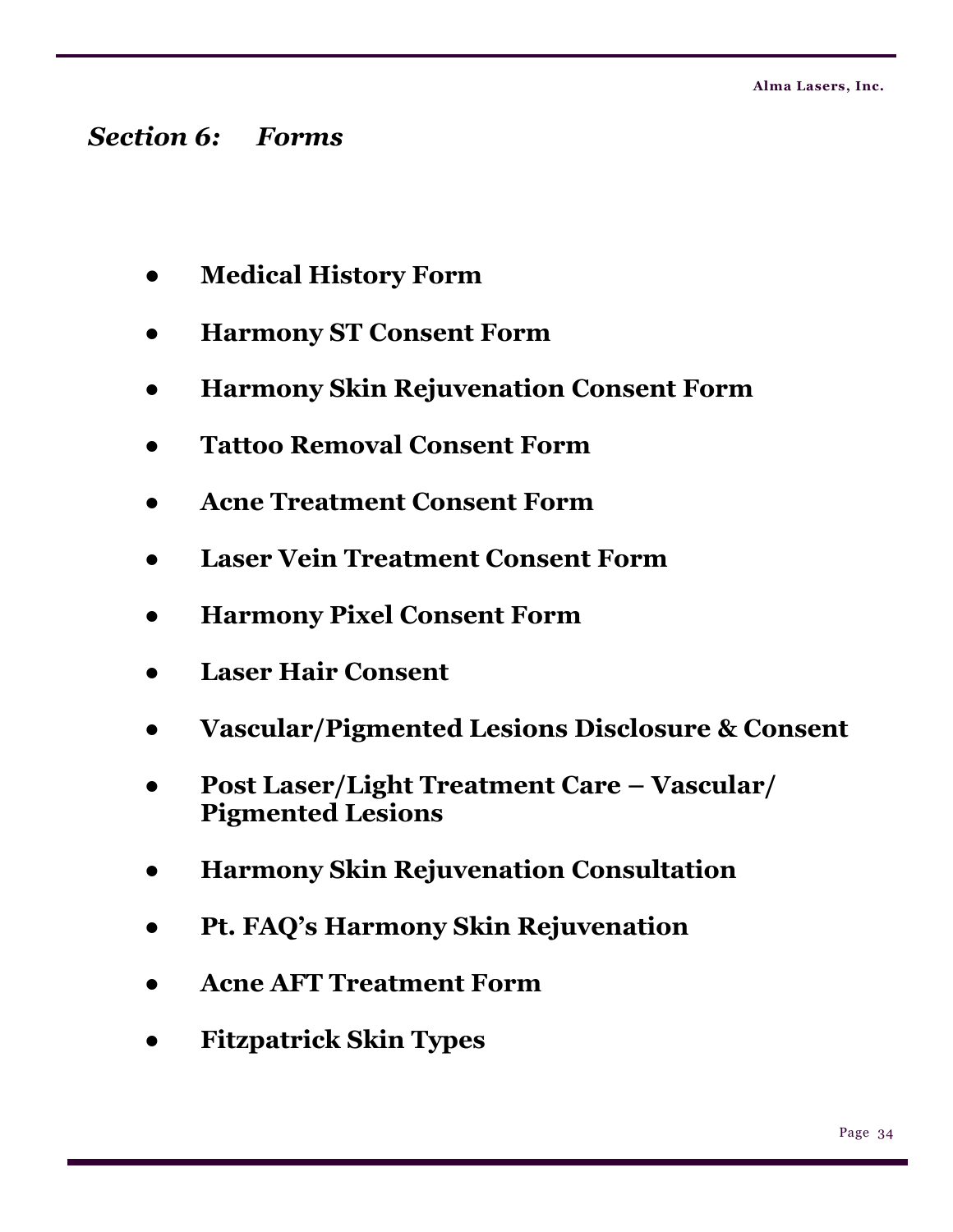# *Sample Medical History*

| Address:<br><u> 1989 - Johann Stein, marwolaethau a bhann an t-Amhainn an t-Amhainn an t-Amhainn an t-Amhainn an t-Amhainn an </u><br>Have you ever had the following?<br>Current or history of cancer, especially malignant melanoma or recurrent non-melanoma skin cancer, or pre-cancerous<br>$\Box$<br>lesions such as multiple dysplastic nevi.<br>Any active infection.<br>⊔<br>Diseases which may be stimulated by light at 515 nm to 1200 nm, such as history of recurrent Herpes Simplex, Systemic<br>□<br>Lupus Erythematosus, or Porphyria.<br>Use of photosensitive medication and/or herbs that may cause sensitivity to 515 - 1200 nm light exposure, such as Isot-<br>⊔<br>retinoin, tetracycline, or St. John's Wort.<br>Immunosuppressive diseases, including AIDS and HIV infection, or use of immunosuppressive medications.<br>⊔<br>Patient history of Hormonal or endocrine disorders, such as polycystic ovary syndrome or diabetes, unless under control.<br>□<br>History of bleeding coagulopathies, or use of anticoagulants<br>⊔<br>History of keloid scarring.<br>⊔<br>Very dry skin.<br>⊔<br>Exposure to sun or artificial tanning during the $3-4$ weeks prior to treatment.<br>⊔<br>Are you pregnant? $\Box$ Yes $\Box$ No<br>⊔<br>⊔<br>□<br>□<br>□<br>Do you wear contact lenses? $\Box$ Yes $\Box$ No<br>□<br>Skin type (when exposed to the sun without protection for about 1 hour)<br>$\Box$ always burns, never tans<br>$\Box$ always burns, sometimes tans<br>$\Box$ sometimes burns, sometimes tans $\Box$ always tans<br>$\Box\text{ Hispanic }\quad \Box \text{ Asian }\quad \Box \text{ Mediterranean }\quad \Box \text{ Middle Eastern }\quad \Box \text{ Black}$ |                          |
|-------------------------------------------------------------------------------------------------------------------------------------------------------------------------------------------------------------------------------------------------------------------------------------------------------------------------------------------------------------------------------------------------------------------------------------------------------------------------------------------------------------------------------------------------------------------------------------------------------------------------------------------------------------------------------------------------------------------------------------------------------------------------------------------------------------------------------------------------------------------------------------------------------------------------------------------------------------------------------------------------------------------------------------------------------------------------------------------------------------------------------------------------------------------------------------------------------------------------------------------------------------------------------------------------------------------------------------------------------------------------------------------------------------------------------------------------------------------------------------------------------------------------------------------------------------------------------------------------------------------------------------------------------------------------------------------------------------|--------------------------|
|                                                                                                                                                                                                                                                                                                                                                                                                                                                                                                                                                                                                                                                                                                                                                                                                                                                                                                                                                                                                                                                                                                                                                                                                                                                                                                                                                                                                                                                                                                                                                                                                                                                                                                             |                          |
|                                                                                                                                                                                                                                                                                                                                                                                                                                                                                                                                                                                                                                                                                                                                                                                                                                                                                                                                                                                                                                                                                                                                                                                                                                                                                                                                                                                                                                                                                                                                                                                                                                                                                                             |                          |
|                                                                                                                                                                                                                                                                                                                                                                                                                                                                                                                                                                                                                                                                                                                                                                                                                                                                                                                                                                                                                                                                                                                                                                                                                                                                                                                                                                                                                                                                                                                                                                                                                                                                                                             |                          |
|                                                                                                                                                                                                                                                                                                                                                                                                                                                                                                                                                                                                                                                                                                                                                                                                                                                                                                                                                                                                                                                                                                                                                                                                                                                                                                                                                                                                                                                                                                                                                                                                                                                                                                             |                          |
|                                                                                                                                                                                                                                                                                                                                                                                                                                                                                                                                                                                                                                                                                                                                                                                                                                                                                                                                                                                                                                                                                                                                                                                                                                                                                                                                                                                                                                                                                                                                                                                                                                                                                                             |                          |
|                                                                                                                                                                                                                                                                                                                                                                                                                                                                                                                                                                                                                                                                                                                                                                                                                                                                                                                                                                                                                                                                                                                                                                                                                                                                                                                                                                                                                                                                                                                                                                                                                                                                                                             |                          |
|                                                                                                                                                                                                                                                                                                                                                                                                                                                                                                                                                                                                                                                                                                                                                                                                                                                                                                                                                                                                                                                                                                                                                                                                                                                                                                                                                                                                                                                                                                                                                                                                                                                                                                             |                          |
|                                                                                                                                                                                                                                                                                                                                                                                                                                                                                                                                                                                                                                                                                                                                                                                                                                                                                                                                                                                                                                                                                                                                                                                                                                                                                                                                                                                                                                                                                                                                                                                                                                                                                                             |                          |
|                                                                                                                                                                                                                                                                                                                                                                                                                                                                                                                                                                                                                                                                                                                                                                                                                                                                                                                                                                                                                                                                                                                                                                                                                                                                                                                                                                                                                                                                                                                                                                                                                                                                                                             |                          |
|                                                                                                                                                                                                                                                                                                                                                                                                                                                                                                                                                                                                                                                                                                                                                                                                                                                                                                                                                                                                                                                                                                                                                                                                                                                                                                                                                                                                                                                                                                                                                                                                                                                                                                             |                          |
|                                                                                                                                                                                                                                                                                                                                                                                                                                                                                                                                                                                                                                                                                                                                                                                                                                                                                                                                                                                                                                                                                                                                                                                                                                                                                                                                                                                                                                                                                                                                                                                                                                                                                                             |                          |
|                                                                                                                                                                                                                                                                                                                                                                                                                                                                                                                                                                                                                                                                                                                                                                                                                                                                                                                                                                                                                                                                                                                                                                                                                                                                                                                                                                                                                                                                                                                                                                                                                                                                                                             | Prior treatment (if any) |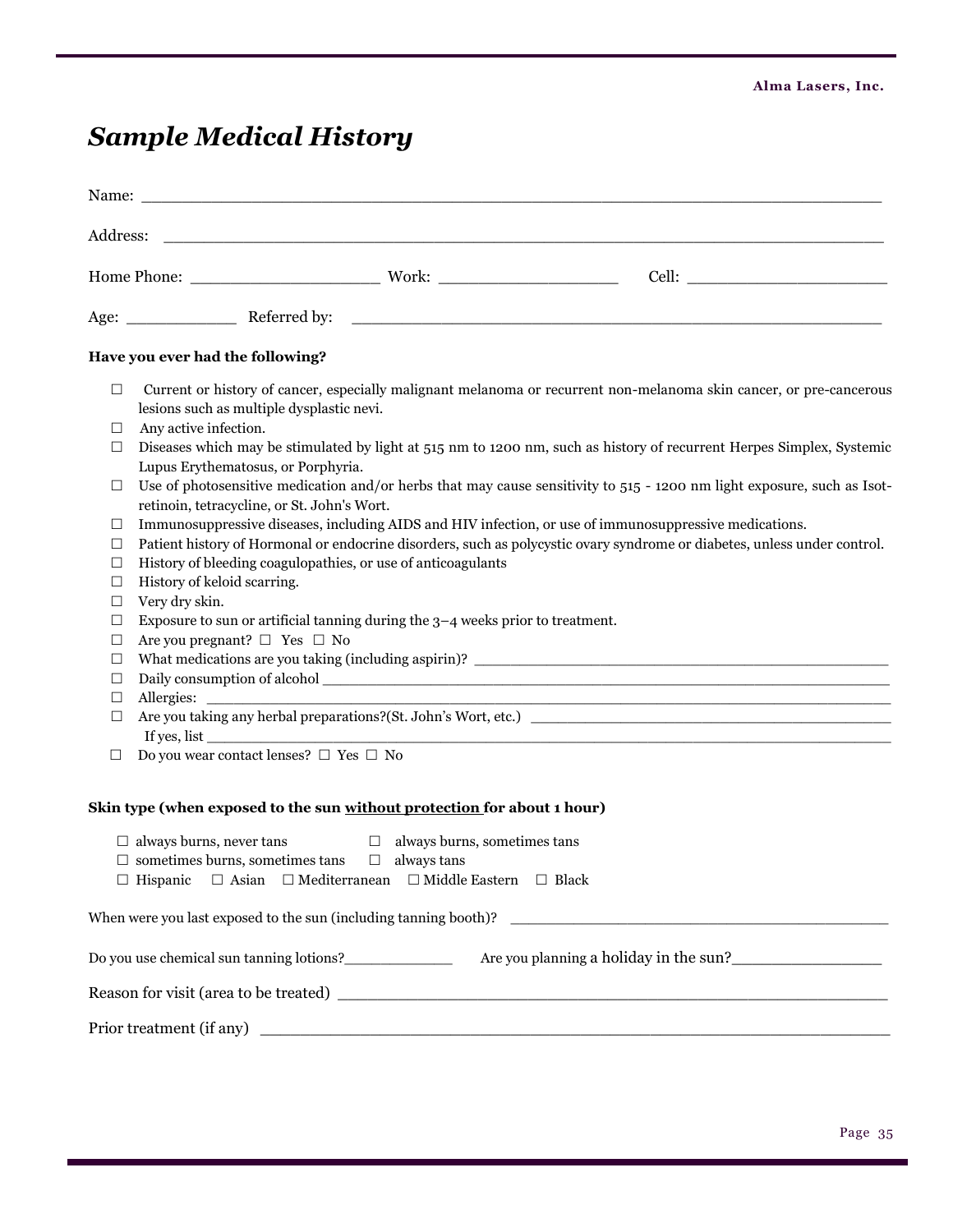## *Harmony ST Consent Form (Sample)*

| <b>Patient name:</b>    |                                |
|-------------------------|--------------------------------|
| <b>Treatment sites:</b> |                                |
| I duly authorize        | to nerform the Harmony ST Deen |

**I duly authorize \_\_\_\_\_\_\_\_\_\_\_\_\_\_\_\_\_\_\_\_\_\_\_\_\_\_\_\_\_ to perform the Harmony ST Deep Dermal Heating procedure and any other measures which in their opinion may be necessary.**

I understand that the Harmony ST is a pulsed light emitting device designed for Deep Dermal Heating and that clinical result may vary in different skin types. I understand there is a possibility of short-term effects such as reddening, blistering, scabbing, temporary bruising and temporary discoloration of the skin, as well as rare side effects such as scarring and permanent discoloration. These effects have been fully explained to me **\_\_\_\_\_ (patient's initials)**

Clinical results may vary depending on individual factors, including medical history, skin type, patient compliance with pre/post treatment instructions, and individual response to treatment.

I understand that treatment by the Harmony ST Deep Dermal Heating system involves a series of treatments and the fee structure has been fully explained to me **\_\_\_\_\_ (patient's initials)**

I certify that I have been fully informed of the nature and purpose of the procedure, expected outcomes and possible complications, and I understand that no guarantee can be given as to the final result obtained. I am fully aware that my condition is of cosmetic concern and that the decision to proceed is based solely on my expressed desire to do so.

I confirm that I am not pregnant at this time, and that I have not taken Accutane within the last 6 months. I do not have a pacemaker or internal defibrillator. I also have completed a medical history checklist and been informed about what I must do and "not do" before, during and after the series of treatments.

I consent to the taking of photographs and authorize their anonymous use for the purposes of medical audit, education and promotion.

I certify that I have been given the opportunity to ask questions and that I have read and fully understand the contents of this consent form.

| <b>Patient Signature:</b> |  |
|---------------------------|--|
|                           |  |
| Date:                     |  |

Witness: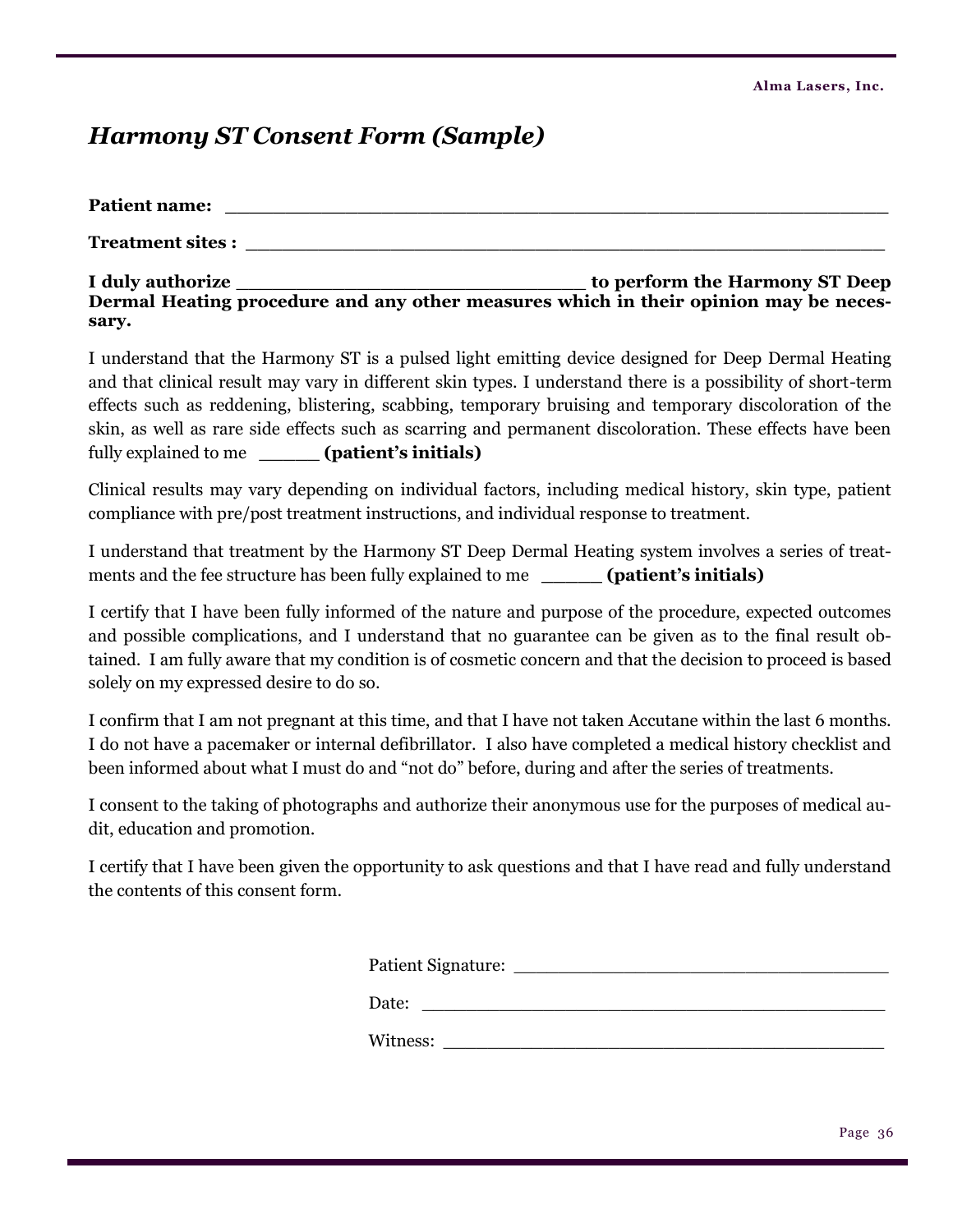# *Harmony Skin Rejuvenation Consent Form (Sample)*

| <b>Patient name:</b>    |                                                                                |
|-------------------------|--------------------------------------------------------------------------------|
| <b>Treatment sites:</b> |                                                                                |
| I duly authorize        | to perform the Harmony Skin Rejuvena-                                          |
|                         | tion procedure and any other measures which in their opinion may be necessary. |

I understand that the Harmony is a device used for skin rejuvenation and that clinical results may vary in different skin types. I understand there is a possibility of short-term effects such as reddening, blistering, scabbing, temporary bruising and temporary discoloration of the skin, as well as rare side effects such as scarring and permanent discoloration. These effects have been fully explained to me **\_\_\_\_\_ (patient's initials)**

Clinical results may vary depending on individual factors, including medical history, skin type, patient compliance with pre/post treatment instructions, and individual response to treatment.

I understand that treatment by the Harmony Skin Rejuvenation system involves a series of treatments and the fee structure has been fully explained to me **\_\_\_\_\_ (patient's initials)**

I certify that I have been fully informed of the nature and purpose of the procedure, expected outcomes and possible complications, and I understand that no guarantee can be given as to the final result obtained. I am fully aware that my condition is of cosmetic concern and that the decision to proceed is based solely on my expressed desire to do so.

I confirm that I am not pregnant at this time, and that I have not taken Accutane within the last 6 months. I do not have a pacemaker or internal defibrillator.

I consent to the taking of photographs and authorize their anonymous use for the purposes of medical audit, education and promotion.

I certify that I have been given the opportunity to ask questions and that I have read and fully understand the contents of this consent form.

| <b>Patient Signature:</b> |  |
|---------------------------|--|
|                           |  |

Date:

Witness: \_\_\_\_\_\_\_\_\_\_\_\_\_\_\_\_\_\_\_\_\_\_\_\_\_\_\_\_\_\_\_\_\_\_\_\_\_\_\_\_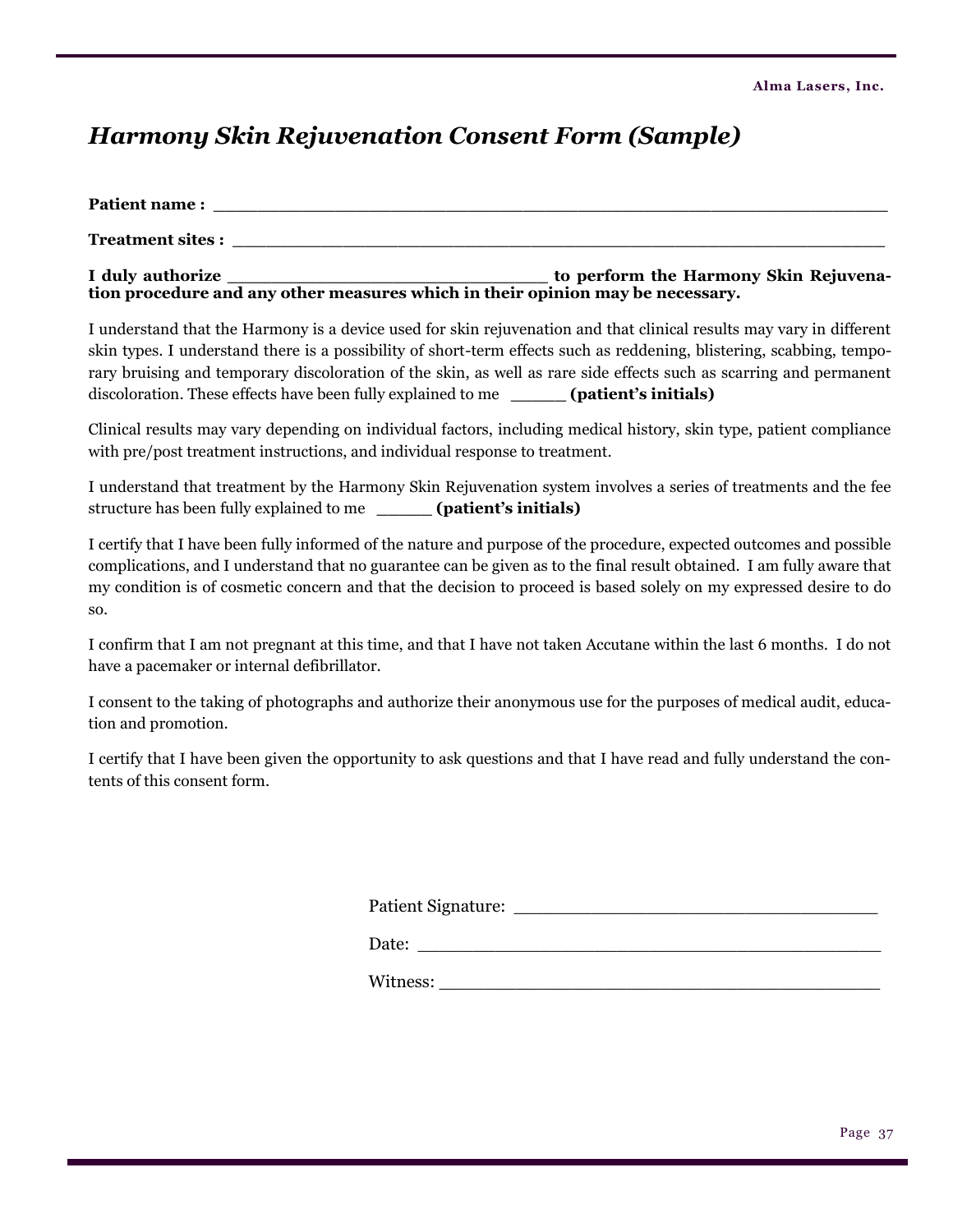## *Consent to undergo tattoo removal (Sample)*

In signing this document, I give permission to: \_\_\_\_\_\_\_\_\_\_\_\_\_\_\_\_\_\_\_\_\_\_\_\_\_\_\_\_\_\_\_\_, or their designate to treat my tattoo with laser.

I understand that the goal of this procedure is improved appearance and eradication of my tattoo. I understand that every individual is unique, and it is very difficult to guarantee a specific result. Thus, I realize that I may require a series of treatments to achieve my objectives. **\_\_\_\_\_ initial**

I agree to call the clinic if I have any difficulty after my treatment. **\_\_\_\_\_ initial**

I agree to follow the aftercare protocol which includes washing my treated area twice daily, applying recovery ointment four to six times daily, and inspecting my treated area regularly. **I will keep my treated area out of the sun for a minimum of one month**. I understand that good care helps to minimize risk of complications. **\_\_\_\_\_ initial**

I understand that although uncommon, complications can occur. It has been explained to me that these complications include: local infection, pigmentation changes, scarring, redness, swelling, tenderness, and temporary worsening of the appearance of my tattoo. I understand that many of these complications are temporary, however I acknowledge that although uncommon the pigmentation changes and scarring can be permanent. **\_\_\_\_\_ initial**

If I have forgotten to tell the clinic staff of my health problems, medications, allergies, or other important information about me, I will do so now. I will inform the doctor if I am pregnant. **\_\_\_\_\_ initial**

I hereby give my permission to undergo tattoo removal.

\_\_\_\_\_\_\_\_\_\_\_\_\_\_\_\_\_\_\_\_\_\_\_\_\_\_\_\_\_ \_\_\_\_\_\_\_\_\_\_\_\_\_\_\_\_\_\_\_\_\_\_\_\_\_\_\_ Print your name Signature

Date: \_\_\_\_\_\_\_\_\_\_\_\_\_\_\_\_\_\_\_\_\_\_\_\_\_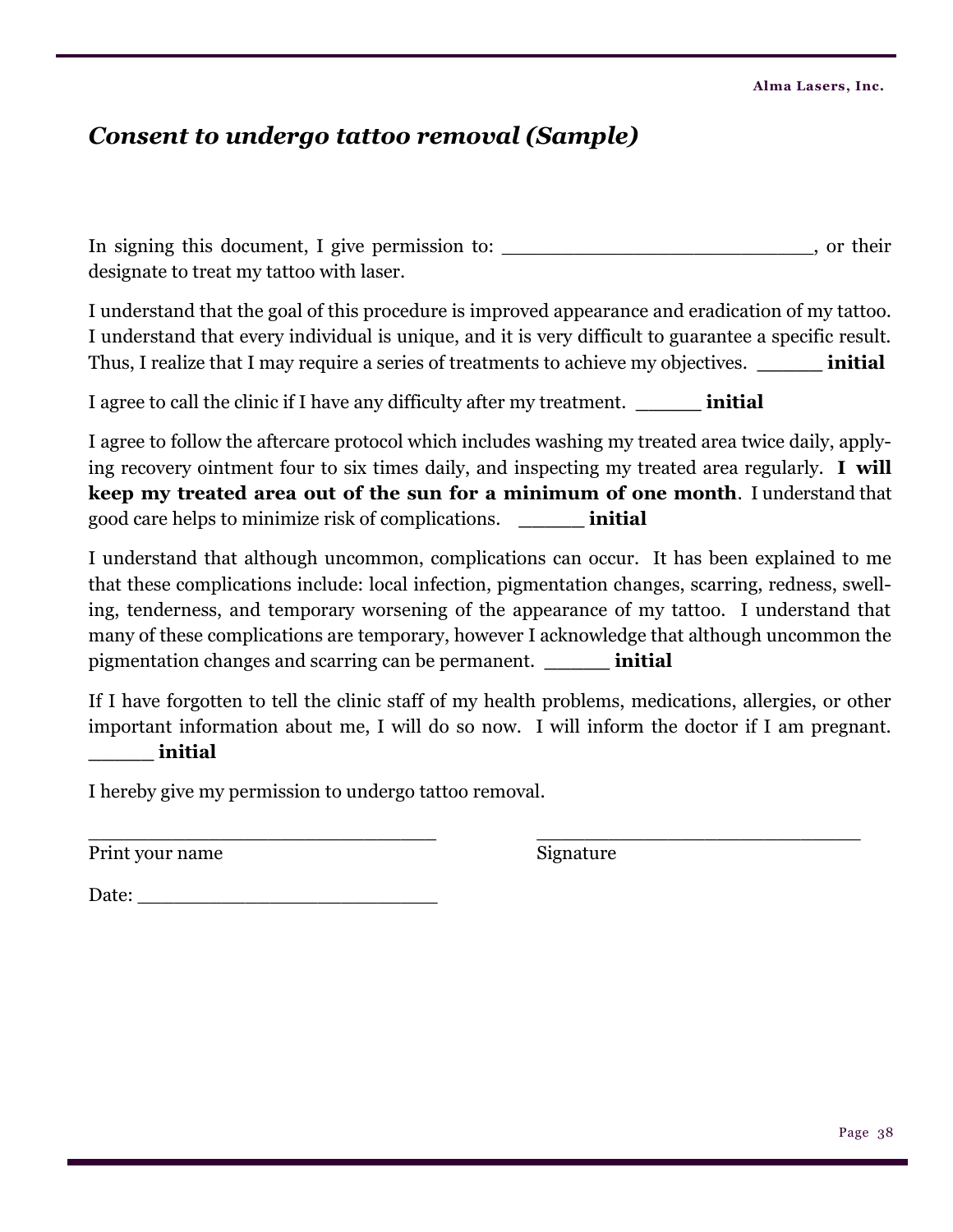## *Consent for Acne Treatment (Sample)*

Your permission is necessary before commencing any treatments. The permission form is intended to be a tool to ensure that you have been informed about your procedure, the risks and the benefits, and to provide you with a chance to ask your questions.

Acne treatment using the Harmony AFT is a gradual process. Most individuals require 8 to 12 treatments to reduce the acne. The light is pulsed over the face and it feels like a mild rubber band snap. After a procedure, the skin is often pink in it's appearance, and there can be some mild transient worsening of the acne before it improves. Before and after a treatment, we would ask you to strictly avoid tanning for 4 weeks. \_\_\_\_\_\_ **initial**.

There are a few risks with any light based treatment. The majority of individuals have no problems with the treatments. Up to 5% of people may experience bruising – which can be very deep purple for a week or sometimes a little longer. Uncommon side effects would include blistering and pigmentation changes. Rare / unexpected risks would include scarring. For men, there is a concern that the light emitted may reduce their beard hair. \_\_\_\_\_\_ **initial**.

Many acne medications cause the skin to be sensitive to light. Please remind the staff at every visit about your medications. We will likely request that you stop taking your oral medications and creams several days before each treatment. If you have taken a drug called **Accutane** within the last year, you must inform the staff immediately, as this medication may leave you light sensitive for an extremely long time and we do not wish to burn you with the light treatments. If you took **Accutane** – we must delay your treatment. \_\_\_\_\_\_ **initial**.

Ultimately, we are here to help you & want your experience to be a pleasant one. Please call us with any of your concerns. The contact number for any concerns is:\_\_\_\_\_\_\_\_\_\_\_\_\_\_\_\_\_\_\_. You will be provided with a card with this number on it.

| In signing, I           | (print name) give permission to un- |
|-------------------------|-------------------------------------|
| dergo a acne treatment. |                                     |

| Signature: |  |
|------------|--|
|            |  |

 $Date:$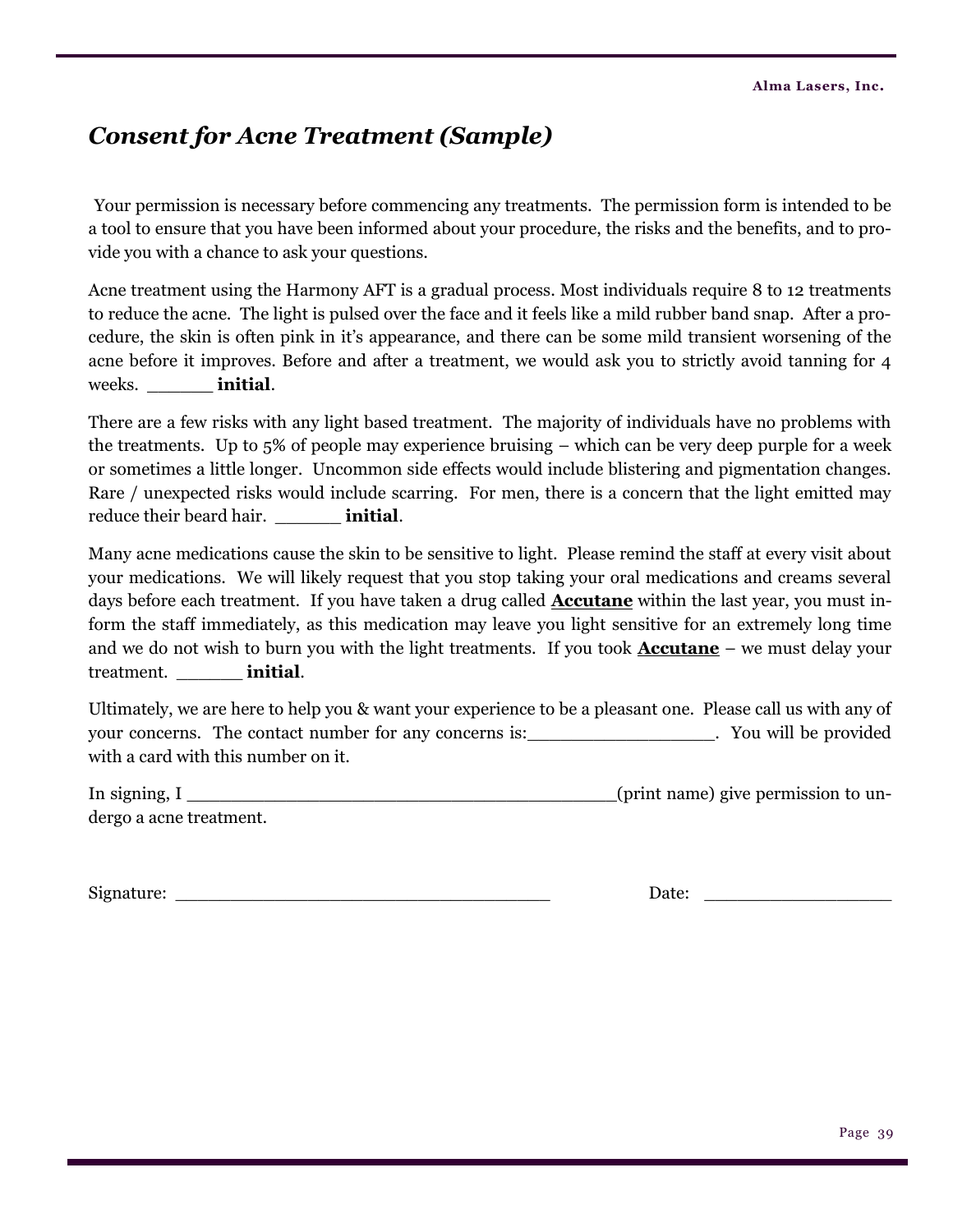# *Consent to undergo laser vein treatment (Sample)*

In signing this document, I give permission to:  $\qquad \qquad$ , or their designate to treat my veins with laser.

I understand that the goal of this procedure is improved appearance and eradication of my veins. I understand that every individual is unique, and it is very difficult to guarantee a specific result. Thus, I realize that I may require a series of treatments to achieve my objectives. \_\_\_\_ **initial**

I agree to call the clinic if I have any difficulty after my treatment. \_\_\_\_ **initial**

I agree to follow the aftercare protocol which includes washing my veins twice daily, applying recovery ointment four to six times daily, and inspecting my veins regularly**. I will keep my veins out of the sun for a minimum of one month.** I understand that good vein care helps to minimize risk of complications. \_\_\_\_ **initial**

I understand that although uncommon, complications can occur. It has been explained to me that these complications include: local infection, pigmentation changes, scarring, redness, swelling, tenderness, and temporary worsening of the appearance of my veins. I understand that many of these complications are temporary, however I acknowledge that although uncommon the pigmentation changes and scarring can be permanent. \_\_\_\_ **initial**

If I have forgotten to tell the clinic staff of my health problems, medications, allergies, or other important information about me, I will do so now. I will inform the doctor if I am pregnant. \_\_\_\_ **initial**

I hereby give my permission to undergo vein removal.

Print you name: \_\_\_\_\_\_\_\_\_\_\_\_\_\_\_\_\_\_\_\_\_\_\_\_\_\_\_\_\_\_\_\_\_\_\_\_

Patient Signature: \_\_\_\_\_\_\_\_\_\_\_\_\_\_\_\_\_\_\_\_\_\_\_\_\_\_\_\_\_\_\_\_\_\_

Date:\_\_\_\_\_\_\_\_\_\_\_\_\_\_\_\_\_\_\_\_\_\_\_\_\_\_\_\_\_\_\_\_\_\_\_\_\_\_\_\_\_\_\_

Witness: \_\_\_\_\_\_\_\_\_\_\_\_\_\_\_\_\_\_\_\_\_\_\_\_\_\_\_\_\_\_\_\_\_\_\_\_\_\_\_\_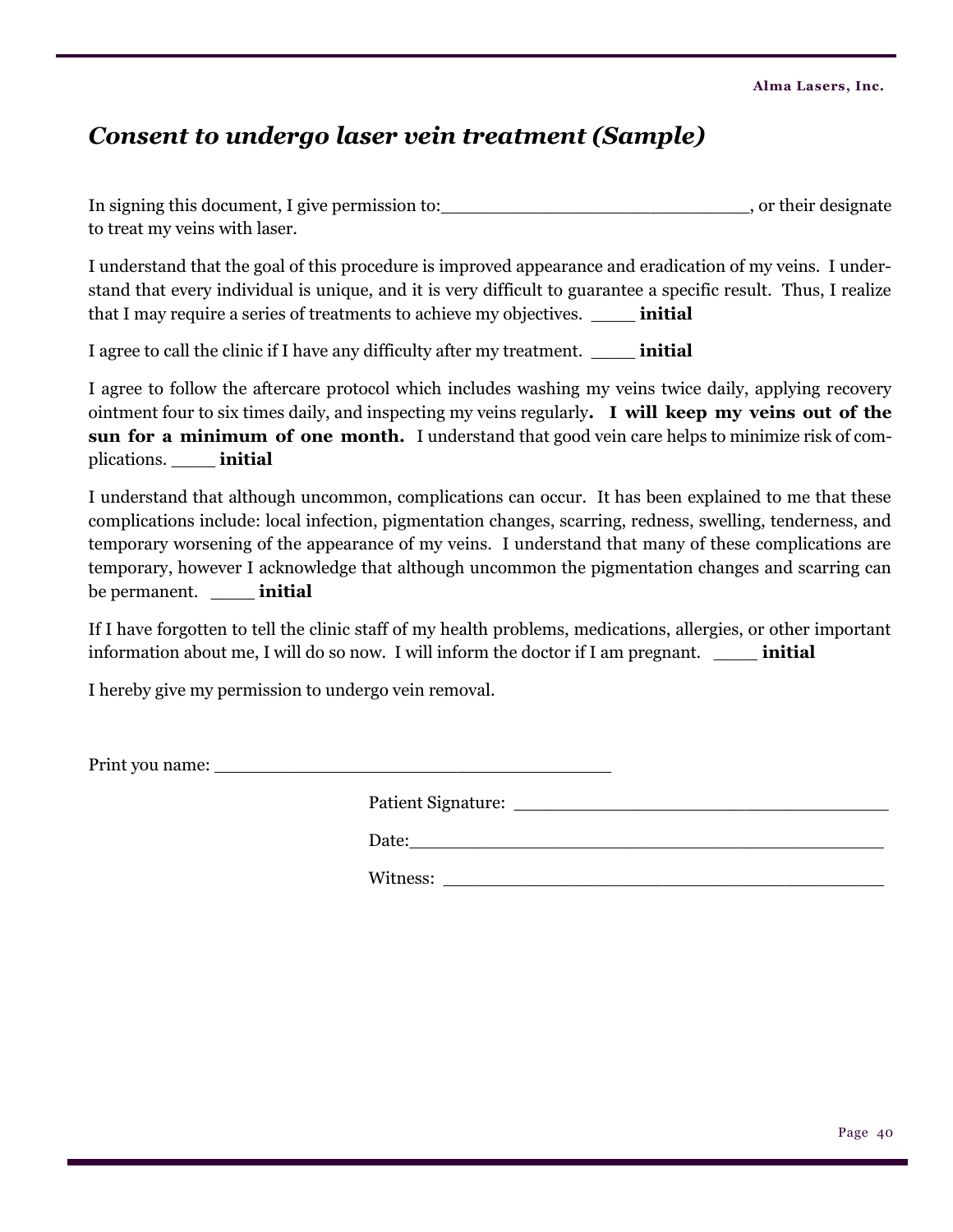# *Harmony Pixel Consent Form (Sample)*

| Patient name                                                                                                                                                                                                                        |                                 |
|-------------------------------------------------------------------------------------------------------------------------------------------------------------------------------------------------------------------------------------|---------------------------------|
| <b>Treatment sites</b> the state of the state of the state of the state of the state of the state of the state of the state of the state of the state of the state of the state of the state of the state of the state of the state |                                 |
| I duly authorize                                                                                                                                                                                                                    | to use the Harmony Pixel 2940nm |
| Er: Yag system to perform fractional ablative skin resurfacing and any post treatment                                                                                                                                               |                                 |
| medical requirements that may be necessary.                                                                                                                                                                                         |                                 |

I understand that the Harmony Pixel is a laser device designed for fractional ablative skin resurfacing and that clinical result may vary in different skin types. I understand there is a possibility of short-term effects such as reddening, blistering, scabbing, temporary bruising and temporary discoloration of the skin, as well as rare side effects such as scarring and permanent discoloration . These effects have been fully explained to me \_\_\_\_\_\_\_ (**patient's initials**)

Clinical results may vary depending on individual factors, including medical history, amount of sun damage or textural problems, skin type, patient compliance with pre/post treatment instructions, and individual response to treatment.

I understand that treatment by the Harmony Pixel 2940nm Er:Yag system involves a series of treatments and the fee structure has been fully explained to me \_\_\_\_\_\_\_ (**patient's initials**)

I certify that I have been fully informed of the nature and purpose of the procedure, expected outcomes and possible complications, and I understand that no guarantee can be given as to the final result obtained. I am fully aware that my condition is of cosmetic concern and that the decision to proceed is based solely on my expressed desire to do so.

I confirm that I am not pregnant at this time, and that I have not taken Accutane within the last 6 months. I do not have a pacemaker or internal defibrillator. I also have completed a medical history checklist and been informed about what I must do and "not do" before, during and after the series of treatments.

I consent to the taking of photographs and authorize their anonymous use for the purposes of medical audit, education and promotion.

I certify that I have been given the opportunity to ask questions and that I have read and fully understand the contents of this consent form.

Print you name: \_\_\_\_\_\_\_\_\_\_\_\_\_\_\_\_\_\_\_\_\_\_\_\_\_\_\_\_\_\_\_\_\_\_\_\_

Patient Signature:

Date:\_\_\_\_\_\_\_\_\_\_\_\_\_\_\_\_\_\_\_\_\_\_\_\_\_\_\_\_\_\_\_\_\_\_\_\_\_\_\_\_\_\_\_

Witness: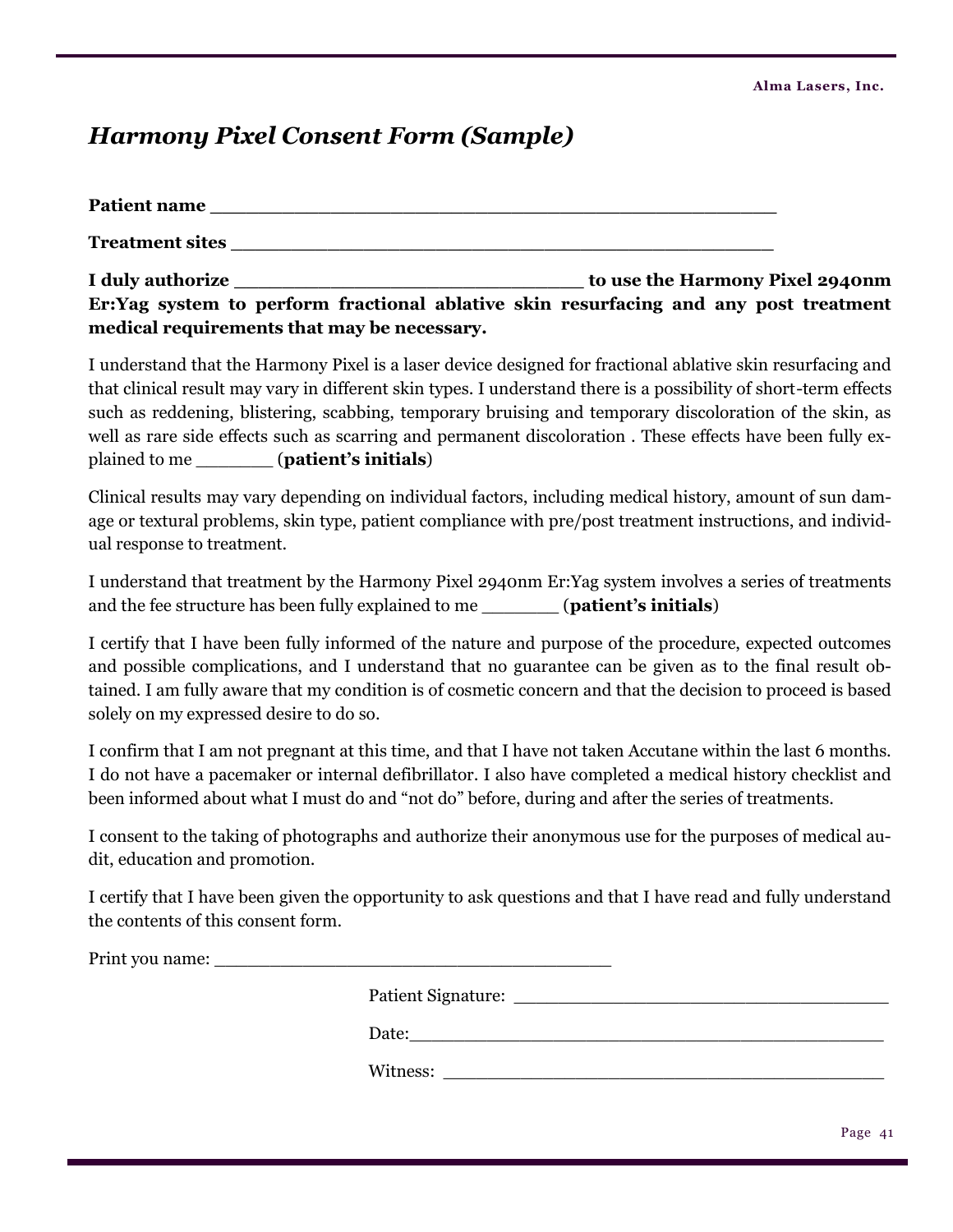# *Laser Hair Consent (Sample)*

In signing this document, I give permission to the clinic staff of: \_\_\_\_\_\_\_\_\_\_\_\_\_\_\_\_\_\_\_\_\_\_\_\_\_\_\_\_\_\_\_\_ to perform laser hair removal.

I understand that the goal of this procedure is the gradual permanent reduction of my hair. I understand that every individual is unique, and it is very difficult to guarantee a specific number of treatments needed. It is expected that I will require four to six treatments for the body and six to eight treatments for the face, give or take one treatment. \_\_\_\_\_ **initials**

I agree to call the clinic if I have any difficulty after my treatment. The number to call is:\_\_\_\_\_\_\_\_\_\_\_\_\_\_\_\_\_\_\_\_\_. \_\_\_\_\_ **initials**

I acknowledge that I have not waxed the treated area within the previous six weeks nor have I plucked the hair from the area being treated**. I acknowledge that I have not been sun tanning for the previous FOUR weeks.** \_\_\_\_\_ **initials**

Although uncommon, I understand that complications can occur. It has been explained to me that these complications include: a sunburn feeling, redness, local tenderness and mild swelling, occasionally blistering, very rarely pigmentation changes and scarring. \_\_\_\_\_ **initials**

I understand that how I take care of my skin after treatment influences my risk of complications. I agree to wash my skin gently twice-daily and apply an antibacterial cream for the first week**. I agree to stay out of the sun or to use sufficient sun block for FOUR weeks following my treatment**. I agree to call the clinic if I develop any markings on my skin after treatment, and I will not pick at them. \_\_\_\_\_ **initials**

I have not taken Accutane within the last 12 months. \_\_\_\_\_ **initials**

I am not currently pregnant. \_\_\_\_\_ **initials**

I am a not allergic to topical anesthetics (topical freezing). \_\_\_\_\_ **initials**

If I have forgotten to tell the clinic staff of my health problems, medications, allergies, or other important information about me, I will do so now. I will inform the doctor if I become pregnant. \_\_\_\_\_ **initials**

I hereby give my permission to undergo laser hair removal

Patient Signature: \_\_\_\_\_\_\_\_\_\_\_\_\_\_\_\_\_\_\_\_\_\_\_\_\_\_\_\_\_\_\_\_\_\_\_\_\_\_\_\_\_\_\_\_\_\_\_ Date: \_\_\_\_\_\_\_\_\_\_\_\_\_\_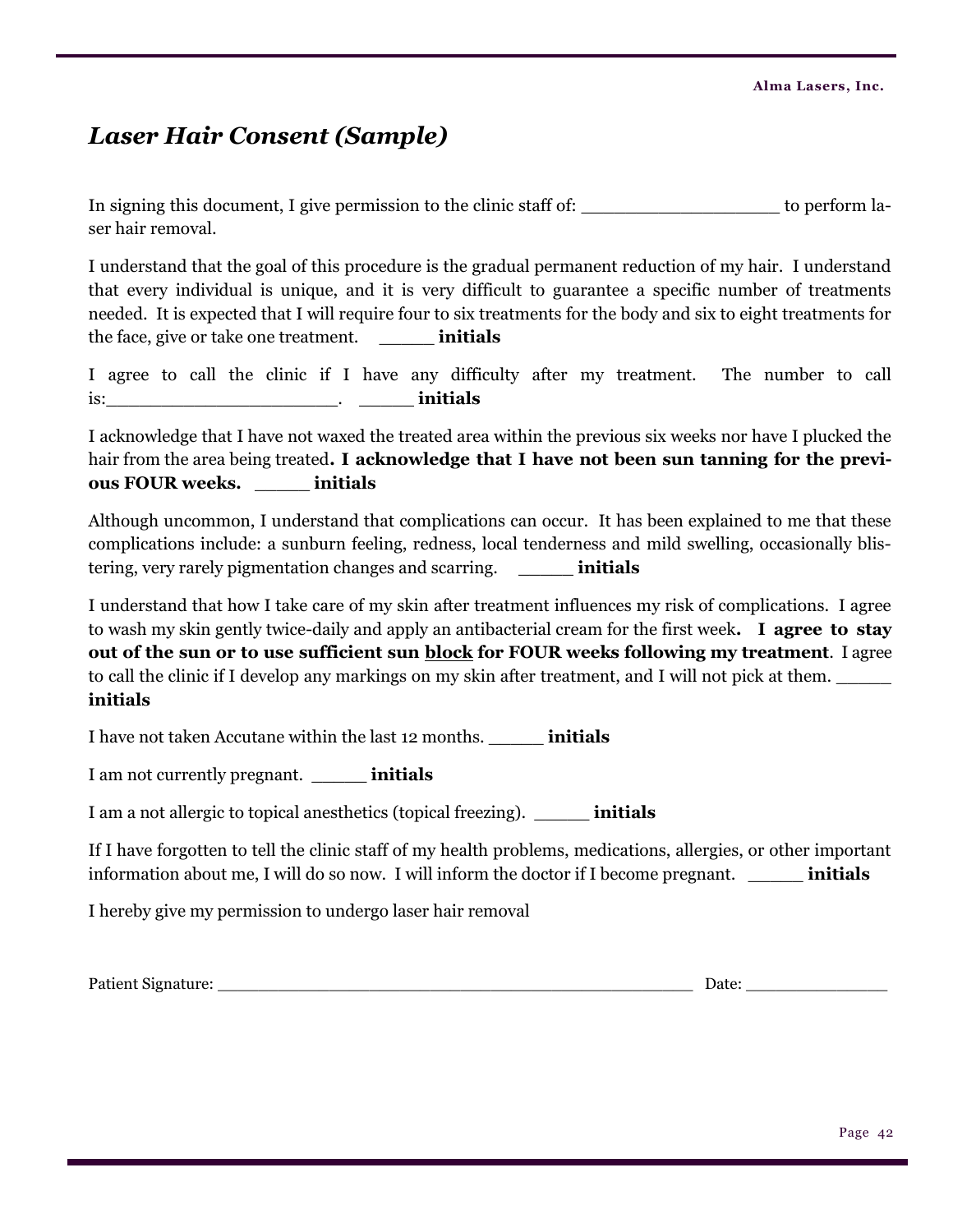## *Disclosure and Consent—Laser/Light Assisted Treatment of Vascular*

- I (we) voluntarily request laser/light assisted treatment of lesions that I have proclaimed as "unwanted" in the following areas: \_\_\_\_\_\_\_\_\_\_\_\_\_\_\_\_\_\_\_\_\_\_\_\_\_\_\_\_\_\_\_\_\_\_\_\_\_\_\_\_\_\_\_\_\_\_\_\_\_\_\_\_\_\_\_\_\_\_\_\_\_\_\_\_\_\_\_\_\_\_\_\_\_.
- I (we) voluntarily consent and authorize that this laser/light assisted treatment be performed by the staff of this clinic, including physicians, technicians, associates, technical assistants, and other health care providers as deemed necessary by the staff of this clinic. I (we) hereby release this clinic, its staff, and any other participating health care providers from any and all liability for any adverse effects that may result from this treatment and related procedures.
- For the purposes of accurate record keeping in connection with the care and treatment which I am receiving and will subsequently receive from this clinic, I (we), the undersigned, consent to have this clinic's staff take before, during, and after treatment close-up photographs of the involved area(s) and the anatomical region surrounding the involved area(s). These photographs shall be used for medical records and shall be treated with the same confidentiality as the remainder of my record at this clinic.
- I (we) recognize that this laser/light assisted treatment is not an exact science and I (we) acknowledge that no guarantees or assurances have been made to me (us) as to the result or cure. There are risks related to the performance of these procedures. I (we) understand and acknowledge that the risks that may occur in connection with this particular procedure may include the following:
- 1. Infection Albeit rare, skin infection is a possibility any time a skin procedure is performed. I acknowledge and understand that although rare, it is possible for a skin infection to become a blood-borne wide spread infection.
- 2. Blood clots in veins and lungs -Albeit extremely rare, it may be possible to develop a blood clot associated with this treatment that goes (embolizes) to the heart and/or lungs.
- 3. Allergic reactions Although uncommon, I could possibly develop an allergic reaction to medicines applied to the treated area and that I could possibly develop an allergic reaction to any medications that may be prescribed for me.
- 4. Hemorrhage and bruising Bruising in the treated area is possible, especially if, within the last ten (10) days, I (we) have taken aspirin or aspirin-containing products, or other medications that "thin" the blood.
- 5. Recurrence of the lesion I may not experience permanent results even with multiple treatments.
- 6. Painful or unattractive scarring Scarring is a rare complication of laser assisted treatment, but scarring is possible because the skin surface is disrupted by the laser. To minimize the chances of scarring, it is most important that I follow *all postoperative instructions* carefully.
- 7. Discomfort and pain Some discomfort will be experienced during and after the laser treatment. I give my permission for the administration of topical and/or local injection of anesthesia when and if deemed appropriate.
- 8. Pigment changes (skin color) During the healing process, the treated area may become either lighter or darker in color than the surrounding skin. This is usually temporary, but on a rare occasion, it may be permanent.
- 9. Poor healing The resultant open wound may require more than the usual one to three weeks to heal.
- 10. Sun exposure Once the surface has healed, it may be pink and sensitive to the sun. Treated areas should be blocked completely, that a sun block with and SPF greater than 40 should be used at all times in areas not protected by clothing, whether or not I am in the sun.
- 11. Blindness and eye damage The laser, without protective eyewear, may cause visual loss including blindness. *It is important to keep these shields on at all times* during the procedure and that I *should keep my eyes closed* in order to protect my eyes from accidental laser exposure.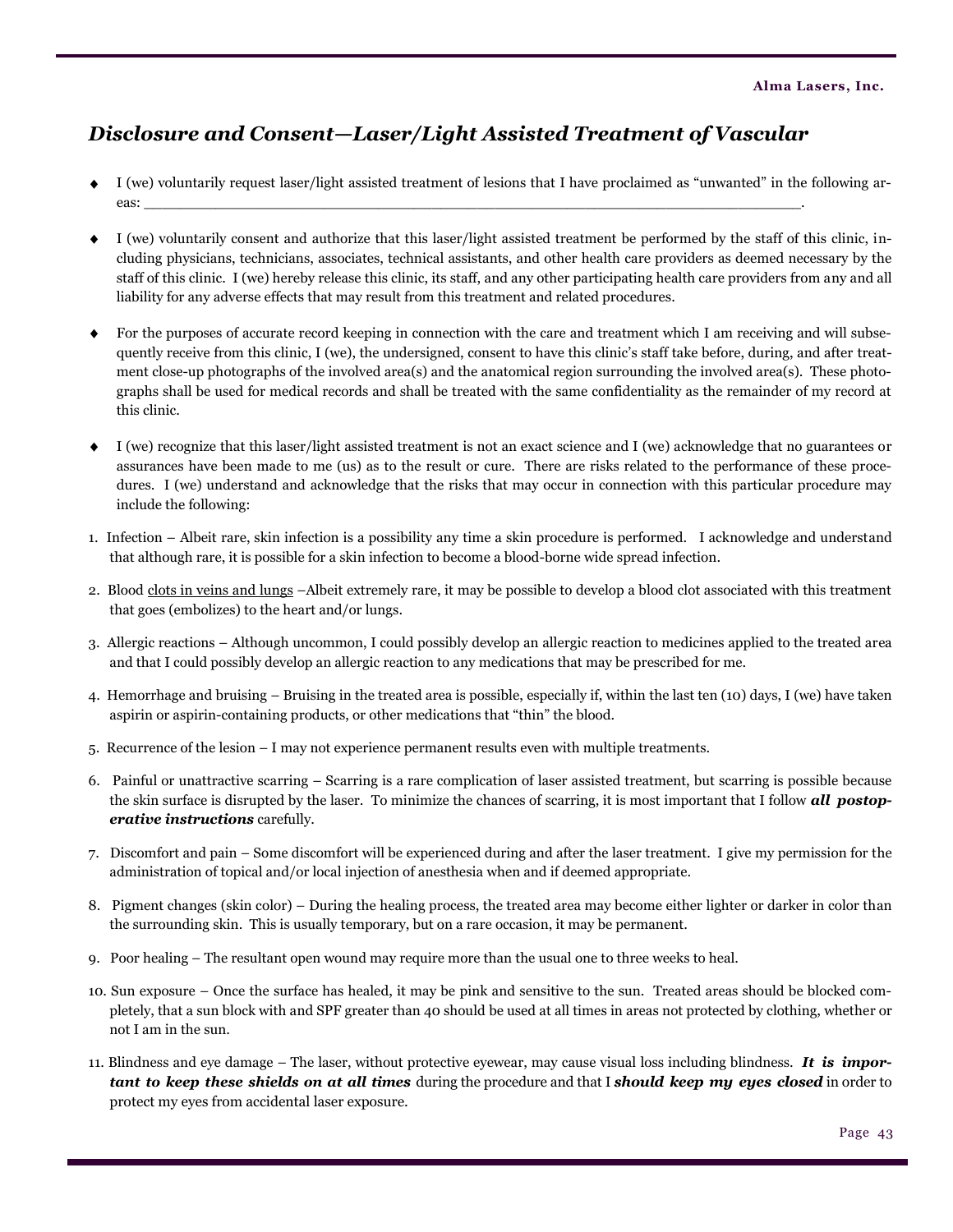- I (we) understand and acknowledge that I have been informed by means of visual aids, as well as individual discussion, that multiple treatments are often required to cause long-term results and that some patients have no results even with multiple treatments. The usual number of treatments required is two to three, but more treatments may be required.
- I (we) have been given an opportunity to ask questions about my condition, alternate forms of anesthesia and treatment, the procedure to be used, and the risks and hazards involved, and I (we) believe that I (we) have sufficient information to give the informed consent. By signing below, I (we) certify that I (we) have read and fully understand the contents of this document and that I (we) have received and understand all of the disclosures referred to herein. I certify that I am a competent adult of at least 18 years of age, or that if I am a minor under the age of 18, I understand that the consent of my parent/legal guardian having legal custody will also be required before treatment.

| Date: $\qquad \qquad$ |  |
|-----------------------|--|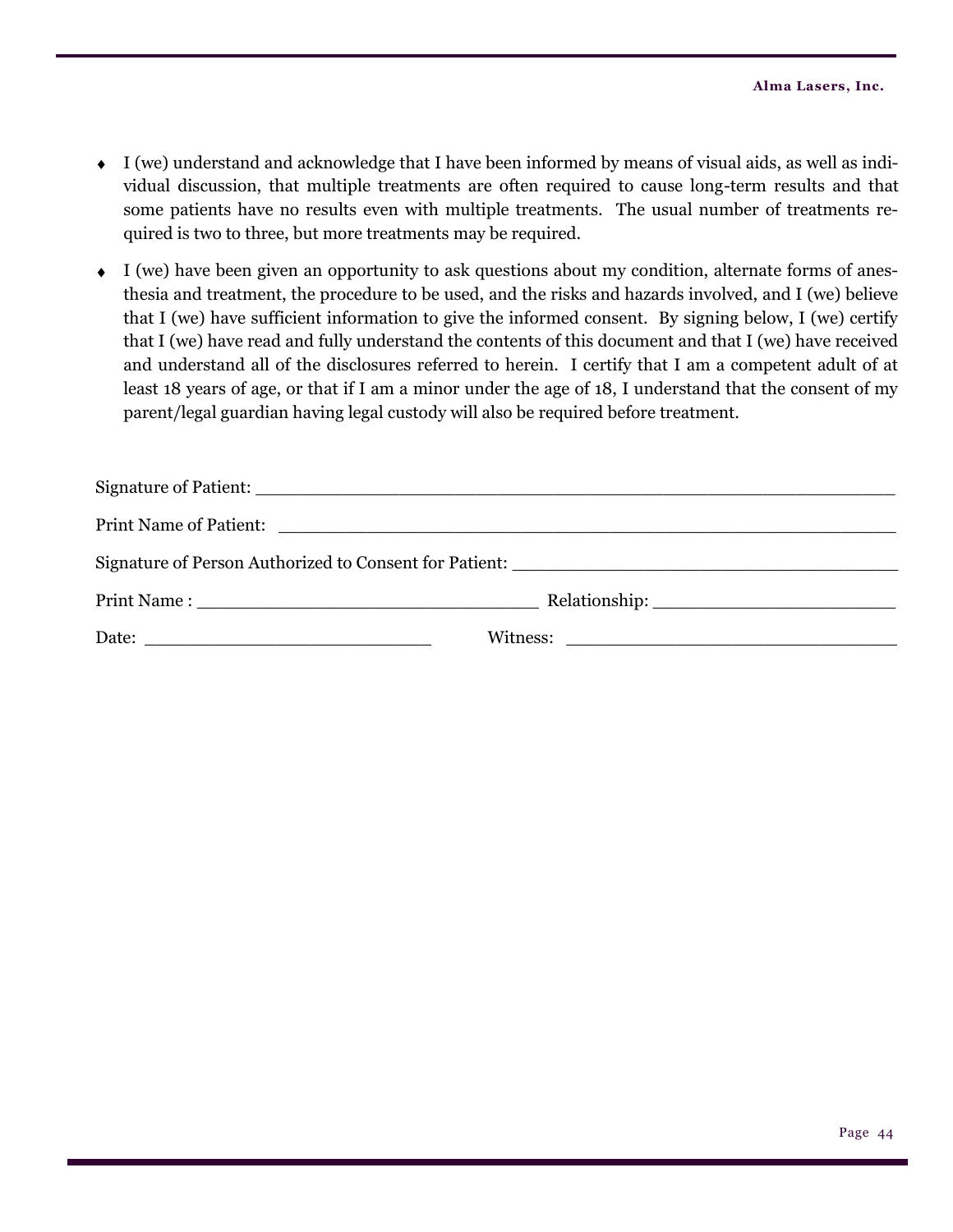# *Post Laser/Light Treatment Care—Vascular/Pigmented Lesions*

- 1. Be careful with hot water and do not bathe with very hot water until healed.
- 2. Keep the area moist with Aloe Vera gel, or Aquaphor Healing Ointment until inflammation resolves and the area is healed.
- 3. Keep the treated area out of the sun. If sun is unavoidable, cover it or block it with SPF 40 or above for at least 4 weeks following treatment.
- 4. Keep clothing from rubbing the treated area and avoid other irritation to the area.
- 5. Do not use hairspray on or around the treated area.
- 6. Notify the clinic should you have any prolonged redness, excessive puffiness, or other unusual side effects.

### **Important Facts to Remember**

- 1. There will be redness, and occasionally, mild blistering of the treated areas lasting for several hours to 3 - 14 days.
- 2. The treated area might "crust", "flake", or look like a "cat scratch". This should resolve within 3 14 days.
- 3. Each area to be treated usually requires two or more treatments approximately 2-12 weeks apart.
- 4. It might be impossible to remove the lesion forever. Even though the lesion may be diminished or "disappear" for long periods of 3-6 months, it might return in the future. The fact that the lesion responded to treatment and was disabled for an extended period almost invariably means it will respond to future treatment.
- 5. Medications Dispensed: \_\_\_\_\_\_\_\_\_\_\_\_\_\_\_\_\_\_\_\_\_\_\_\_\_\_\_\_\_\_\_\_\_\_\_\_\_\_\_\_\_\_\_\_\_\_\_\_ use as directed.

| Print Name of Patient:                                   |  |  |
|----------------------------------------------------------|--|--|
|                                                          |  |  |
|                                                          |  |  |
| Date: $\frac{1}{\sqrt{1-\frac{1}{2}} \cdot \frac{1}{2}}$ |  |  |
|                                                          |  |  |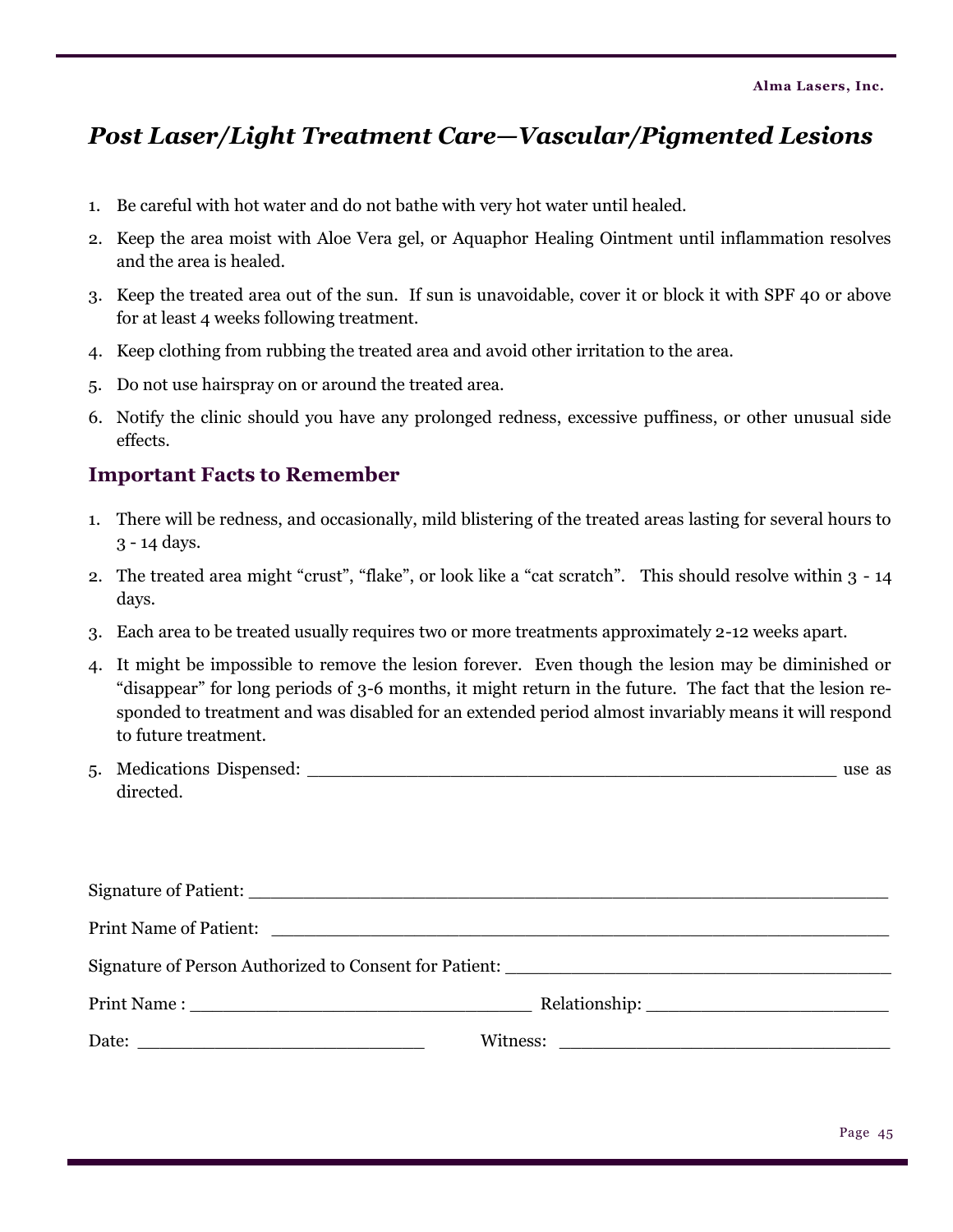# *Harmony Skin Rejuvenation Consultation*

| <b>Personal Information</b> |  |                   |             |
|-----------------------------|--|-------------------|-------------|
| Name                        |  | Home Phone        |             |
| Address                     |  | <b>Work Phone</b> |             |
| City                        |  | <b>State</b>      |             |
| Postal Code                 |  | Date of Birth     |             |
| Referred by                 |  | Gender            | Male/Female |

| <b>Medical History</b>           |  |                            |  |  |
|----------------------------------|--|----------------------------|--|--|
| Bleeding disorder, bruise easily |  | Endocrine / hormone issues |  |  |
| Pigmentation disorder            |  | Pacemaker / defibrillator  |  |  |
| History of cold sores            |  | Accutane within 6 months   |  |  |
| History of keloid scarring       |  | History of skin cancer     |  |  |
| Dermatological conditions        |  | Photoallergic              |  |  |
| List any medications taken       |  |                            |  |  |
| <b>Medical conditions</b>        |  |                            |  |  |
| List any allergies               |  |                            |  |  |

#### **Contraindications:**

- Tanned skin (active or passive)
- Accutane taken in last 6 months  $\bullet$
- $\leftrightarrow$  History of keloid scarring
- Any abnormal or undiagnosed pigmentation should be avoided
- Atypical moles or malignancy
- Non-intact skin (i.e. sores, psoriasis, eczema, infection, rash) should be avoided
- Recent chemical or mechanical peeling in treatment area (within 2 weeks)
- Laser resurfacing in treatment area within 3 months  $\blacklozenge$
- Any medical condition involving impairment of skin structure, esp healing patterns  $\blacklozenge$
- Poorly controlled diabetes  $\blacklozenge$
- Pregnancy  $\blacklozenge$

**Precautions:** (treat with caution if patient has any of following risk factors)

- Medications that may cause photosensitivity to light 540-950 nm  $\bullet$
- Healing impaired
- History of skin cancer in treatment area, family history of melanoma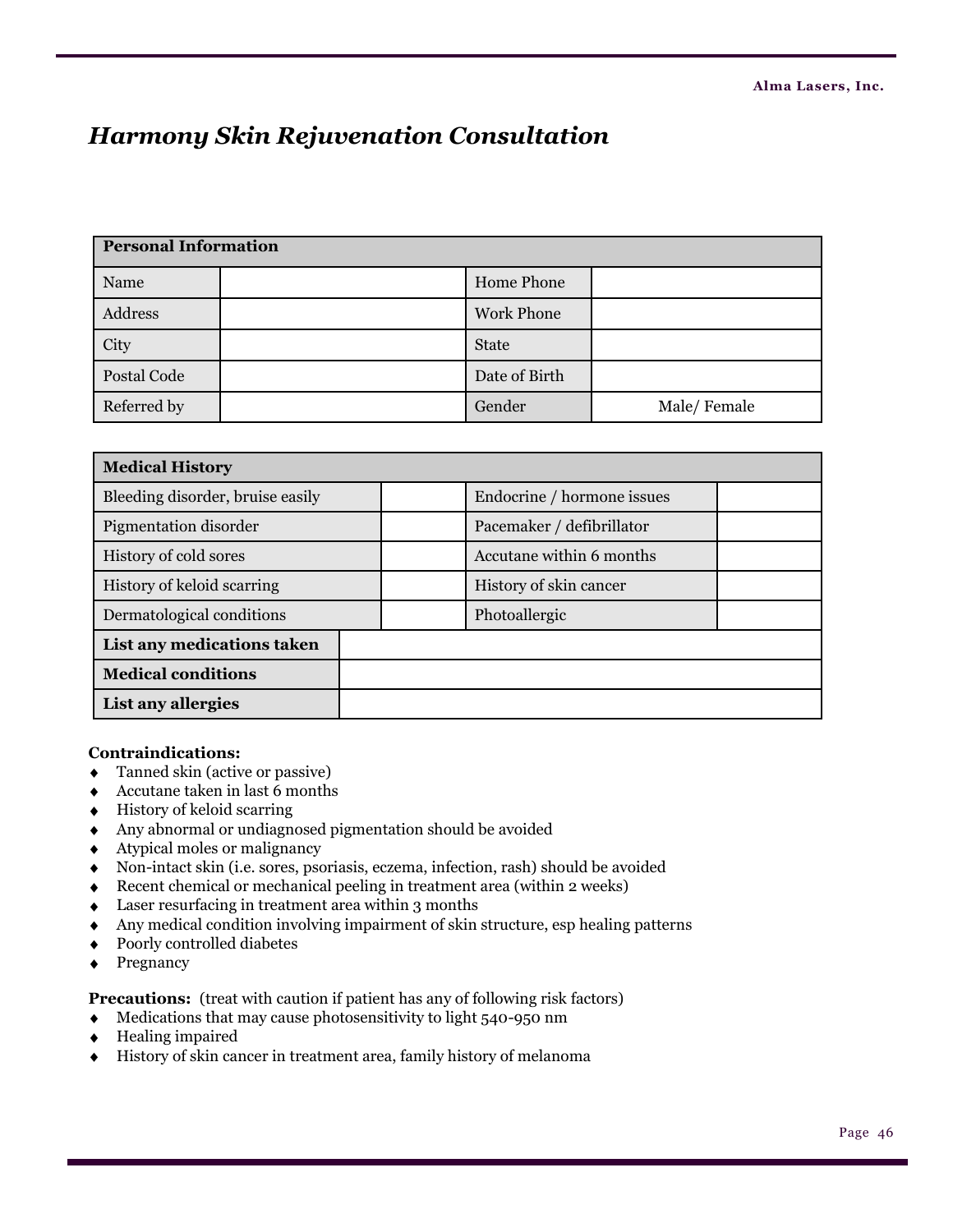| <b>Skin Type Assessment</b>    |          |                  |           |                                   |
|--------------------------------|----------|------------------|-----------|-----------------------------------|
| Fitzpatrick Skin type          | L        | II III IV V VI   | Ethnicity |                                   |
| Tan present                    | Yes / No | Sunscreen daily? |           | Always/Sometimes/<br><b>Never</b> |
| Skin care regimen              |          |                  |           |                                   |
| Vascular lesions               |          |                  |           |                                   |
| Pigmented lesions              |          |                  |           |                                   |
| <b>Textural irregularities</b> |          |                  |           |                                   |

\**Improvements achieved by each treatment may not be evident until weeks later.* 

| <b>Hair Assessment</b> |                                                |       |                    |
|------------------------|------------------------------------------------|-------|--------------------|
| Location (circle)      | Upper lip Chin Sideburns Forehead Cheeks Other |       |                    |
| Hair density           | Sparse/Medium/Dense   Hair thickness           |       | Fine/Medium/Coarse |
| Hair color             |                                                | Other |                    |

\**counsel patient that hairs in treatment area may also be reduced or miniaturized as result of skin rejuvenation treatment. Base line photos/photodocumentation is recommended.*

#### **Possible Side Effects:**

- Temporary mild discomfort from treatment, may feel warmth or tingling  $\bullet$
- Temporary swelling, redness in treatment area  $\ddot{\bullet}$
- Temporary ‗darkening' of pigmented lesions before becoming lighter  $\bullet$
- Superficial scabbing, crusting or blister  $\bullet$
- Transient or permanent dyschromia from epidermal injury  $\bullet$

#### **Treatment Schedule:**

- Treatment done at monthly intervals. May retreat as soon as 3 weeks for some patients.
- 5 treatments in treatment series. Some lesions may fade significantly after a single treatment. Collagen stimulation is a delayed and cumulative response, 5 treatments recommended for this indication.
- Maintenance treatments may be done to help maintain results, or to treat new lesions.  $\bullet$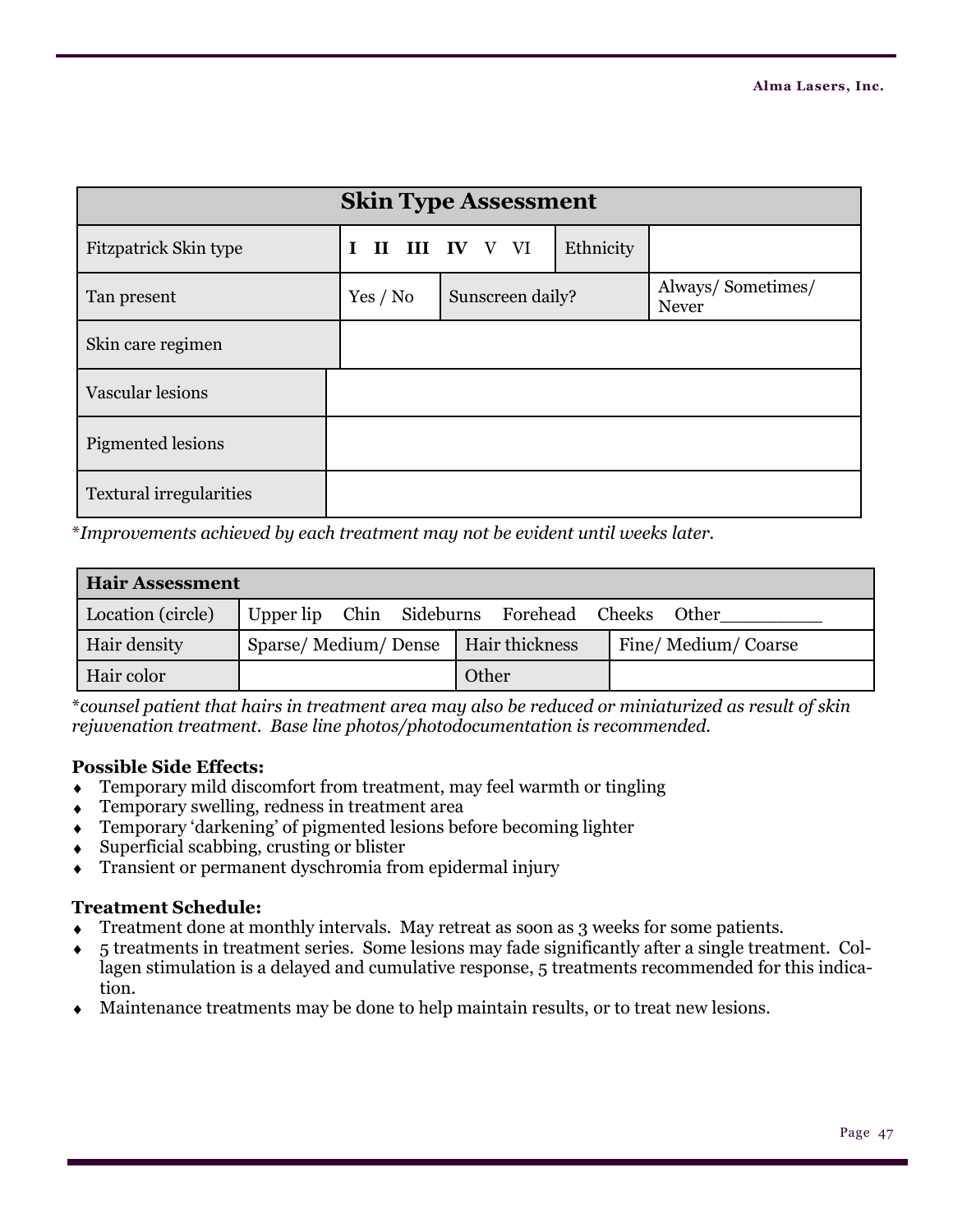# *Patient FAQ's—Harmony Skin Rejuvenation*

#### *HOW DOES THE HARMONY REJUVENATE MY SKIN?*

*The Harmony uses gentle light to restore skin to a more youthful state. Brown spots (pigmented imperfections) from sun damage and aging, red blotchiness from spider vessels or rosacea (vascular imperfections), and rough skin texture will improve over a treatment series.*

#### *IS TREATMENT WITH THE HARMONY SAFE?*

Treatment is very safe for the skin. There are many advances in the Harmony technology that make it unparalleled for skin safety, without compromising effectiveness for treatment. There are no long term health hazards from light used in the Harmony. Both have been used for decades in medicine, surgery, and aesthetics without adversity.

#### *WHAT KIND OF RESULTS CAN I EXPECT FROM HARMONY TREATMENT?*

Each Harmony treatment will result in gradual lightening and improvement of pigmented and vascular imperfections. Textural improvements are appreciated towards the end of the treatment series.

#### *HOW FREQUENTLY DO I NEED TREATMENTS?*

Treatments are repeated every month for a total of 5 treatments.

#### *DOES THE TREATMENT HURT?*

The sensation is often described as "hot pinch", or "snapping" feeling. The sensation only lasts for fraction of a second, and you may feel warmth or a tingling sensation for a short time afterward. Most people tolerate treatment without topical anesthetic, but individuals who are more sensitive may prefer to have the skin numbed before treatment.

#### *WHAT HAPPENS AFTER EACH TREATMENT?*

Temporary pinkness in the skin lasts a very short time, and most people return to work or normal activities immediately after treatment. The improvement in pigmented and vascular irregularities can often be appreciated by the time you return for your next treatment a month later. Brown spots temporarily go darker before they lighten.

#### *WHO SHOULD GET HARMONY TREATMENT FOR SKIN REJUVENATION?*

Anyone who wants to improve the signs of sun damage and aging in the skin, such as pigmented and vascular irregularities, uneven or rough skin texture. Skin rejuvenation can be done on face, neck, chest, hands, arms. Discuss your candidacy for this treatment with your Harmony clinician.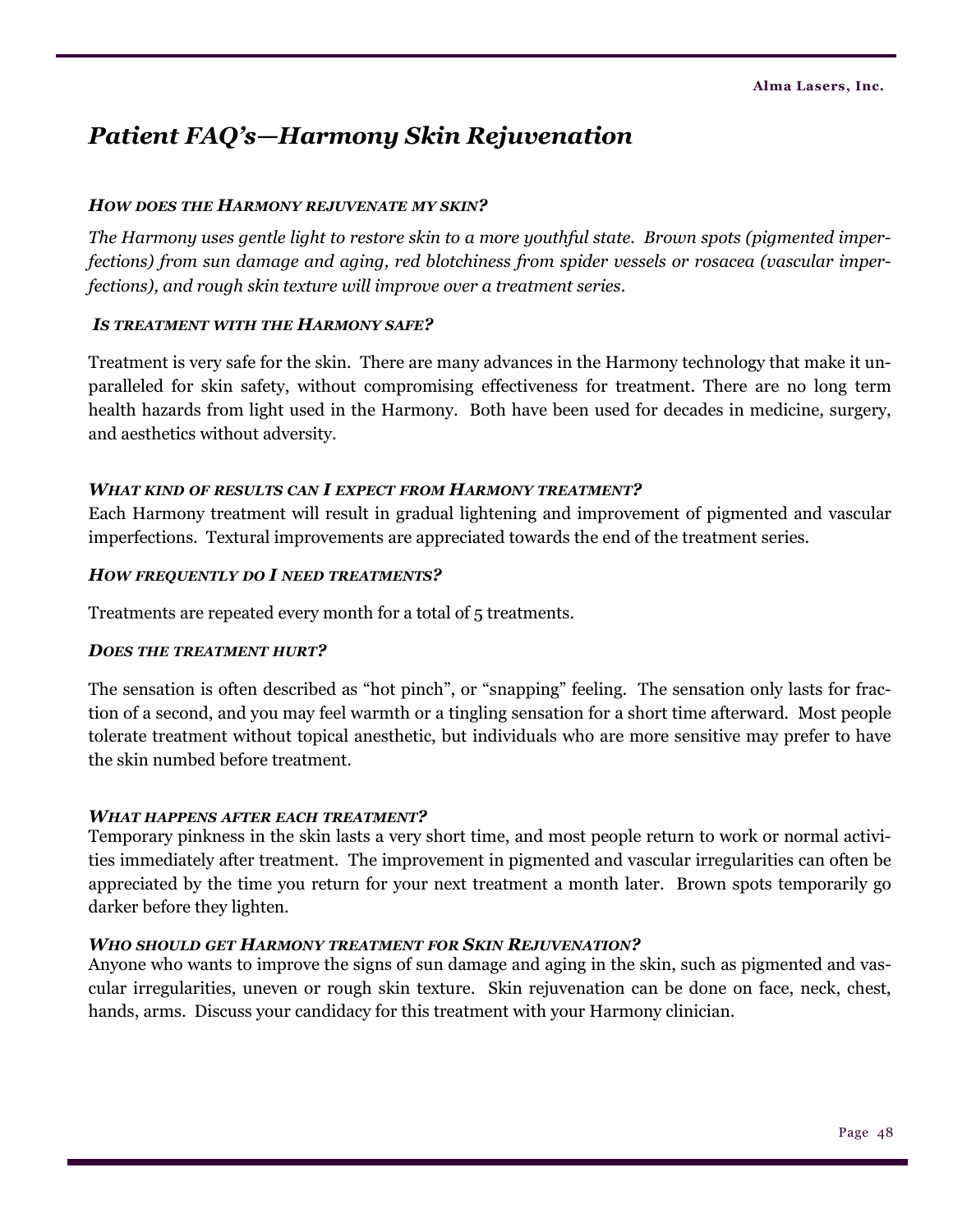# *Acne AFT Treatment Form (Sample)*

Е

| • Mild inflammatory:- few comedones, mild erythema, no cysts          |              |
|-----------------------------------------------------------------------|--------------|
| • Moderate inflammatory: - several comedones, plus erythema, no cysts |              |
| ♦ Severe inflammatory: - comedones and cysts present with erythema    |              |
|                                                                       |              |
| <b>Response to Treatment:</b>                                         |              |
|                                                                       |              |
|                                                                       |              |
|                                                                       |              |
|                                                                       |              |
|                                                                       |              |
|                                                                       |              |
|                                                                       |              |
| Date: Clinician Treating: Treatment Number: Clinician Treating:       |              |
|                                                                       |              |
| • Mild inflammatory:- few comedones, mild erythema, no cysts          |              |
| • Moderate inflammatory: - several comedones, plus erythema, no cysts |              |
| Severe inflammatory: - comedones and cysts present with erythema      |              |
|                                                                       | Pulse Width: |
| Response to Treatment:                                                |              |
|                                                                       |              |
|                                                                       |              |
|                                                                       |              |
|                                                                       |              |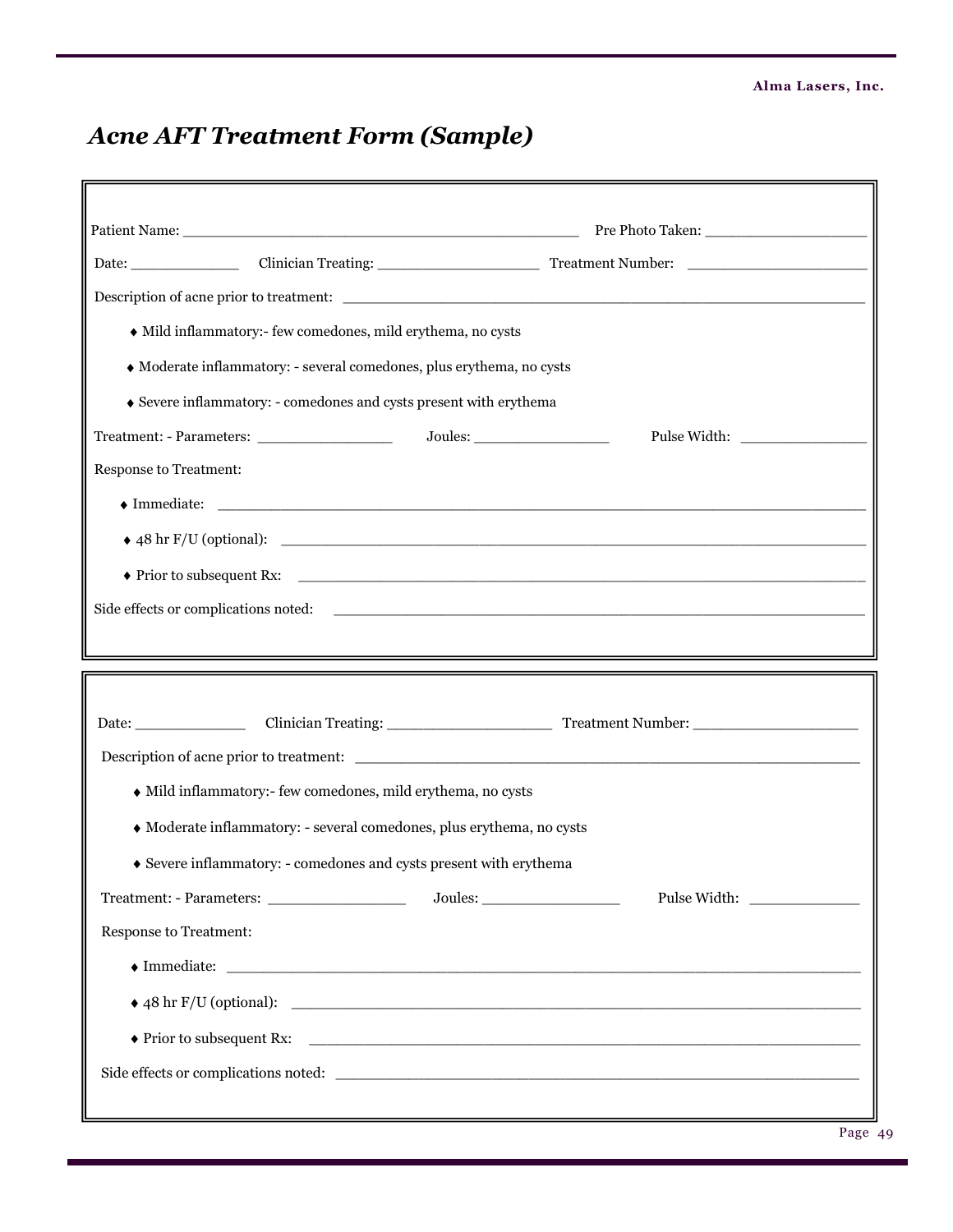**Alma Lasers, Inc.**

| <b>Fitzpatrick</b> |                |                                                  |
|--------------------|----------------|--------------------------------------------------|
| <b>Skin Types</b>  | <b>Example</b> | <b>Tanning</b>                                   |
|                    |                | <b>Never tans</b><br><b>Always burns</b>         |
| $\prod$            | g Ima          | <b>Occasionally tans</b><br><b>Usually burns</b> |
| $\rm III$          |                | <b>Tans on average</b><br><b>Sometimes burns</b> |
| IV                 |                | <b>Usually tans</b><br><b>Rarely burns</b>       |
| $\rm{V}$           |                | <b>Mostly tans</b><br><b>Almost never burns</b>  |
| VI                 |                | <b>Never burns</b>                               |